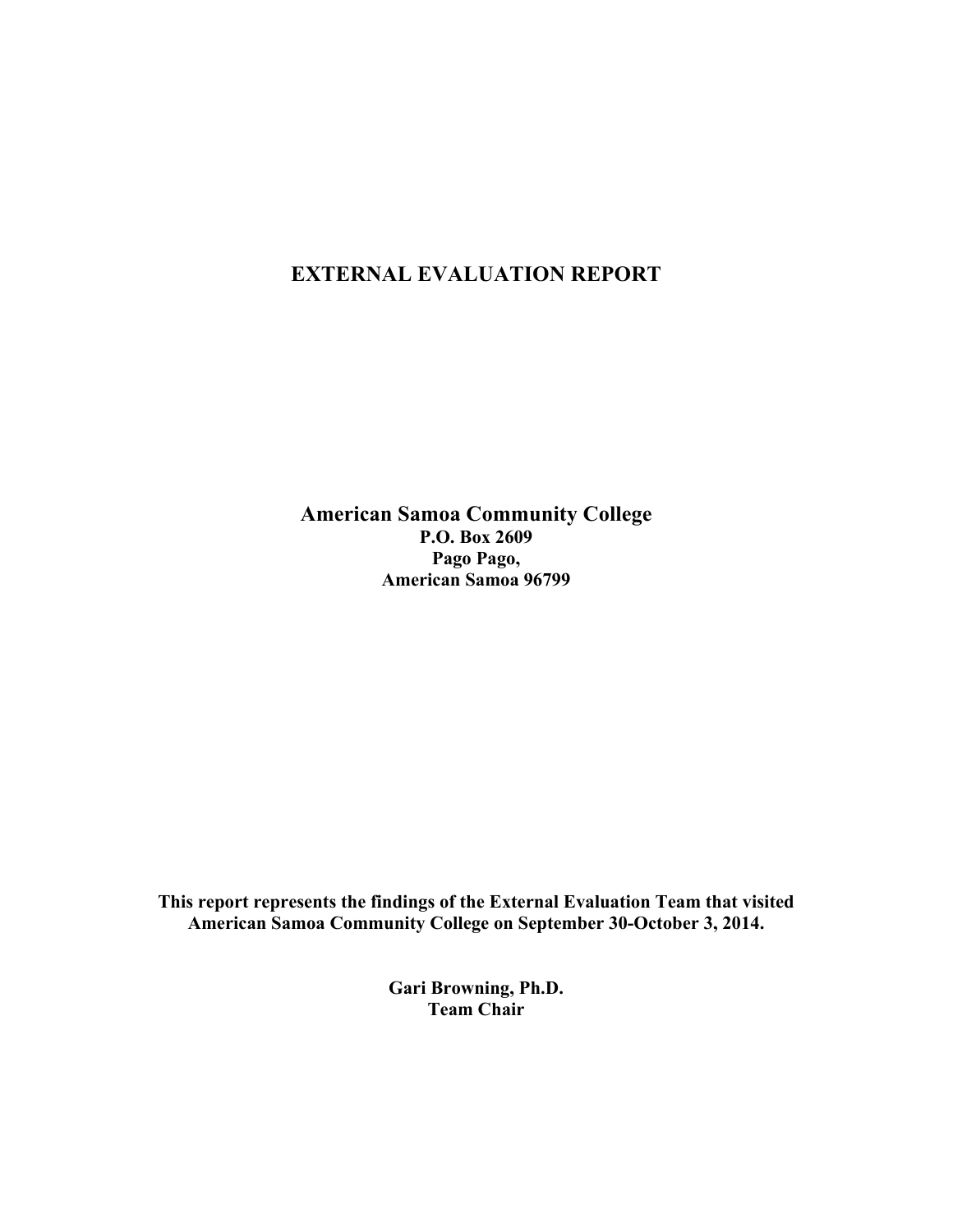## **LIST OF TEAM MEMBERS**

### **Chair**

Dr. Gari Browning (Chair) Superintendent/President Ohlone College

#### **Faculty**

Dr. Mary Therese Perez Hattori Associate Professor Information Technology/Online Education Kapiolani Community College

#### **Faculty**

Dr. Steven Reynolds English Instructor College of the Siskiyous

Dr. Merryl Kravitz Dean of Language Arts and Learning Resources Evergreen Valley College

## **Faculty/BA Subject Matter Specialist**

Dr. Keith Walters Associate Professor, School of Education California Baptist University

Dr. Kimberlee Messina Vice President for Instruction and Institutional Research Foothill College

Ms. Abbie Patterson Vice President, Student Services Los Angeles Harbor College

Mr. Brandon Shimokawa Vice Chancellor for Administrative Services Kauai Community College

Dr. Joseph Daisy President College of Micronesia-FSM

Dr. Carol Kozeracki Dean, Academic Planning East Los Angeles College

**Team Assistant** Mr. Jeff O'Connell Associate Professor Ohlone College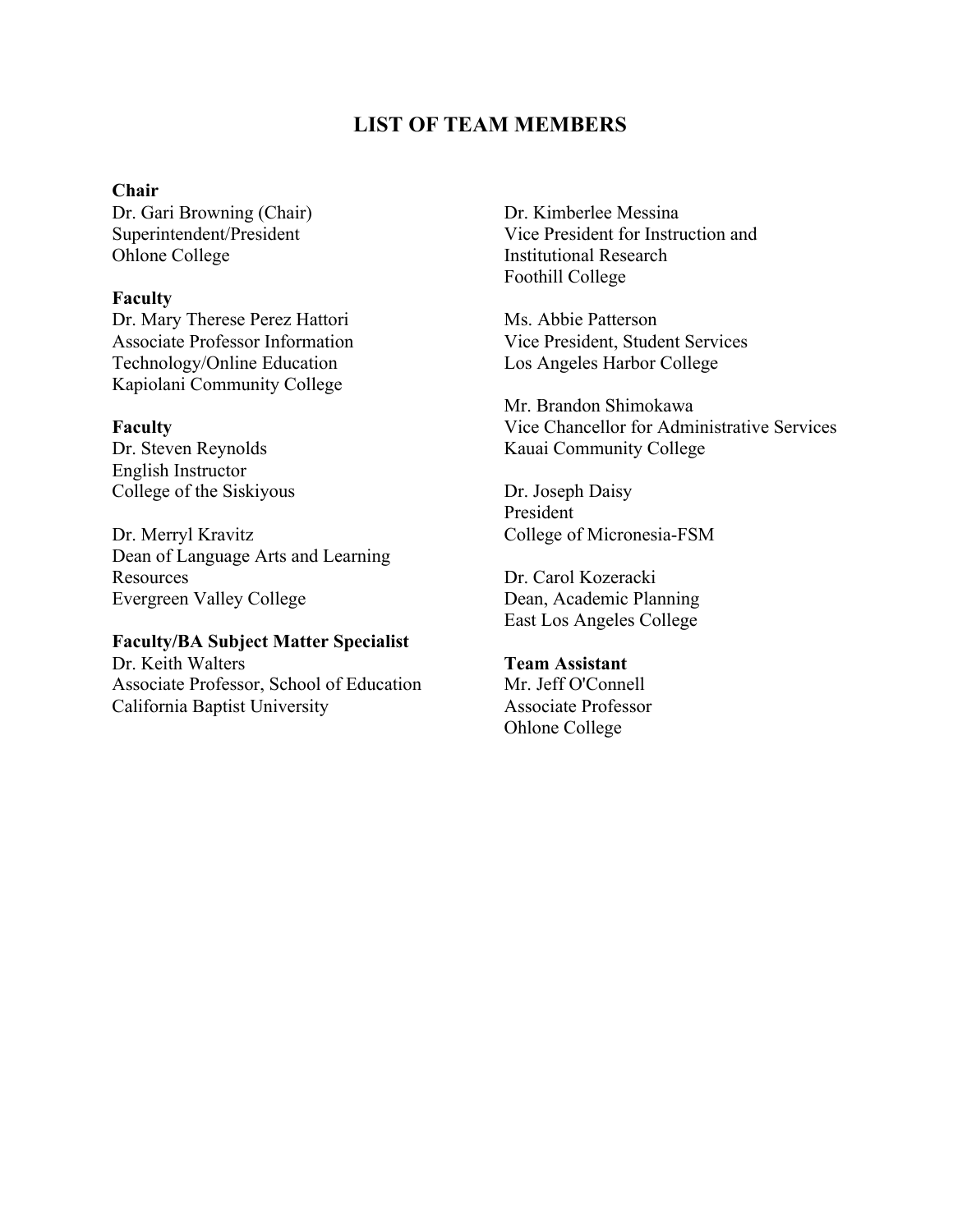## **SUMMARY OF THE REPORT**

| <b>INSTITUTION:</b> | American Samoa Community College                                                    |
|---------------------|-------------------------------------------------------------------------------------|
| DATE OF VISIT:      | September 30—October 3, 2014                                                        |
| <b>TEAM CHAIR:</b>  | Gari Browning, Ph.D.<br>President/Superintendent, Ohlone Community College District |

The visit of the External Evaluation team was conducted from September 30 through October 3, 2014. Despite plans to conduct an in-person pre-visit to the College, weather forced cancellation of those plans. Instead the team chair and the team assistant conducted a conference call with the College president and the ALO to discuss logistics. The team chair and assistant also went to the College a few days ahead of the visit to address any issues that required in-person attention. In order to take into account the limited flight schedule to American Samoa, the visit was conducted from Tuesday through Friday rather than the typical Monday through Thursday schedule. Because ASCC has no off-campus sites, there was no need to make special arrangements to visit such facilities.

Although just half of the team members had ACCJC team experience, nearly all had accreditation experience in some form. All members were knowledgeable and conscientious, prepared well prior to the visit, coalesced quickly into an effective team, and were thorough in their assessment of the College.

This was the first time any team or college used the 2014 Accreditation Standards and Eligibility Requirements. Despite prior notification of this requirement, ASCC was confused and initially sent a report based on the 2002 Standards to the team. ACCJC notified the College, and the report was reconfigured to match the numbering system in the new Standards. The team was impressed with the amount of effort and teamwork involved in rewriting an entire self evaluation in a matter of days and recognized that it involved many sleepless nights on the part of the College staff.

The original self-evaluation report did not fully describe processes active at the college. In many cases the evaluation sub-sections were simply assertions that the College met the Standard. The Actionable Improvement Plans, referred to in the report as Planning Agendas, did not always follow logically from the previous sections of the Standard. Additionally, the evidence was not numbered in line with the 2002 Standards. Instead the college had devised its own numbering system.

The second report was aligned with the new Standards, and it was clear that the College had made a concerted effort to cover the portions of the Standards that were new in 2014. Although the new version addressed nearly the issues found in the earlier report, the electronic version, which was received somewhat ahead of the visit date, stalled the readers' computers, making it difficult to read. The hard copy of the new report arrived just before the visit, and some members did not receive it before leaving. The College made additional copies available to the team in the team room, and team members worked diligently to read it.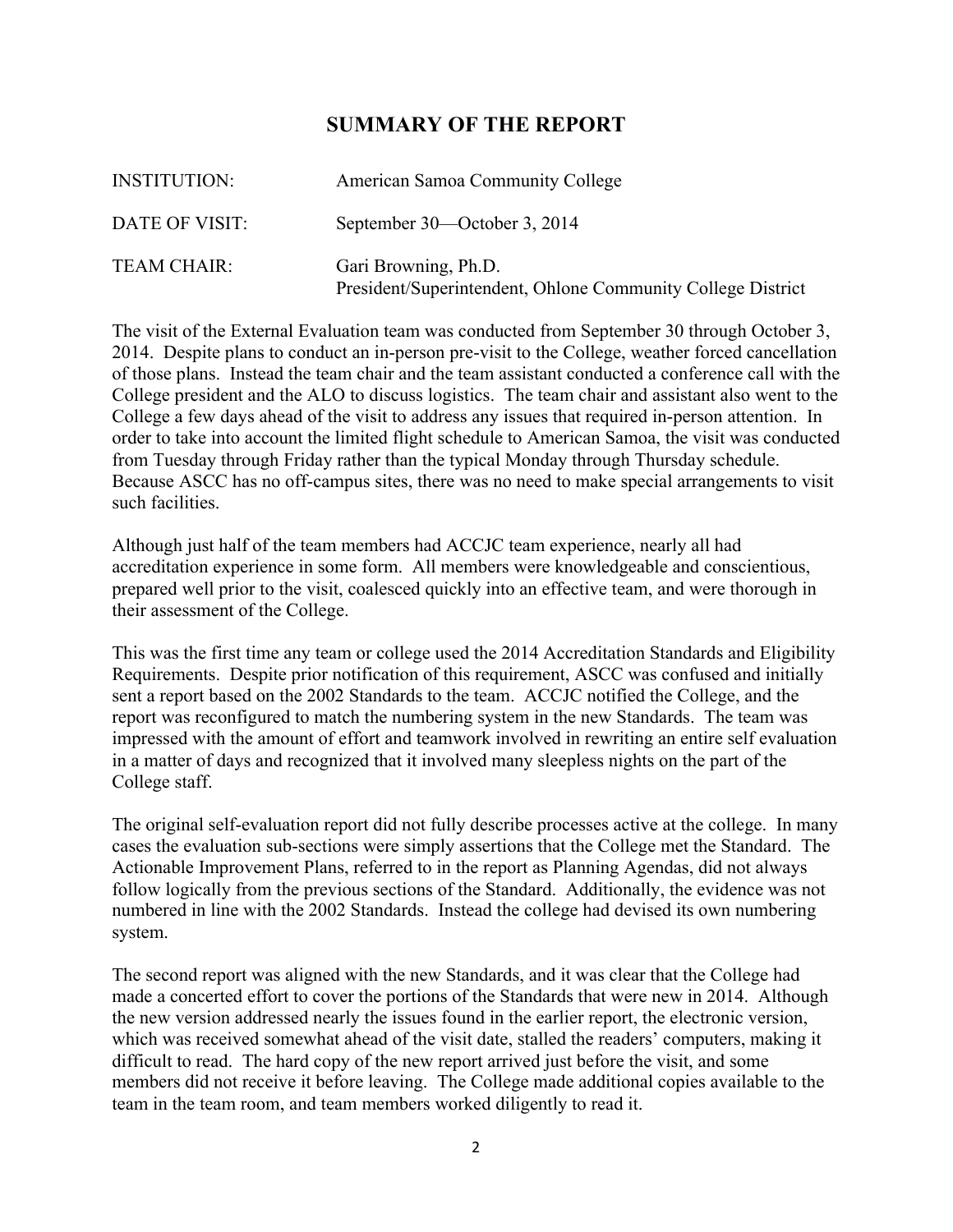Determination of how the College was operating within the Standards was based on review of both reports, examination of evidence available through links in both reports and presented/requested during the visit, interviews with members of the College community, observations of meetings, and the teams' notes and assignments from the original version of the self evaluation report.

# **RECOMMENDATIONS OF THE 2014 VISITING TEAM**

### **Recommendations to meet the Standards**

### **Recommendation 1:**

**In order to meet the Standard, the team recommends that the College, in cooperation with the governance process, fully develop program review processes, systematic course review, and authentic assessment of SLOs and analyze and use the results of assessments to improve continuously. (Standards I.A.2, I.B.1, I.B.2, II.A.2, II.B.3, I.B.6, I.B.7, I.B.8, I.B.9, II.C.2, II.C.3, IV.A.1, IV.A.2, IV.A.3)**

## **Recommendation 2:**

**In order to meet the Standard, the team recommends that the College, in cooperation with the governance process, expand access to program evaluation and assessment data and promote collegial dialogue surrounding student learning and student success. (Standards I.B.1, I.B.4, I.B.5, I.B.6, I.B.7, I.B.8, I.B.9, IV.A.1, IV.A.2, IV.A.3)**

## **Recommendation 3:**

**In order to meet the Standard, the team recommends that the College set institutional standards for student achievement and use them as the basis for evaluation in the program review and institutional planning processes. (Standards I.B.3, I.B.6, I.B.7, I.B.8, I.B.9, IV.B.3, IV.C.8; ER11)**

### **Recommendation 4:**

**In order to meet the Standard, the team recommends that the College address the previous recommendation to improve services to support the College's mission to transfer students to institutions of higher learning. (2008 Recommendation 5; Standard II.C.2)**

### **Recommendation 5:**

**In order to meet the Standard, the team recommends that the College revise its employment policies to ensure equity, diversity, and fairness. (Standard III.A.12)**

### **Recommendation 6:**

**In order to meet the Standard, the team recommends that the College revise and conduct performance evaluations that include consideration of how employees use the results of assessment of learning outcomes to improve teaching and learning. (Standard III.A.6; ER14)**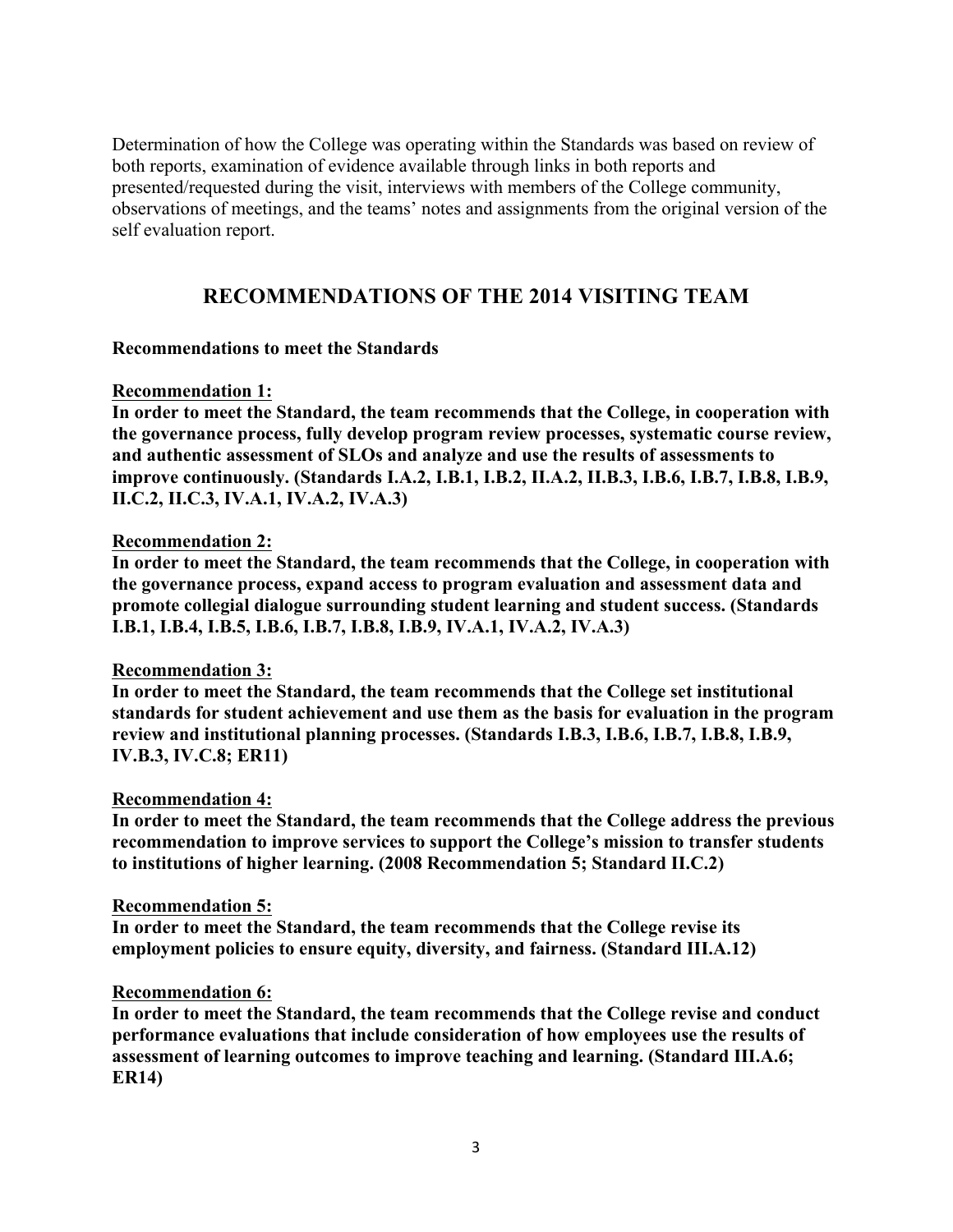### **Recommendation 7:**

**In order to meet the Standard, the team recommends that the College manage its fiscal resources to effectively achieve the mission, manage its cash position, and maintain a minimum 5% reserve to ensure financial stability. (Standards III.D.9, III.D.11; ER18)**

### **Recommendation 8:**

**In order to meet the Standard, the team recommends that the College evaluate the organizational structure and governance processes to increase opportunities for broadbased participation, purposeful dialogue, and involvement in decision-making processes. (Standards IV.A.1, IV.A.2, IV.A.3, IV.B.2)**

### **Recommendation 9:**

**In order to meet the Standard, the team recommends that the College use and publish the results of Board of Higher Education self-evaluations to improve Board performance. (Standard IV.C.10)**

### **Recommendation 10:**

**In order to meet the Standard, the team recommends that the College establish and implement a Board code of ethics and conflict of interest policy that clearly defines conflict of interest and the process for dealing with behavior that violates its code. (Standard IV.C.11; ER7)**

**Recommendations to improve institutional effectiveness**

### **Recommendation 11:**

**In order to improve institutional effectiveness, the team recommends that the College analyze available data to assess technology resources and improve college wide and public access to data and information. (Standards I.B.6, I.B.7, I.B.8, I.B.9, I.C.3, III.C.1)**

### **Recommendation 12:**

**In order to improve institutional effectiveness, the team recommends that the College proactively plan for the maintenance of physical resources and project prioritization. (Standard III.B.2)**

### **Recommendation 13:**

**In order to improve institutional effectiveness, the team recommends that the College publish and implement a systematic review cycle of board policies and archive outdated policies. (Standards IV.A.7, IV.C.7)**

### **Recommendation 14:**

**In order to improve institutional effectiveness, the team recommends that the College develop and implement a continuous training program for board development regarding the roles and responsibilities of board members and implement the process intended to ensure continuity of board membership and staggered terms. (Standard IV.C.9)**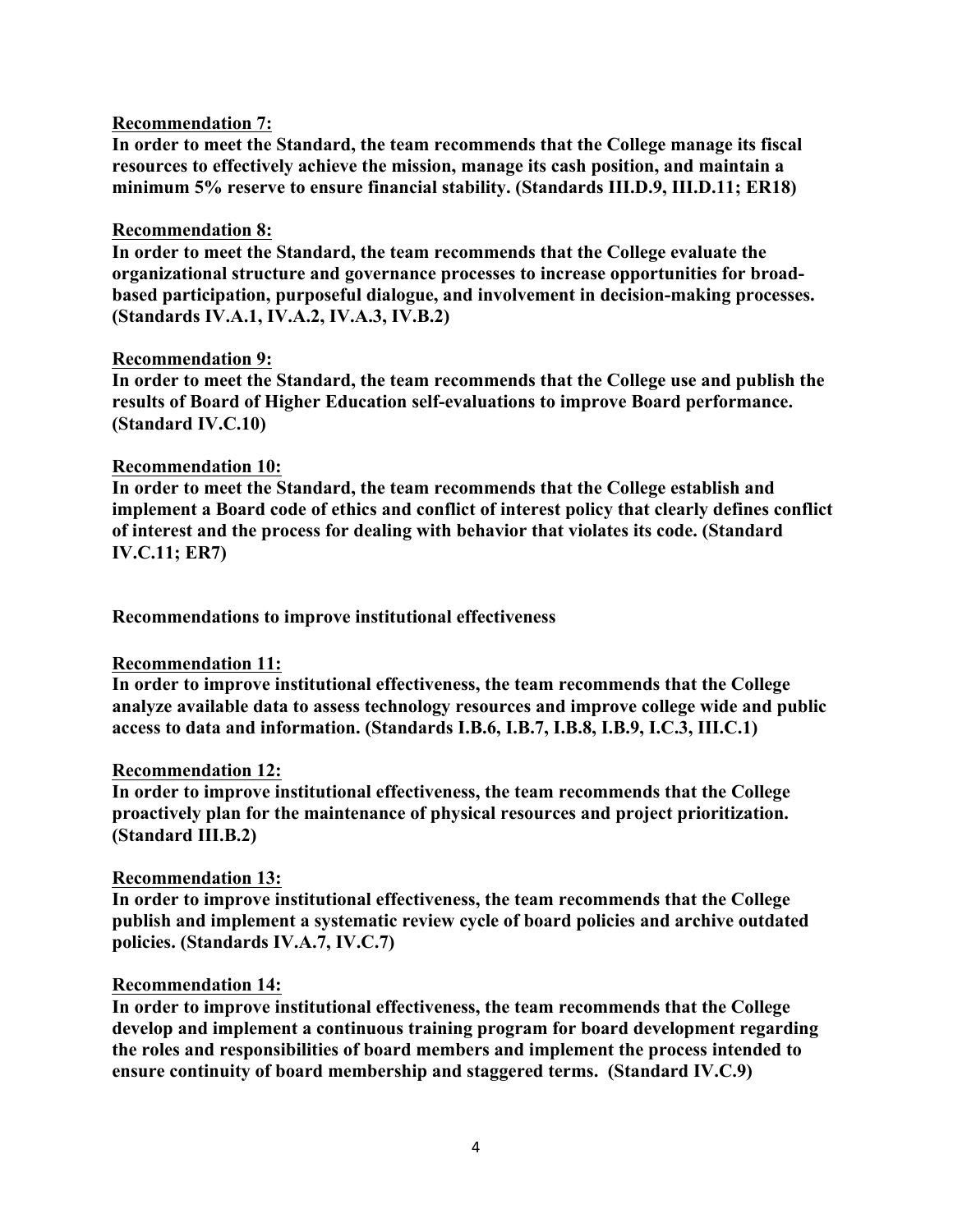# **TEAM COMMENDATIONS**

The team commends the College for its innovative College Accelerated Preparatory Program (CAPP). Using data from its programs in developmental reading, writing, and math, and based on effective practices in basic skills education, the College created and implemented this very effective program to address the needs of its students.

The team commends the College for its clear and complete documentation of key processes. Of particular note are the Financial Aid Handbook and the Standard Operating Procedures Manuals.

The team commends the Associated Student Government for its active involvement in the life of the College and for its many programs designed to engage students. The team was particularly impressed by the tireless student support of the team throughout the Accreditation visit.

The team commends the College for its extensive Samoan and Pacific Studies collection, which serves as a resource to the College and the community. This collection provides a critical means for preserving the Samoan language and culture.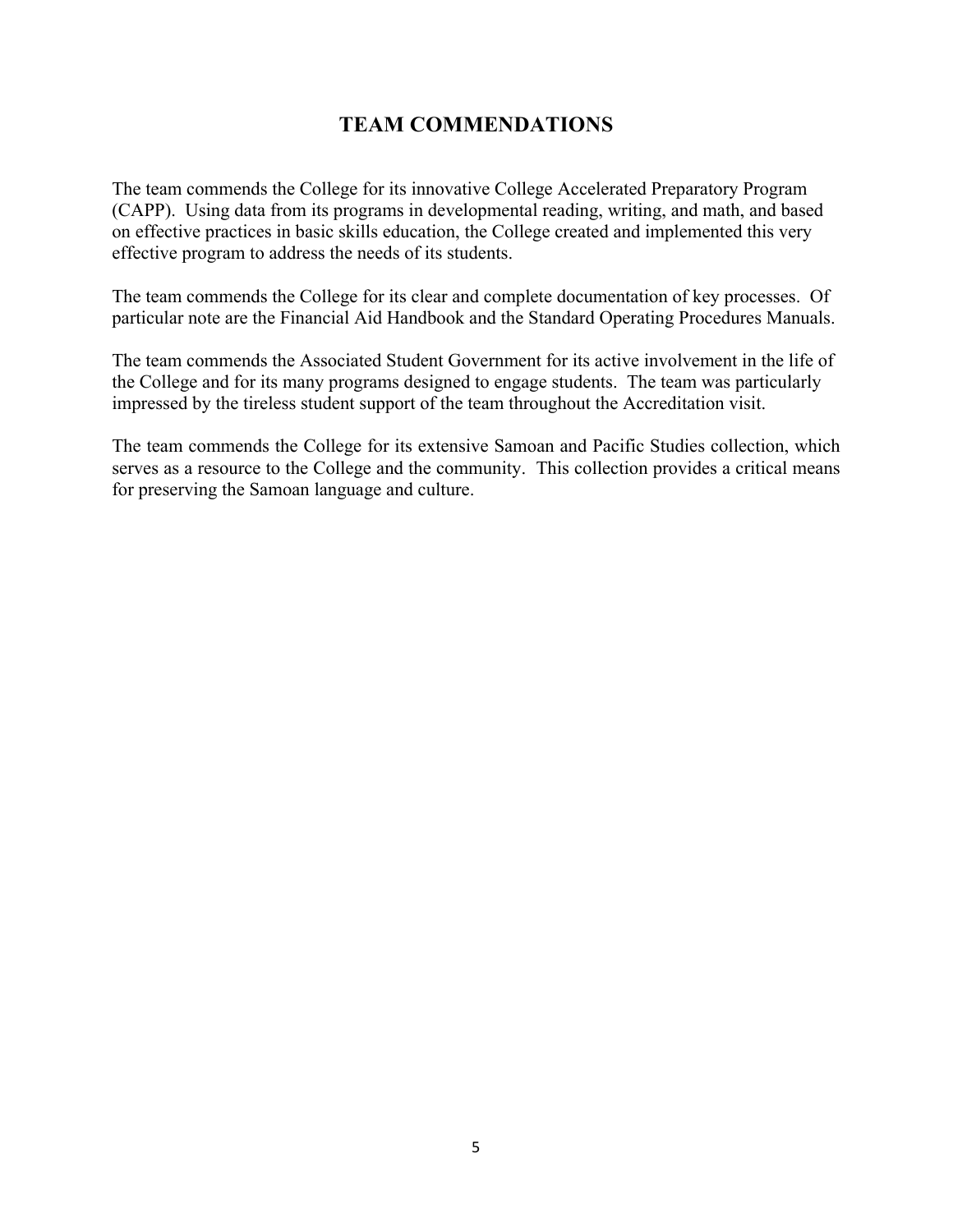# **INTRODUCTION**

American Samoa, the only U.S. Territory south of the equator, lies 2,500 miles southwest of Hawaii and 1,800 miles northeast of New Zealand. The closest neighbor is the Independent State of Samoa (Western Samoa), 73 miles to the east. American Samoa consists of seven islands, with a total land mass of 76 square miles. American Samoa has been a territory of the United States since 1900.

American Samoa Community College (ASCC) is the sole regionally accredited institution of higher education of American Samoa. ASCC is located on the main island of Tutuila, which accounts for three-fourths of the total land area and is home to 90% of the population of 65,000. It was established in 1970 and first accredited by ACCJC in 1976. It offers two-year associate degrees, occupational certificates, and a Bachelor of Education. It enrolls approximately 1,500 students.

The College has been engaged in addressing accreditation issues since the last comprehensive visit as follows:

- October 2008, the last comprehensive visit to ASCC was conducted.
- February 2009, the Commission placed ASCC on Probation status requiring two Progress Reports, one in October 2009 followed by a visit and the second in October 2010.
- October 2009, the Commission postponed the report and visit to March 2010 because of damage sustained by the island.
- February 2010, the College submitted the Follow up Report.
- April 2010, the team submitted the Follow up Team Report.
- June 2010, the Commission changed the College status from Probation to Warning.
- September 2010, the College submitted the second Follow Report to address additional recommendations.
- November 2010, the team submitted the second Follow up Team Report.
- January 2011, the Commission removed the College from Warning.
- October 2011, the College submitted its Midterm Report.
- February 2012, the Commission required the College to resubmit the Midterm Report.
- March 2012, the College resubmitted the Midterm Report.
- July 2012, the Commission accepted the Midterm Report.
- September 2013, the College submitted the Substantive Change Proposal to offer B.Ed.
- November 2013, the Commission approved the Substantive Change to offer B.Ed.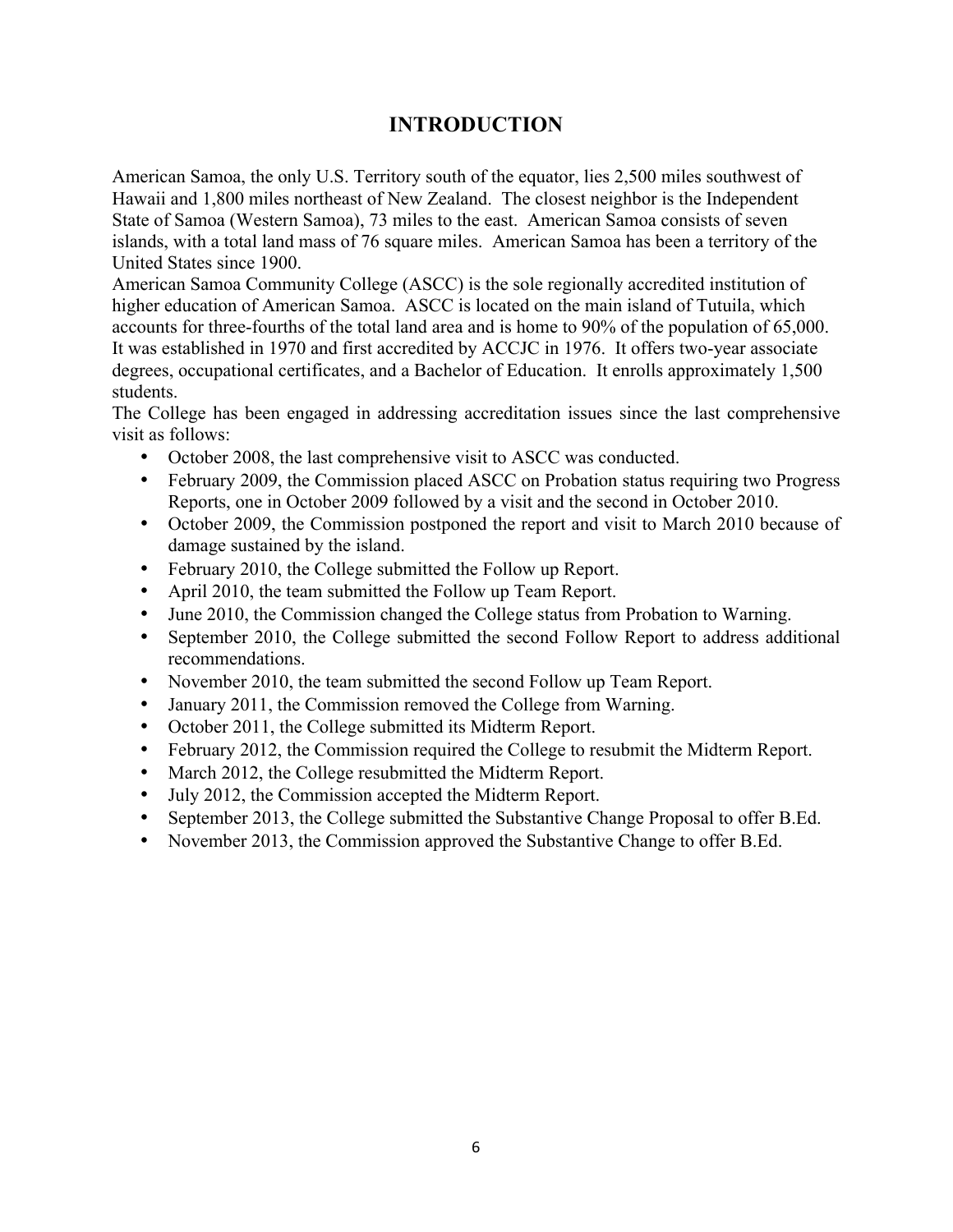# **RECOMMENDATIONS OF THE 2014 VISITING TEAM**

### **Recommendations to meet the Standards**

### **Recommendation 1:**

**In order to meet the Standard, the team recommends that the College, in cooperation with the governance process, fully develop program review processes, systematic course review, and authentic assessment of SLOs and analyze and use the results of assessments to improve continuously. (Standards I.A.2, I.B.1, I.B.2, I.B.6, I.B.7, I.B.8, I.B.9, II.A.2, II.B.3, II.C.2, II.C.3, IV.A.1, IV.A.2, IV.A.3)**

### **Recommendation 2:**

**In order to meet the Standard, the team recommends that the College, in cooperation with the governance process, expand access to program evaluation and assessment data and promote collegial dialogue surrounding student learning and student success. (Standards I.B.1, I.B.4, I.B.5, I.B.6, I.B.7, I.B.8, I.B.9, IV.A.1, IV.A.2, IV.A.3)**

### **Recommendation 3:**

**In order to meet the Standard, the team recommends that the College set institutional standards for student achievement and use them as the basis for evaluation in the program review and institutional planning processes. (Standards I.B.3, I.B.6, I.B.7, I.B.8, I.B.9, IV.B.3, IV.C.8; ER11)**

### **Recommendation 4:**

**In order to meet the Standard, the team recommends that the College address the previous recommendation to improve services to support the College's mission to transfer students to institutions of higher learning. (2008 Recommendation 5; Standard II.C.2)**

### **Recommendation 5:**

**In order to meet the Standard, the team recommends that the College revise its employment policies to ensure equity, diversity, and fairness. (Standard III.A.12)**

### **Recommendation 6:**

**In order to meet the Standard, the team recommends that the College revise and conduct performance evaluations that include consideration of how employees use the results of assessment of learning outcomes to improve teaching and learning. (Standard III.A.6; ER14)**

### **Recommendation 7:**

**In order to meet the Standard, the team recommends that the College manage its fiscal resources to effectively achieve the mission, manage its cash position, and maintain a minimum 5% reserve to ensure financial stability. (Standards III.D.9, III.D.11; ER18)**

### **Recommendation 8:**

**In order to meet the Standard, the team recommends that the College evaluate the organizational structure and governance processes to increase opportunities for broad-**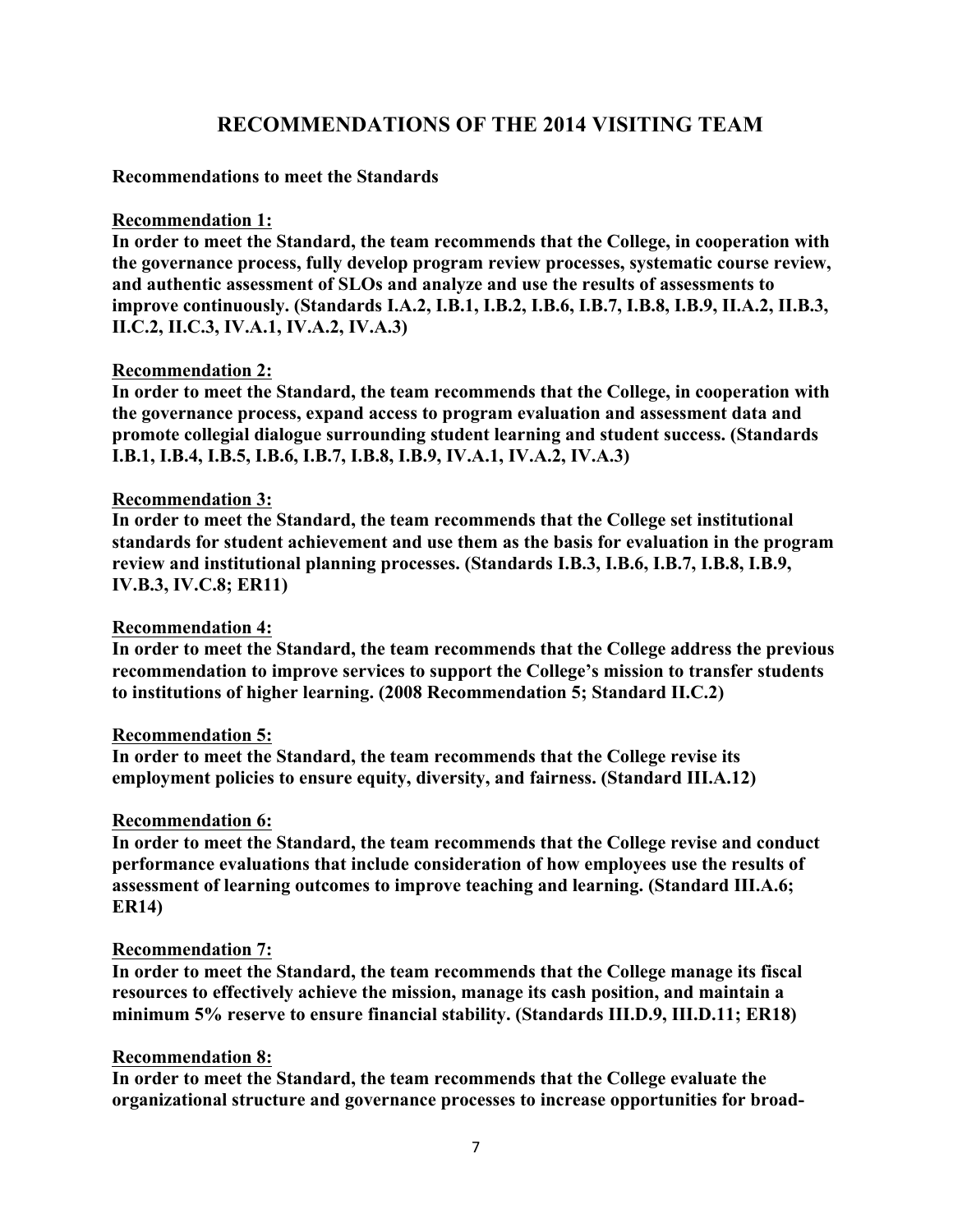**based participation, purposeful dialogue, and involvement in decision-making processes. (Standards IV.A.1, IV.A.2, IV.A.3, IV.B.2)**

### **Recommendation 9:**

**In order to meet the Standard, the team recommends that the College use and publish the results of Board of Higher Education self-evaluations to improve Board performance. (Standard IV.C.10)**

### **Recommendation 10:**

**In order to meet the Standard, the team recommends that the College establish and implement a Board code of ethics and conflict of interest policy that clearly defines conflict of interest and the process for dealing with behavior that violates its code. (Standard IV.C.11; ER7)**

**Recommendations to improve institutional effectiveness**

### **Recommendation 11:**

**In order to improve institutional effectiveness, the team recommends that the College analyze available data to assess technology resources and improve college wide and public access to data and information. (Standards I.B.6, I.B.7, I.B.8, I.B.9, I.C.3, III.C.1)**

### **Recommendation 12:**

**In order to improve institutional effectiveness, the team recommends that the College proactively plan for the maintenance of physical resources and project prioritization. (Standard III.B.2)**

### **Recommendation 13:**

**In order to improve institutional effectiveness, the team recommends that the College publish and implement a systematic review cycle of board policies and archive outdated policies. (Standards IV.A.7, IV.C.7)**

### **Recommendation 14:**

**In order to improve institutional effectiveness, the team recommends that the College develop and implement a continuous training program for board development regarding the roles and responsibilities of board members and implement the process intended to ensure continuity of board membership and staggered terms. (Standard IV.C.9)**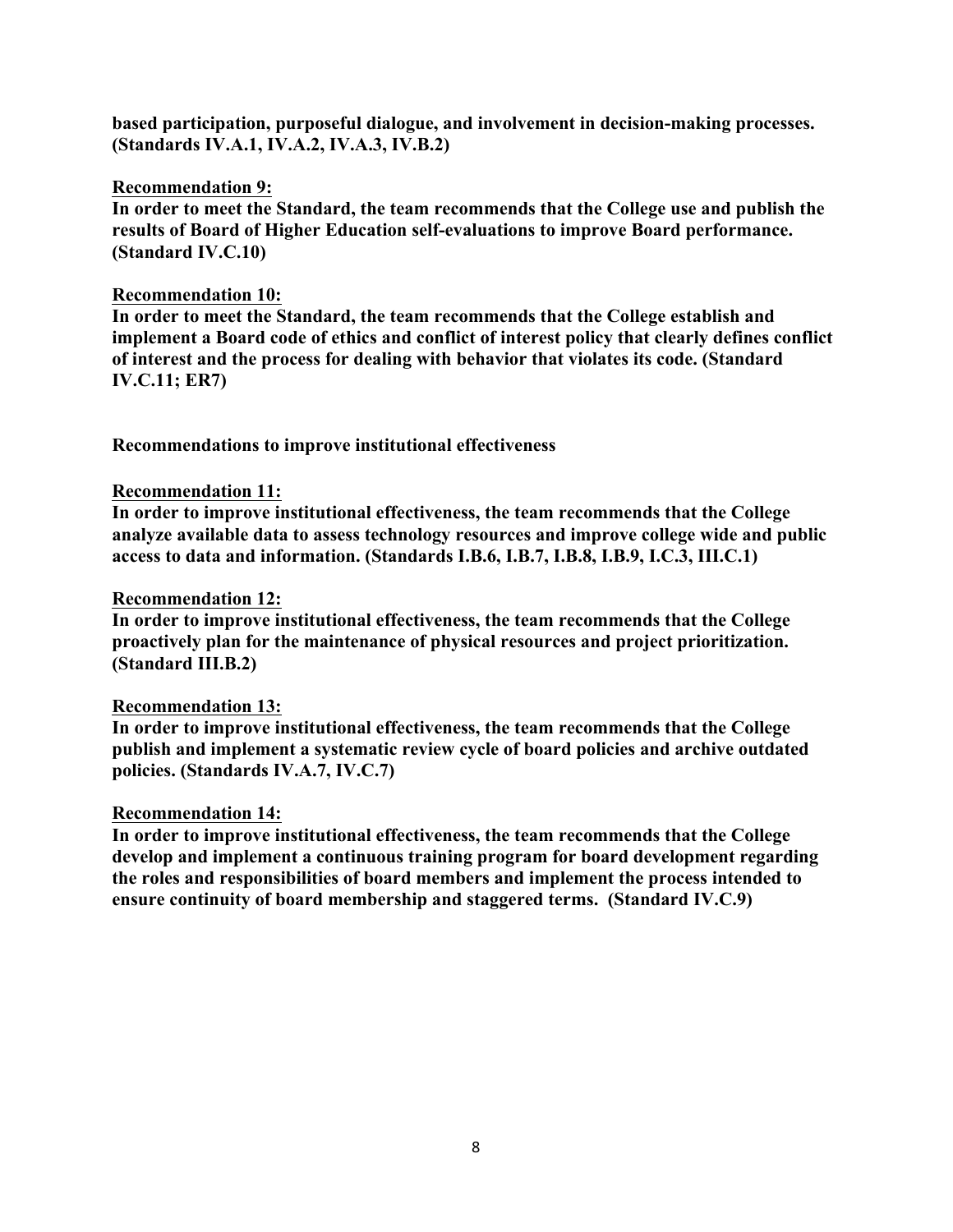# **TEAM COMMENDATIONS**

The team commends the College for its innovative College Accelerated Preparatory Program (CAPP). Using data from its programs in developmental reading, writing, and math, and based on effective practices in basic skills education, the College created and implemented this very effective program to address the needs of its students.

The team commends the College for its clear and complete documentation of key processes. Of particular note are the Financial Aid Handbook and the Standard Operating Procedures Manuals.

The team commends the Associated Student Government for its active involvement in the life of the College and for its many programs designed to engage students. The team was particularly impressed by tireless student support of the team throughout the accreditation visit.

The team commends the College for its Samoan Collection, which serves as a resource to the College and the community. This collection provides a critical means for preserving the Samoan language and culture.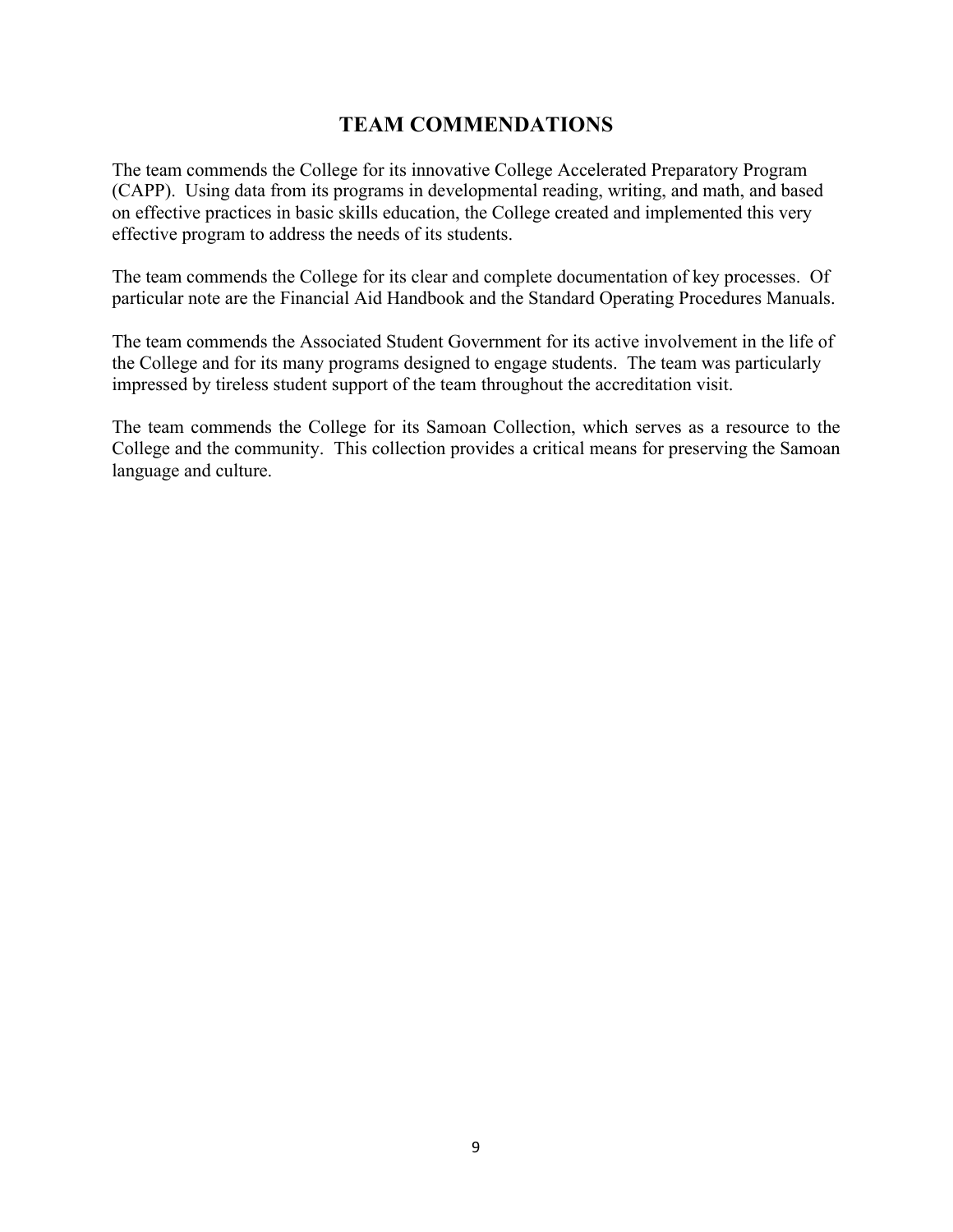# **EVALUATION OF INSTITUTIONAL RESPONSES TO PREVIOUS RECOMMENDATIONS**

## **Recommendation 1:**

**The visiting team recommends that the College designate a group of College constituents to oversee planning activities and to design a process to promote broader participation, provide more coordination, ensure greater integration of functional plans, and establish a clearer link to resource allocations. (2003 Recommendations 1.1, 3.1) (Standard I.B)**

The Institutional Planning Executive Core Committee (IPECC), known as the Core Planning Committee, is chaired by the director of Institutional Effectiveness and has responsibility for overseeing planning activities. Under the oversight of the Core Planning Committee, information from Program Review surveys is collected from all divisions and programs compiled by the Institutional Effectiveness Office. These results are used to identify four strategic focus areas--academic excellence, staffing, technology, and physical facilities/maintenance. Four subcommittees, one for each area of focus, review the Program Review data and draft goals, objectives, performance indicators, activities, and needed resources for the strategic plan. All divisions and units are then asked to create their own goals and objectives to align with these central areas. Progress on these goals and objectives are reported to the Board of Higher Education. Most recently, budget allocations, many of which were tied to the \$14 million in American Recovery and Reinvestment Act (ARRA) funds, were made in conjunction with the goals and objectives set by the subcommittees and divisions to align with the strategic plan.

The College has met this recommendation.

## **Recommendation 2:**

**The visiting team recommends that the College develop a document that fully describes the relationship between the assessment of SLOs, program review, and planning. It is further recommended that this document be shared throughout the campus community and its content be presented to the various constituency groups. (Standards II.A.2.a, II.A.2.e, II.A.2.f)**

The College's 2015-2020 institutional strategic plan includes an outline of the "Institutional Assessment Cycle of all Outcomes" that specifies the scope, responsible persons, assessment instruments and cycle for General Education Outcomes, Program Learning Outcomes, Course Learning Outcomes, Divisional Learning Outcomes, and Institutional Learning Outcomes/Core Values. This document presents a concise overview of the process but needs to be expanded to ensure that all stakeholders fully understand the components and processes.

The midterm report references an "ASCC Alignment and Assessment of Student Learning Outcomes (SLOs) Training Manual" and a document entitled "Continuing the Data Driven Dialogue: Assessment, Program Review and Planning at ASCC," which document the relationship among these activities. The strategic plan and these process documents are used on an ongoing basis for training on learning outcomes assessment.

The College has met this recommendation.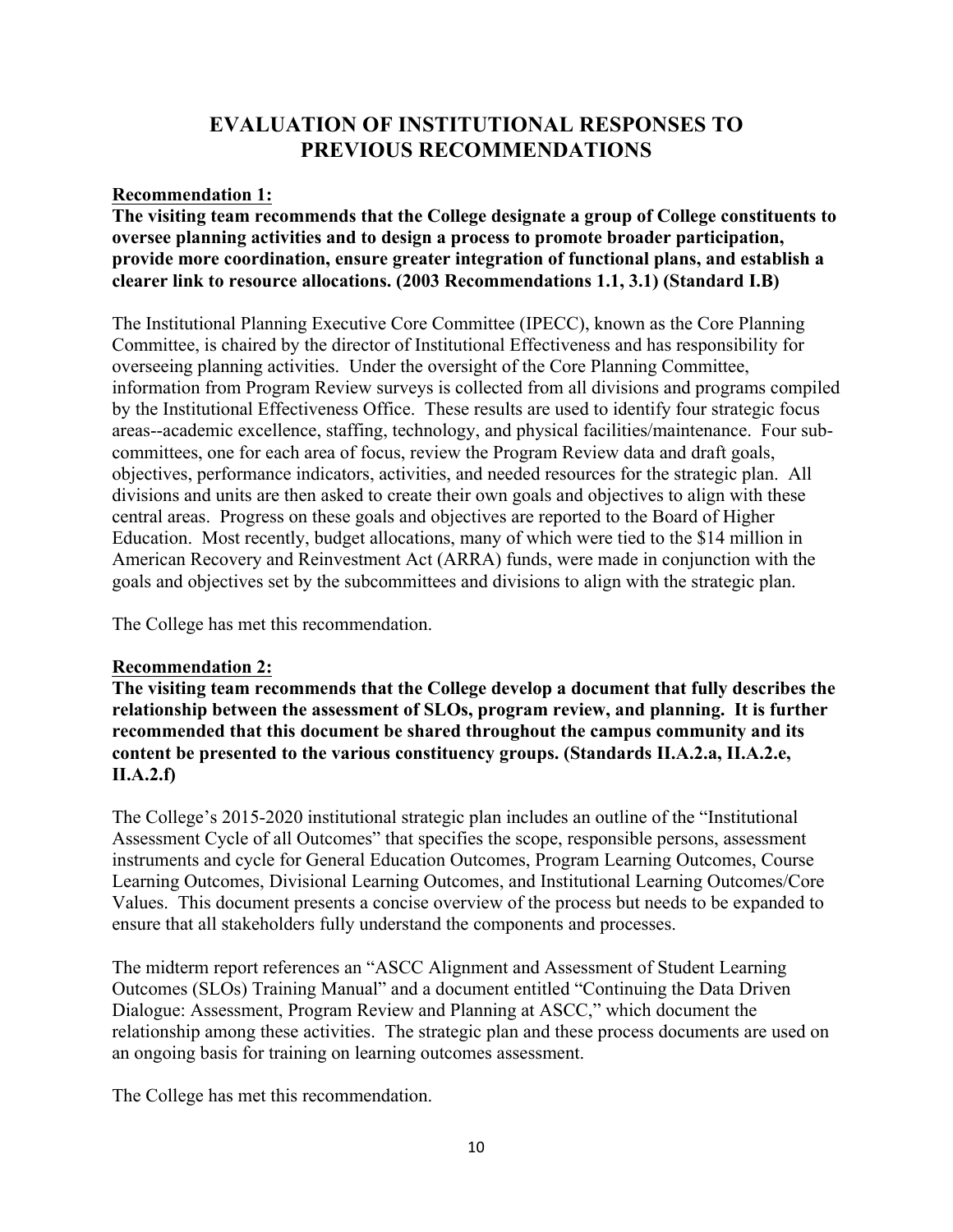## **Recommendation 3:**

## **The visiting team recommends that the College establish a comprehensive tutoring and learning assistance program to support students enrolled in both basic skills and upper level transfer courses. (Standards IIA.2, II.B.3, II.C.1.2)**

In response to the 2008 accreditation recommendation, the College established the Student Learning Assistance (SLA) Center. Tutoring is offered to students in English, math, (basic skills and collegiate levels) and other subjects in two computer labs. The SLA Center is overseen by a full-time tutor coordinator and tutoring services are provided by a combination of full-time and student tutors. Tutoring is offered by appointment and on a walk-in basis. A tutorial directory is published each semester that provides the location and contact information for tutoring taking place across campus. In addition to the comprehensive tutoring offered in the SLA Center, students can receive tutoring in nine departments across campus. Assessments have been done to measure the impact of tutoring on student success in the College Accelerated Preparatory Program (CAPP) English and math classes.

The College has met this recommendation.

### **Recommendation 4:**

## **The visiting team recommends that the College improve collection and dissemination of student success data to ensure effective data driven planning and to support College dialogue. (Standards II.A.1.a, II.A.1.c, II.B.4, IV.A.1)**

The College has invested in the Office of Institutional Effectiveness by hiring an additional data clerk and purchasing data management software. This office coordinates the collection of program review and divisional assessment data, which includes an array of data but no extensive information on student success. The office also tracks success rates for general education courses, degrees awarded by program, and nursing NCLEX pass rates. Some of this information is stored on a password-protected site that is restricted to deans and directors, limiting its usefulness for planning and broad-based dialog.

Although the institution does appear to be collecting student success data on a regular basis, the dissemination appears to be very limited and not broadly shared. Rates have limited usefulness for improving student success.

The College has partially met this recommendation. See 2014 Recommendations 1 and 2.

### **Recommendation 5:**

## **The visiting team recommends that the College improve transfer advisement and coordination and establish a comprehensive support program to meet the College's transfer mission. (Standards II.A.6, II.B.3.c)**

The College has renewed and updated its articulation agreements, has included transfer information in the catalog, and has added a transfer counselor in the Student Learning Assistance (SLA) Center. However, due to the isolation of the institution and the varied schools to which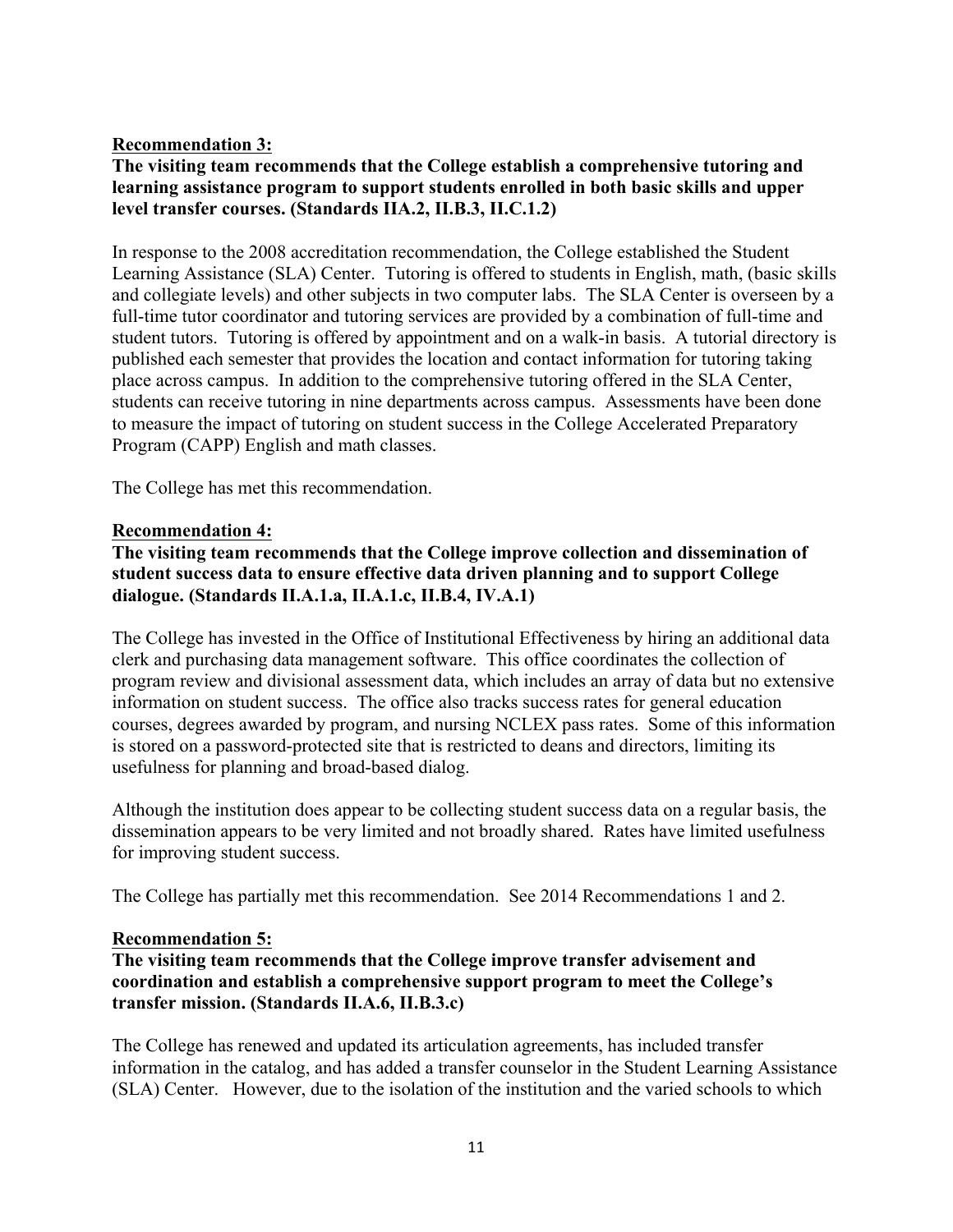students transfer, the team encourages the College to establish articulation agreements with additional four-year institutions.

The College has not met this recommendation. See 2014 Recommendation 4.

## **Recommendation 6:**

**The visiting team recommends that the College develop a staffing plan and budget development process that are integrated with institutional planning, including educational master plan and facilities master plan. (2003 Recommendations 1.1, 3.1, 3.2) (Standards I, III.A.11, III.D, III.D.3)**

The 2014 budget process integrated budget planning with institutional strategic planning. Staffing, facilities, technology and budget development are part of the Institutional Program Review. The Academic Excellence Plan integrates all of the other institutional plans. The incorporation of the "Total Cost of Ownership" concept as a new focus area for College's the 2015–2020 strategic plan commits to the strategic objective of addressing "total cost of ownership for staffing and personnel development in the provision of services and programs for academic achievement."

The College has met this recommendation.

## **Recommendation 7:**

**The visiting team recommends that the College respond to the finding cited in the 2007 audit, specifically, checks issued to financial aid recipients that were not cashed, and resolve the issue. (2003 Recommendation 9.2) (Standards III.D.1.c, III.D.2.a, III.D.2.d)**

The 2013 independent auditor report did not contain a finding related to un-cashed financial aid checks.

The College has been met this recommendation.

### **Recommendation 8:**

**The visiting team recommends that the College develop a plan to fund the total cost of ownership for recent capital investments in computing technology, facilities expansion, and air conditioning, based on support area program review, and integrated planning. (2003 Recommendation 3.1) (Standards I, III.B.3)**

The College has developed and begun to implement a Total Cost of Ownership (TCO) plan for recent capital investments. To date, the College has been able to set aside \$105,000, unaudited, for future maintenance costs related to the Multi-Purpose Center, which is scheduled to be completed in January 2015. However, due the College's financial circumstances, it has not been able to set aside monies for its recently constructed Wellness Center, or its air conditioning resources. The College should consider its decision to set aside funds for a future project given that it has been unable to fully fund the TCO plan for the existing Wellness Center.

The College has partially met this recommendation. See 2014 Recommendation 7.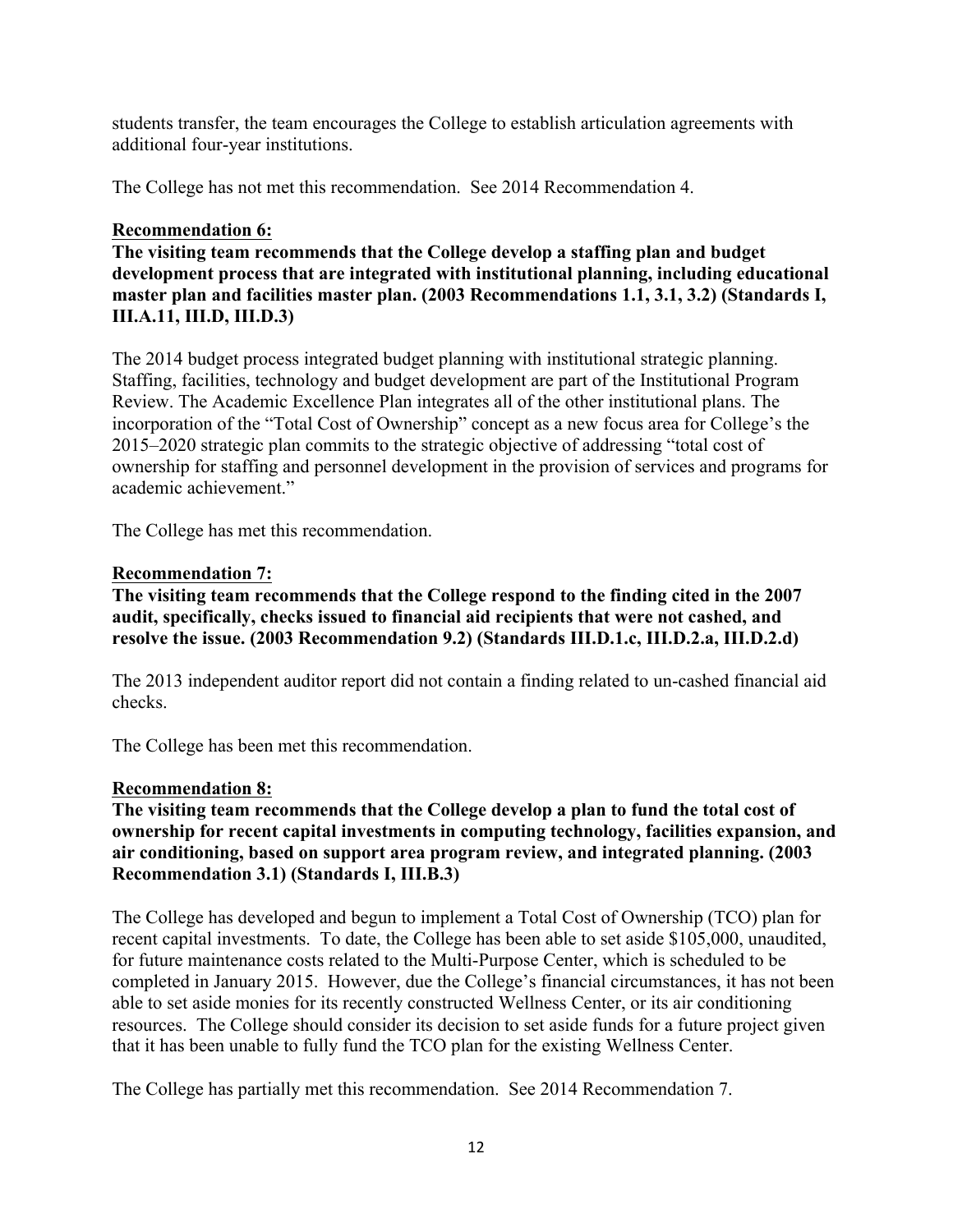## **Recommendation 9:**

**The visiting team recommends that the College identify and document the charge, scope of authority, and the responsibilities of each College committee (IV.A.2.c); identify and document the roles, scope of authority, and responsibilities of students, faculty, staff, and administrators in the decision-making processes (IV.A.2.b); and identify and document the specific procedures for moving items or issues through decision-making processes at the College, including mechanisms for providing feedback. (Standard IV.A.3)**

The College has documented its governance and decision-making processes in policy. The governance policies dictate who participates in which aspects of decision-making and dictate how decisions are communicated to the campus. However, the strict adherence to chain of command relies on a representative path for dialog and decisions rather than encouraging broadbased involvement. In order to cultivate a more collegial atmosphere, ASCC should revise some of its committees to be more representative of the constituent groups.

The College has partially met this recommendation. See 2014 Recommendation 8.

## **Recommendation 10:**

**The visiting team recommends that the Board, in consultation with the President, define and delineate the roles and responsibilities of the Board in College operations and policy making and develop an evaluation process to determine the effectiveness of the delineation. (Standards IV.B.1.g, IV.B.1.j)**

The Board has a policy that delegates primary responsibility for overall operations of the College to the president. The Board determines the effectiveness of the president in fulfilling this responsibility through an annual performance evaluation. Policy states that monitoring executive performance is synonymous with monitoring the college's performance against board policies, mission and vision, and executive limitations. The policy further states that the Board will monitor performance in a manner as to have systematic assurance of policy compliance, including accomplishments of college goals. Both the Board and the president evaluations are conducted annually.

The College has met this recommendation.

### **Commission Recommendation:**

**The Commission recommends the College work immediately with the government of American Samoa to ensure that the government end restrictions on the College's use of resources, and that the College is able to use the financial resources available to it in a timely manner.**

As per the April 2010 Follow-Up Visit Report, "This concern expressed in this recommendation may have been misplaced. The 2014 team found no evidence that the College is restricted in any way by the American Samoan government in spending its revenue allocation.

The College has responded effectively to the Commission recommendation.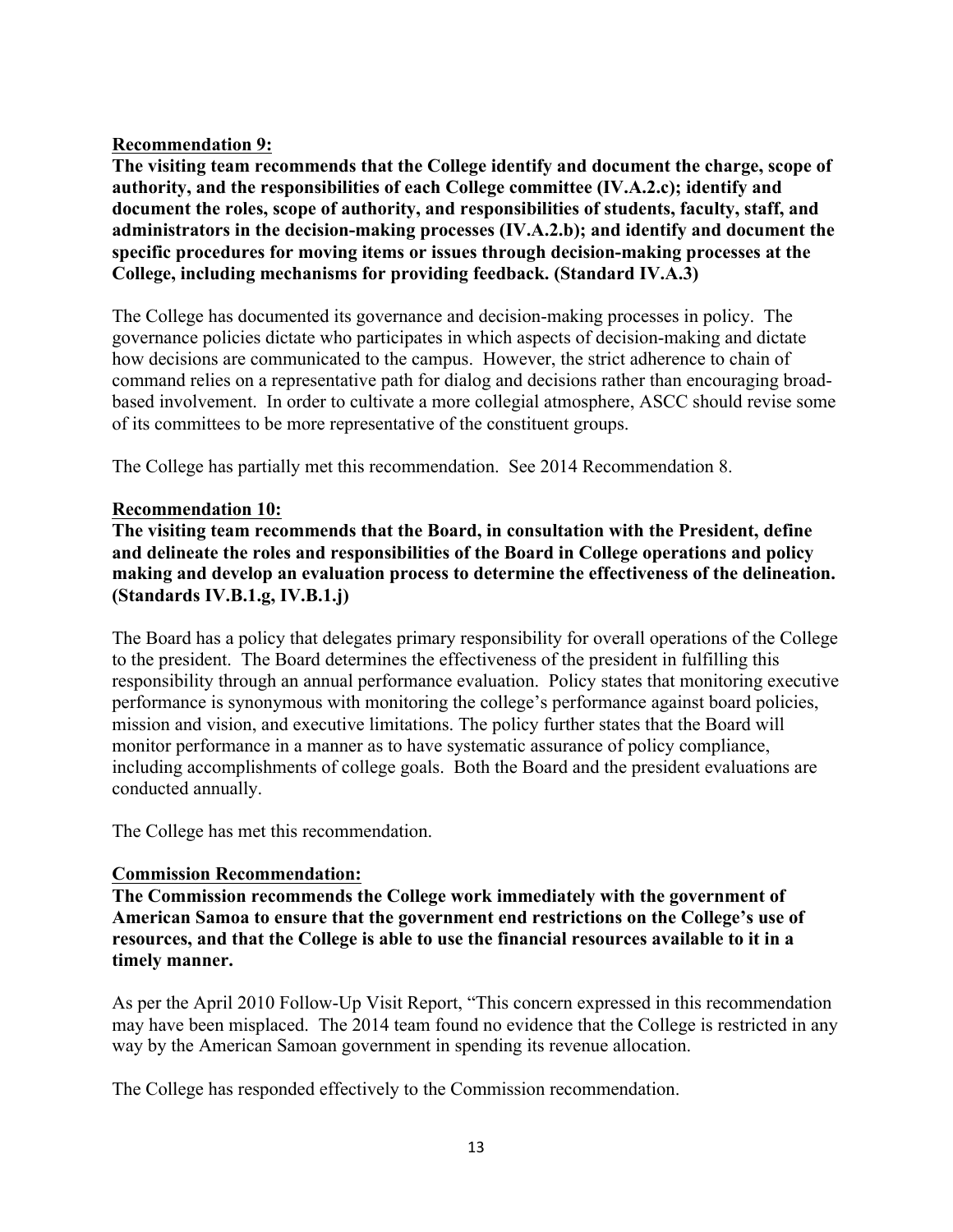# **ELIGIBILITY REQUIREMENTS**

*The Eligibility Requirements were addressed separately in the ASCC Comprehensive Self Evaluation Report and are therefore treated in this section rather than integrated with the Standards.*

## **1. Authority**

The institution was established in 1970 as part of the American Samoa Department of Education, and granted semi-autonomous status within the American Samoa Government in 1992, with the authority to operate as a degree-granting institution under Public Law 22-30. American Samoa Community College is a public institution.

The College meets this requirement.

### **2. Operational Status**

The College is fully operational, with students actively attending classes, studying, and participating in all the expected activities in pursuit of their degrees. Interviews with students verified that they are pursuing both associate degrees and/or the Bachelor of Education degree.

The College meets this requirement.

### **3. Degrees**

ASCC offers associate's degrees, certificates and one bachelor's degree. A review of the College Catalog verified that courses and support programs and services are designed to lead students to degree attainment. The majority of the institution's students are enrolled in courses leading to a degree.

The College meets this requirement.

### **4. Chief Executive Officer**

ASCC has a president who serves as the institution's chief executive officer appointed by the governing board, with full-time responsibility to the institution. The president possesses the requisite authority to administer board policies. He does not serve as chair of the Board of Higher Education. The institution informs the Commission immediately when there is a change in the institutional chief executive officer.

The College meets this requirement.

### **5. Financial Accountability**

ASCC annually undergoes and makes available an external financial audit by a certified public accountant and has demonstrated compliance with federal requirements for Title IV eligibility.

The College meets this requirement.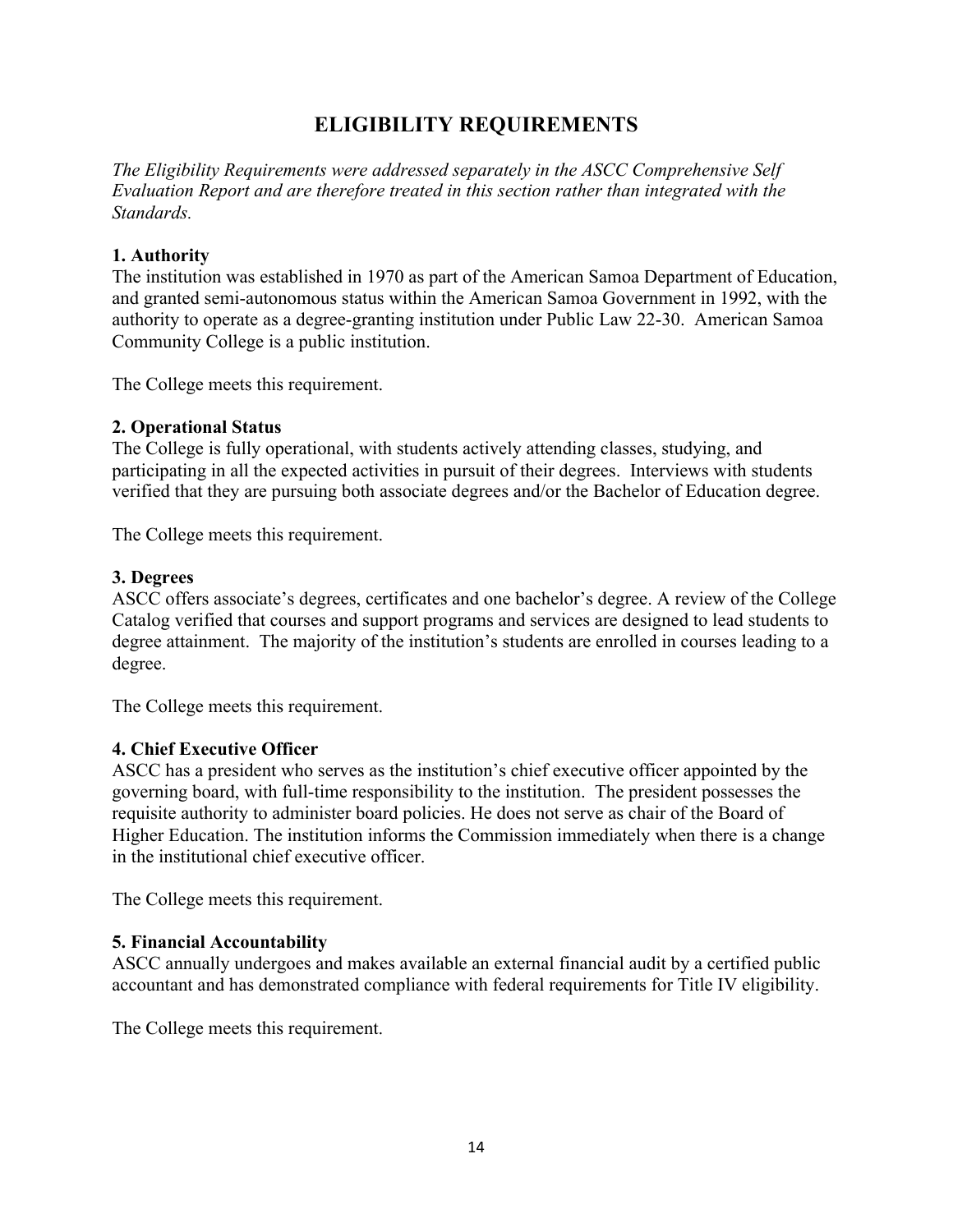## **6. Mission**

ASCC's mission is clearly defined and published in the College Catalog and other institutional documents such as the strategic plan. It expresses a clear commitment to student learning and achievement. The mission is reviewed at the annual planning session of the Board of Higher Education.

The College meets this requirement.

## **7. Governing Board**

The institution has a functioning governing board responsible for the academic quality, institutional integrity, and financial stability of the institution and for ensuring that the institution's mission is achieved. The board members are appointed by the governor and approved by the legislature, with the exception of the Student Trustee and the Director of Education, who is an ex officio member. The board is an independent policy-making body capable of reflecting constituent and public interest in board activities and decisions. Board members have no employment, family, ownership, or other personal financial interest in the institution. This board is ultimately responsible for ensuring that the financial resources of the institution are used to provide a sound educational program. Its membership is sufficient in size and composition to fulfill all board responsibilities.

The board does not have a detailed conflict of interest policy that includes the requirement for a board member to disclose any possible conflicts of interest; nor is there a policy for dealing with behavior that represents such a conflict. There is a current issue that has not yet been resolved regarding a perceived conflict of interest.

The College does not meet this requirement. See Recommendation 10.

## **8. Administrative Capacity**

A review of the organizational structure, tours of the College's offices, and interviews with students and personnel confirmed that the College has sufficient staff and administrators to provide the necessary services for the effective support of its mission and purposes. A review of personnel files confirmed that personnel are qualified with appropriate education, training, and/or experience to serve in the positions for which they were hired.

The College has sufficient staff, with appropriate preparation and experience to provide the administrative services necessary to support its mission and purpose.

The College meets this requirement.

## **9. Educational Programs**

A review of the College Catalog, course outlines of record, and required coursework for degrees confirmed that degree programs are consistent with the College's mission to prepare students for transfer, career entry, and research into human and natural resources, and to raise their awareness of Samoa and the Pacific. ASCC's degrees and certificates are in alignment with the College's mission, and are of sufficient content, length, quality and rigor and lead to identified learning outcomes. Program learning outcomes for all academic departments are printed in the catalog.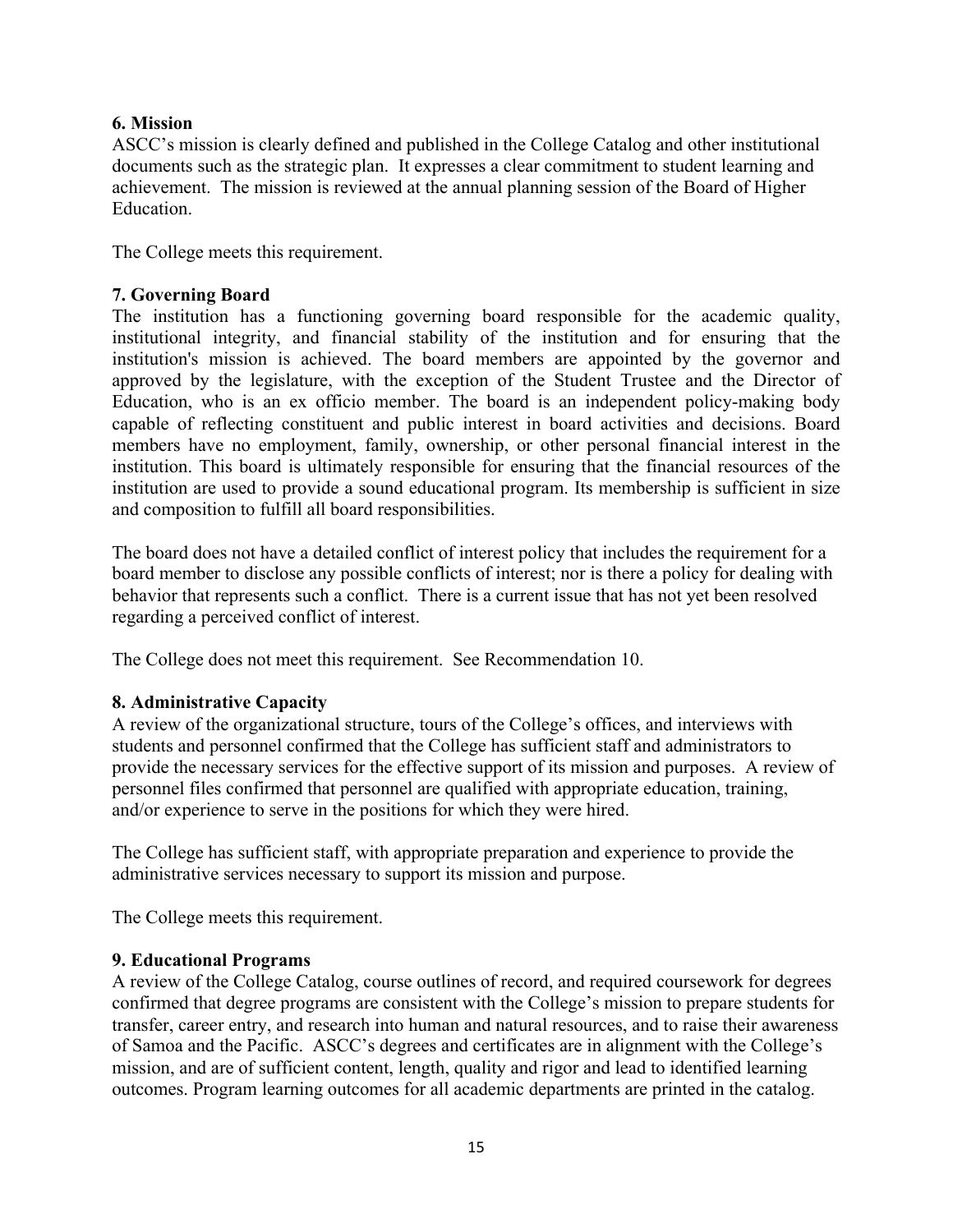The College meets this requirement.

## **10. Academic Credit**

The College awards credit based on generally accepted practices. One unit of credit requires one hour of classroom lecture per week or three hours of lab per week. A typical three-unit course at ASCC requires three hours of classroom lecture per week or nine hours of lab per week. The institution provides appropriate information about the awarding of academic credit in the College Catalog and in the student handbook.

The College meets this requirement.

## **11. Student Learning and Student Achievement**

The College has identified expected student learning outcomes and program-specific outcomes for each instructional program. However, the College has yet to define standards for student achievement of these outcomes. Although the College collects assessment data for these program outcomes, not having institution-set standards the College cannot fully demonstrate that students who complete these programs have met expected standards of achievement.

The College does not meet this requirement. See Recommendation 3.

## **12. General Education**

The College has established general education requirements for all degree programs. The College defines general education in two forms: General Education Outcomes (communication, critical thinking, information technology literacy, global awareness and cultural competence, and development and responsibility) and Core Foundational Areas (arts and humanities, social sciences, mathematics, sciences, Samoan studies, and physical education). General Education Outcomes and Core Requirements are woven into the fabric of each degree program. General education courses and courses that satisfy Core Foundational Areas have been selected for each degree program to ensure that students achieve comprehensive learning outcomes. Degree credit is consistent with the College's policy for award of credit, and general education courses and learning outcomes are consistent with levels of quality and rigor appropriate to higher education.

The College meets this requirement.

### **13. Academic Freedom**

The College has and upholds a written policy protecting academic freedom of faculty and students. This policy is published in the Governance Manual and the College Catalog. The College Catalog also provides a richer definition and explanation of academic freedom. In both the policy and the catalog explanation, the College maintains an atmosphere in which intellectual freedom and independence exist.

The College meets this requirement.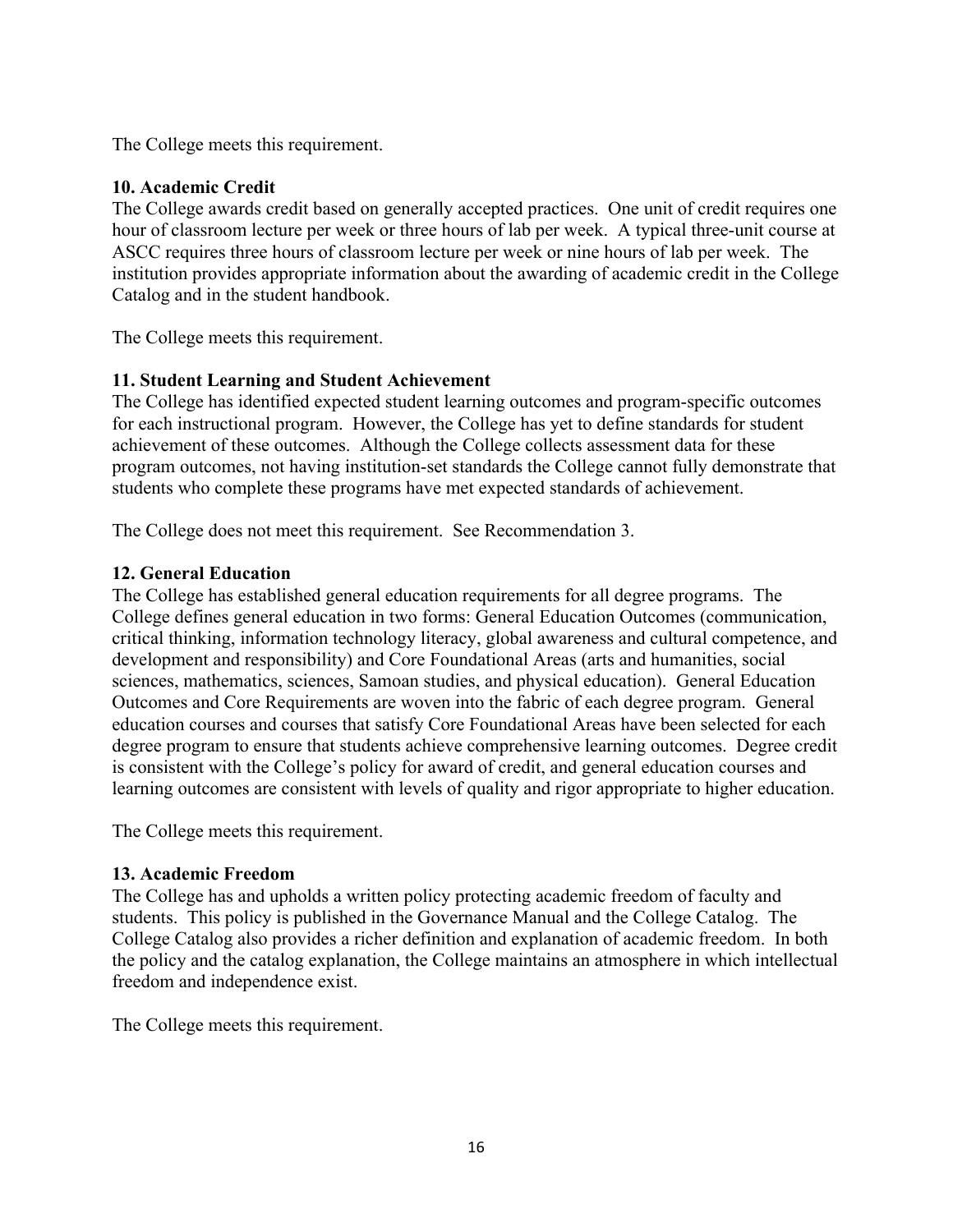## **14. Faculty**

A review of the faculty list and adjunct faculty list, of the College Catalog and Schedule of Classes, of job descriptions and personnel files, of enrollment management data, and interviews with College administrators, faculty, and students confirmed that the College has a sufficient number of qualified faculty to achieve its mission and purpose and to support all its educational programs. A review of faculty job descriptions confirmed that faculty are responsible for development and review of curriculum and for assessment of student learning.

The College has a sufficient number of qualified faculty, which includes mostly full time faculty with some adjunct faculty, to achieve the institutional mission and purposes. The number is sufficient in size and experience to support all of the College's educational programs. The faculty position descriptions include the development and review of curriculum, but do not consistently include the assessment of learning.

The College does not meet this requirement. See Recommendation 6.

## **15. Student Support Services**

The institution provides an array of student support services to meet student needs. It provides the Student Learning Assistance Center as well as a variety of labs for students to access materials. It provides academic, personal, career and transfer counseling. The Student Government Association (SGA) provides opportunities to participate in College government directly or through club participation. The clubs are diverse and promote student interests and diversity needs.

The College meets this requirement.

## **16. Admissions**

ASCC is an open admissions institution. It has established admission criteria that are congruent with its open admissions policy. The B.Ed. program has additional admission criteria consistent with expectations of that program; Applicants must have successfully completed the General Education coursework with a 2.7 or better grade point average and take the Praxis, a U.S. teacher certification exam.

The College meets this requirement.

## **17. Information and Learning Support Services**

The institution has a fully-staffed library that is open during the regular working hours of the College. It has 40,000 volumes including 90 journals and access to additional volumes through interlibrary loan on the island, online databases, and materials appropriate for students in the baccalaureate education program. In addition to circulating items, the library has a reference area and a Special Collections area with a Samoa Pacific Collection. The library director confirmed that the Internet connections and Wi-Fi for the library computers are adequate.

Tutoring services are provided at multiple locations across the campus. The Student Learning Assistance (SLA) Center provides tutoring in English, math, and a broad range of disciplines.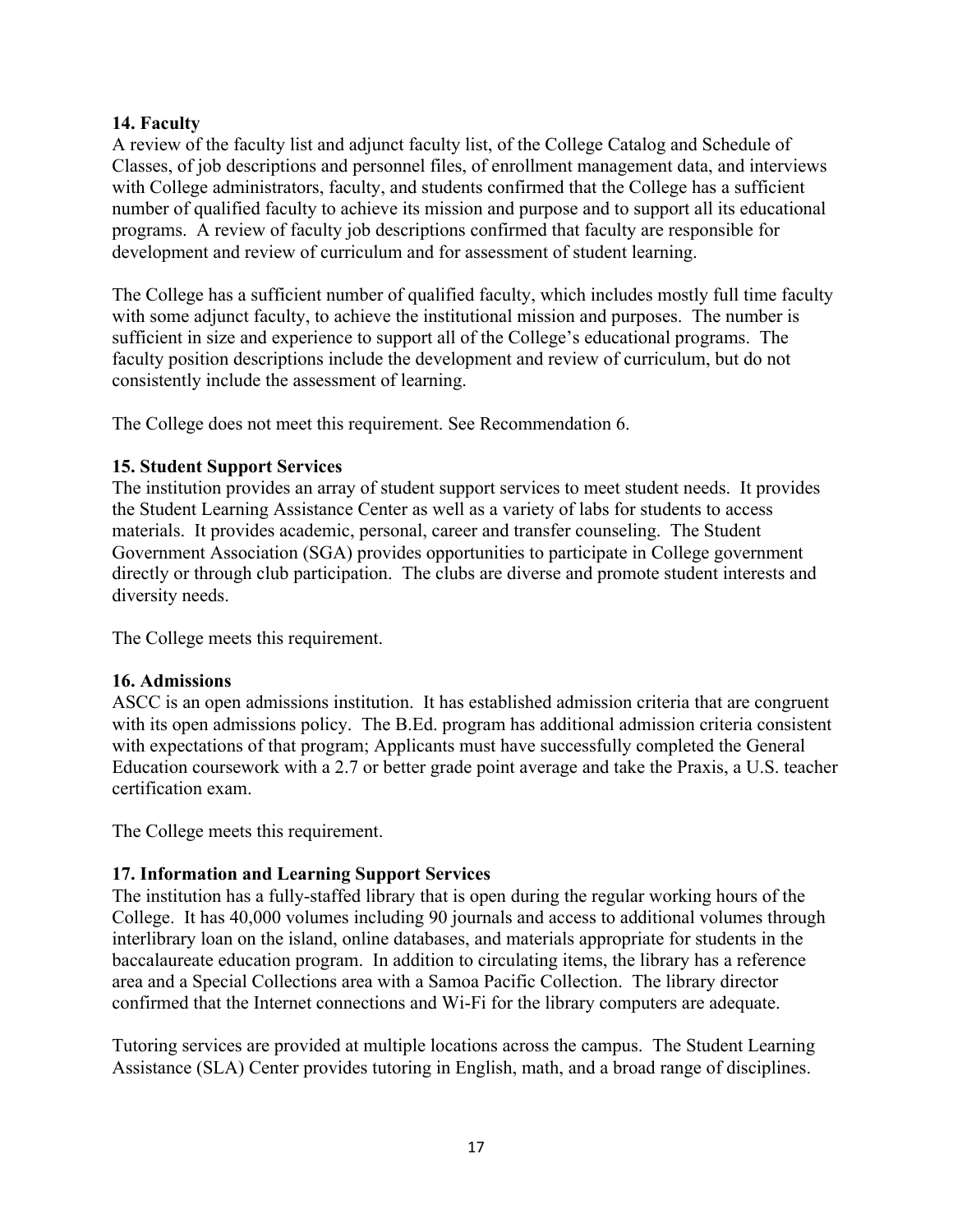The College meets this requirement.

## **18. Financial Resources**

Although the College has an average fiscal year 2014 month-end cash balance, including reserves, of approximately \$700,000, unaudited, and has grown its cash balances to approximately \$1 million as of September 30, 2014, unaudited, the College does not have a sufficient unrestricted cash reserve of its general fund operating expenditures of approximately \$7 million in fiscal year 2014 unaudited. The College may not have a sufficient level of financial resources to support and sustain the College's current offering of student learning programs and services and to improve institutional effectiveness.

Furthermore, although the College has implemented contingency plans to mitigate its recent budgetary shortfalls, the team finds that the College does not currently have sufficient cash flow or cash reserves to maintain financial stability.

The College does not meet this requirement. See Recommendation 7.

# **19. Institutional Planning and Evaluation**

The College provides evidence of planning for improvement of institutional structures and processes, student achievement of educational goals, and student learning. The institution assesses progress toward achieving its stated goals and makes decisions regarding improvement through an ongoing and systematic cycle of evaluation, integrated planning, resource allocation, implementation, and re-evaluation.

The College meets this requirement.

# **20. Integrity in Communication with the Public**

The College Catalog includes all of the policies, procedures, and information regarding the admissions and registration process, cost of tuition and other fees, graduation and major requirements, course descriptions, support services, qualifications of faculty and other required information.

The College meets this requirement.

# **21. Integrity in Relations with the Accrediting Commission**

The College and the Board of Higher Education has affirmed by signatures of the official representatives that ASCC has consistently adhered to the Eligibility Requirements, Standards, and policies of the Accrediting Commission for Community and Junior Colleges. The College describes itself in identical terms to all of its accrediting agencies, communicates any changes in its accredited status, and has agreed to disclose information required by the Commission to carry out accrediting responsibilities. The College has responded to Commission requests and all disclosures by the College are complete, accurate, and honest.

The College meets this requirement.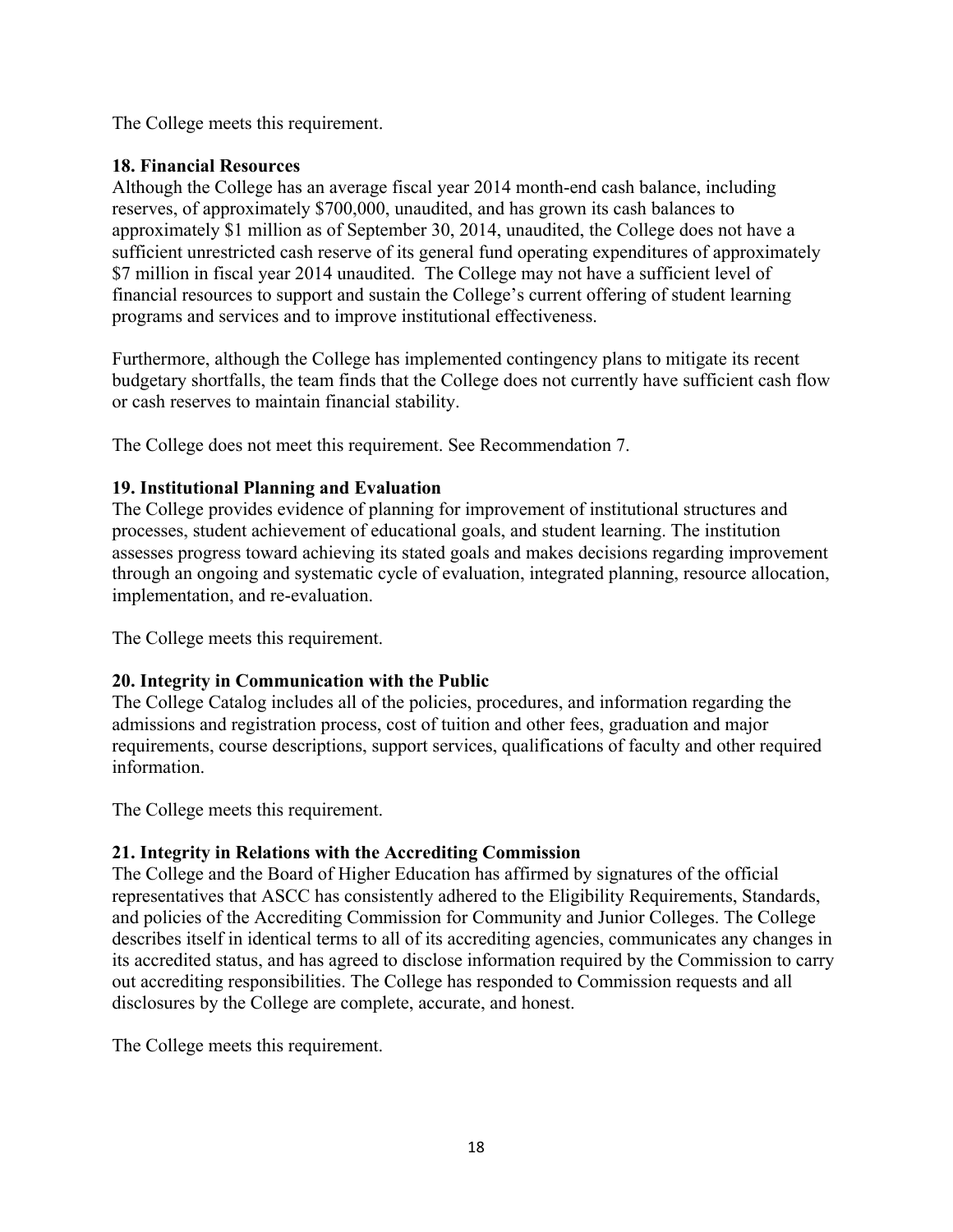# **Standard I: Mission, Academic Quality and Institutional Effectiveness, and Integrity**

# **A. Mission**

## **General Observations**

The current mission statement of American Samoa Community College was approved in June 2014 and reads:

The mission of the American Samoa Community College is to foster successful student learning by providing high quality educational programs and services that will enable students to achieve their educational goals and to contribute to the social, cultural, political economic, technological, and environmental well-being of American Samoa.

To fulfill this mission, the College, as an open-admissions United States accredited, Land Grant institution, provides access to bachelor and associate degrees and certificate programs of study. These programs prepare all students including those who are educationally underserved, challenged, or non-traditional for:

- Transfer to institutions of higher learning
- Successful entry into the workforce
- Research and extension in human and natural resources
- Awareness of Samoa and the Pacific

In addition to the mission, ASCC defines its core values/Institutional Learning Outcomes as follows:

- Student Centeredness
- Respect for Diversity
- Collaboration and Teamwork
- Respect for Tradition and Culture
- Lifelong Learning

The College's Curriculum Committee reviews the mission statement every two years, as does the administration and other stakeholders, before it is ultimately approved by the Board of Higher Education. The Mission and the Core Values are in the printed and online version of the catalog and posted prominently throughout the campus, although they are not easily found on the College's website. A Samoan language version of the mission statement is also published.

ASCC offers basic skills courses, vocational courses and programs, transfer courses and programs, associate degrees and certificates, as well as a bachelor's degree in education. The College provides a wide array of support services including counseling, transfer advising, tutorial services, services for students with disabilities, and the College Accelerated Preparatory Program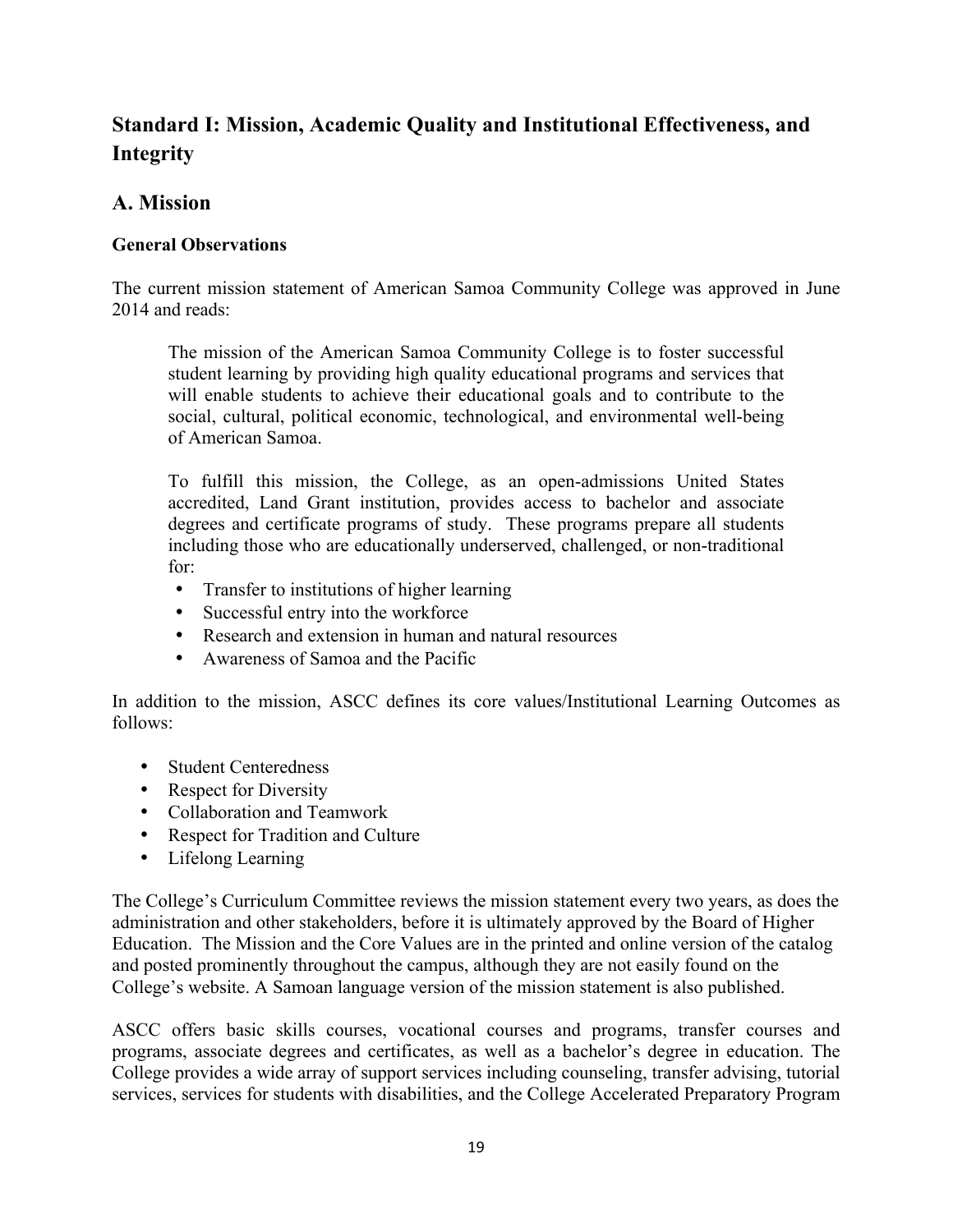(CAPP) designed to prepare students for college-level work. These educational programs and services are in clear alignment with the stated mission of the College.

The College has mapped its courses to the General Education Program, and has assessed these courses and programs each semester and included them in the annual divisional assessments and in biannual program reviews. These assessments and reviews are linked to the Institutional Strategic Plan (ISP), which is in alignment with the College mission.

The Bachelors of Education program (B.Ed.) is a good example of the ASCC's efforts to use the institutional mission to create degrees and other certificate programs. Coordination of the institutional mission with the B.Ed. is apparent in the MOU with the America Samoa Department of Education (ASDO) to improve the quality of the Samoa K-6 public school system, the required Samoa course students complete during the A.A. portion of the program, and the clinical experiences required in years three and four where students work in America Samoa public schools.

Over a seven year period of time, ASCC personnel worked with the ASDO to design the program and craft a substantive change report. The shortage of elementary teachers throughout American Samoa, combined with the benefit of a stable A.A. education program producing graduates ready for B.Ed. coursework, was foundational to making the proposed program an institutional priority. ACCJC approved the program in November 2013. ASCC validated the importance of the program by providing a budgetary increase from \$47,000 in Fiscal Year 2007 to \$348,500 in Fiscal Year 2014. Design elements included alignment of course objectives, students learning outcomes, and program learning outcomes. The complexity of the system is apparent in the B.Ed. curriculum map that coordinates the nine program outcomes with the General Education outcomes and finally with course objectives. Data from course rubrics are used as part of the institution data systems such as the catalog review and strategic planning process.

### **Findings and Evidence**

The team determined that the mission statement, approved by the Board of Governors in June 2014, accurately describes the general purpose of American Samoa Community College and the programs it offers to the students and the community the College serves. (I.A.1, 1.A.2) The team examined College documents, including the College Catalog, the Institutional Strategic Plan (2009-2014 and 2015-2020), Divisional Assessments, quarterly reports, Program Reviews, and interviewed College personnel. The team found evidence that the College's programs and services are in alignment with the College mission, and that student learning is being assessed and included in the College's program reviews. The assessments are currently limited to courses mapped to the General Education Outcomes, and do not include analysis of the data. (I.A.3)

In response to the 2008 Accreditation site visit and recommendations, ASCC formed the Institutional Planning Committee (IPC) to define and implement a comprehensive planning process that incorporated student learning and was linked to resource allocation. The committee's work resulted in the development and implementation of the 2009-2014 Institutional Strategic Plan that encompassed four institutional priorities: Academic Excellence,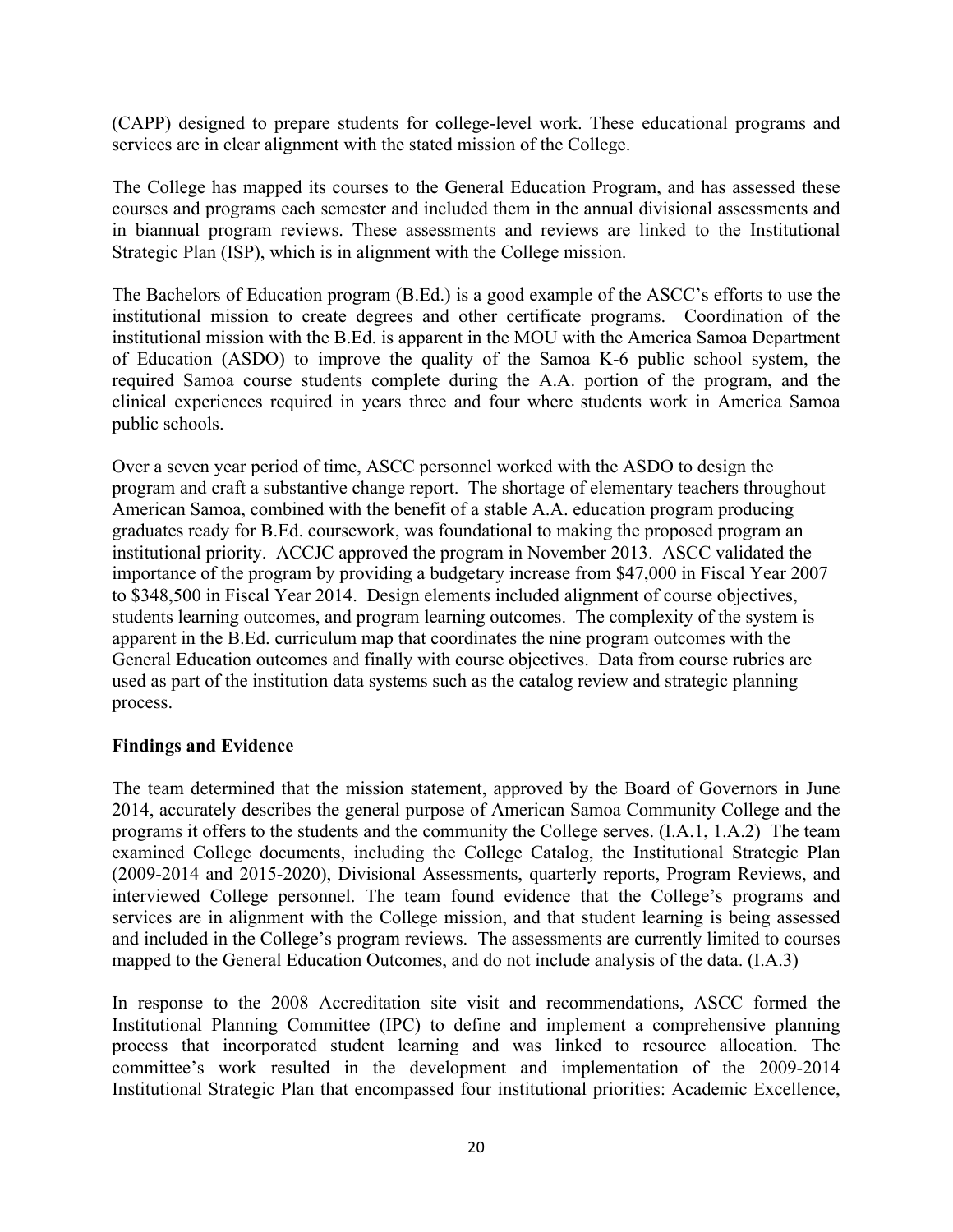Technology, Physical Facilities/Maintenance and Staffing. Each division and program was tasked with completing a program review that addressed these key areas. The same process was used to update the Strategic Plan for 2015-2020, and a fifth area, Total Cost of Ownership, was added to the Plan. Each program and division has an identified mission and outcomes that are aligned with the College mission and the Strategic Plan, and are articulated in the program reviews. Institutional priorities in the Strategic Plan are in support of the College's mission. The institution relies upon student and faculty surveys as an indirect assessment of the College mission. (I.A.4)

## **Conclusions**

The College demonstrated that the mission is central to its decision-making processes, and that its programs and services are aligned with the mission and the core values. Although there is direct assessment of student learning at the course and program level, there is no evidence of how these data are analyzed or how the results are used. There is not sufficient evidence of how the institution evaluates the effectiveness of the mission.

The College does not meet Standard I.A.2. See Recommendation 1.

# **B. Assuring Academic Quality and Institutional Effectiveness**

## **General Observations**

American Samoa Community College uses its committee structure and operational processes to further dialog regarding student outcomes, student equity, institutional effectiveness, and continuous improvement of student learning and achievement. College personnel also make presentations to the Board of Higher Education and other stakeholders, as well as external entities upon request.

The College has identified student learning outcomes for all instructional and student and learning support services, including those for the B.Ed. program, and assesses them every semester. The assessment results are included as part of the program review documents, and the outcomes are in alignment with the College mission. Student assessment data is included in the program review process. Student achievement data is disaggregated at the institutional level but not the program level, and is not disaggregated in the student learning outcomes data. These data informed the decision to convert the English Language Institute (ELI) to the Center for College Accelerated Preparatory Program (CAPP) in order to improve success rates of students performing below college level.

The institution regularly evaluates its programs and services through a comprehensive program review process that is integrated with its Institutional Strategic Plan (ISP) to assure their effectiveness in accomplishing its mission.

ASCC identified one institution set standard, 70% course completion rate, in its 2014 update to the Commission. However, there is no evidence of any institutional dialog surrounding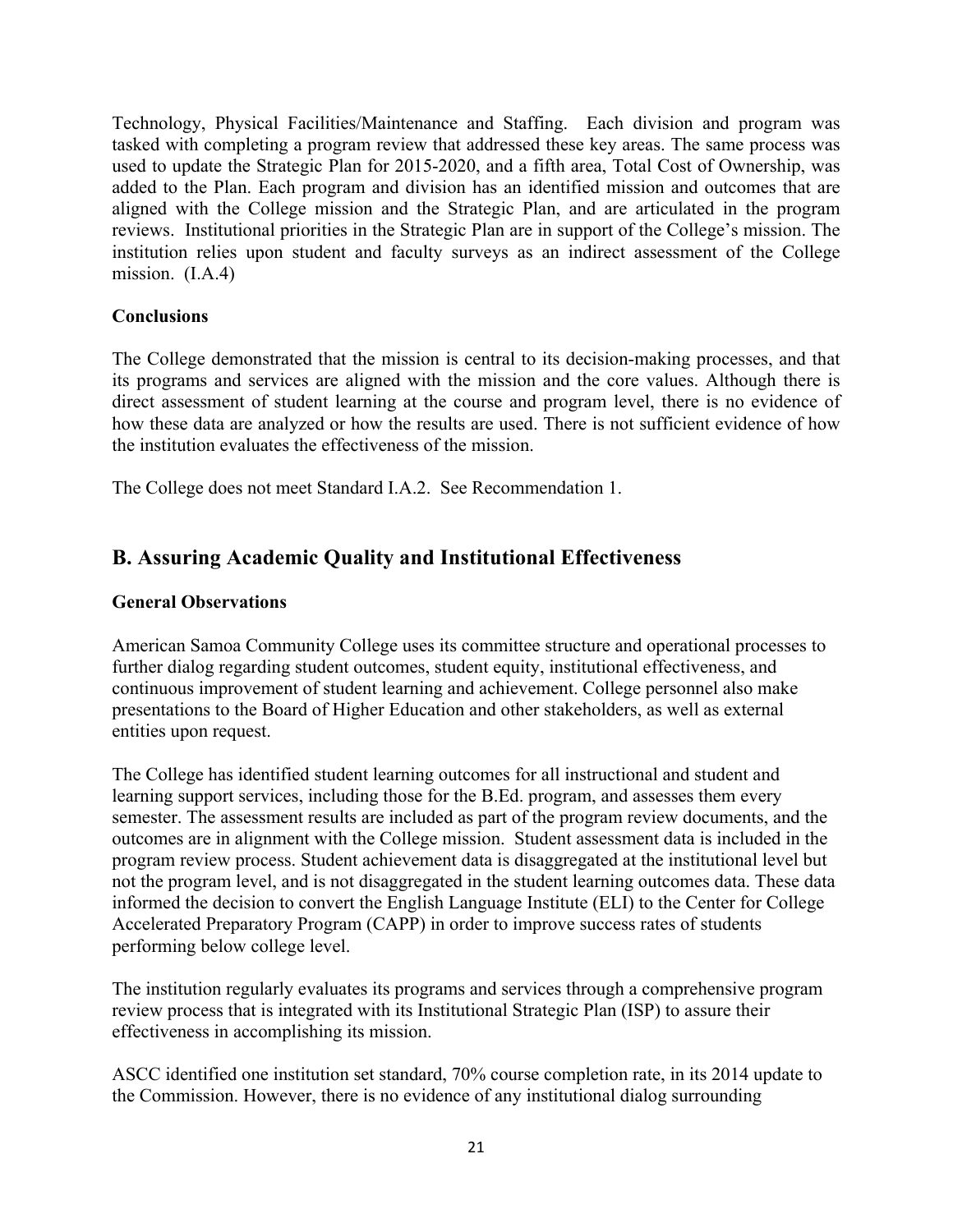standards, and interviews with College personnel and review of documents did not provide evidence that the College has established any other institution-set standards for student achievement.

The institution engages in systematic evaluation of its programs and services and has an annual program review process that is integrated with the ISP. The program review process includes short- and long-range planning and addresses human, physical, technology and financial resources. The results of the assessments and program reviews are shared within the College on a limited basis, and with external groups upon request. There does not appear to be wide distribution or broad-based discussion of the assessment and evaluation activities.

## **Findings and Evidence**

The Institutional Planning Executive Core Committee (IPECC) was charged to monitor the program reviews annually to ensure alignment with the Strategic Plan and to recommend resource allocation priorities to the President's Advisory Council (PAC). The team reviewed the Institutional Strategic Plans and completed program reviews that include student assessment data and a program mission that are aligned with the College mission. The team also interviewed members of College committees including IPEC and PAC and verified that the process is functioning and is well understood by those who are active members of these committees. There is a core of dedicated employees who have been working on the strategic planning processes since 2009. The team did note that this group does not include any faculty. (I.B.1, I.B.2)

Collegial dialog occurs in various committees, such as the Curriculum Committee, the Data Committee, and the IPECC, regarding student achievement, student learning, and the evaluation of programs. Dialog also occurs administratively and with the Board of Higher Education. Although some of this data is publicly available, much of it remains password protected and not visible to the College community or the public. From discussions with the Institutional Effectiveness Staff and members of the Faculty Senate, it appears that much time has been dedicated to working with faculty to develop course learning outcomes and to map them to program, general education, and institutional learning outcomes. Data have been collected over this two-year period of time but results have not been analyzed or discussed in many departments or on an institutional basis. In some departments, such as Samoan Studies and English, constructive faculty discussions related to outcomes assessment have taken place.

The team verified through a review of documents and interviews with committee members, faculty, and staff that all instructional programs and student services have identified learning outcomes and that they are regularly assessed. These assessments form part of the program review. According to the annual update sent to ACCJC in spring 2014, only forty-eight percent of the courses and sixty percent of the institutional learning outcomes have ongoing assessment. Comments from the team member who investigated the learning outcomes for student services indicate a lack of understanding of the role of learning outcomes for student services. (I.B.1, I.B.2, I.B.4)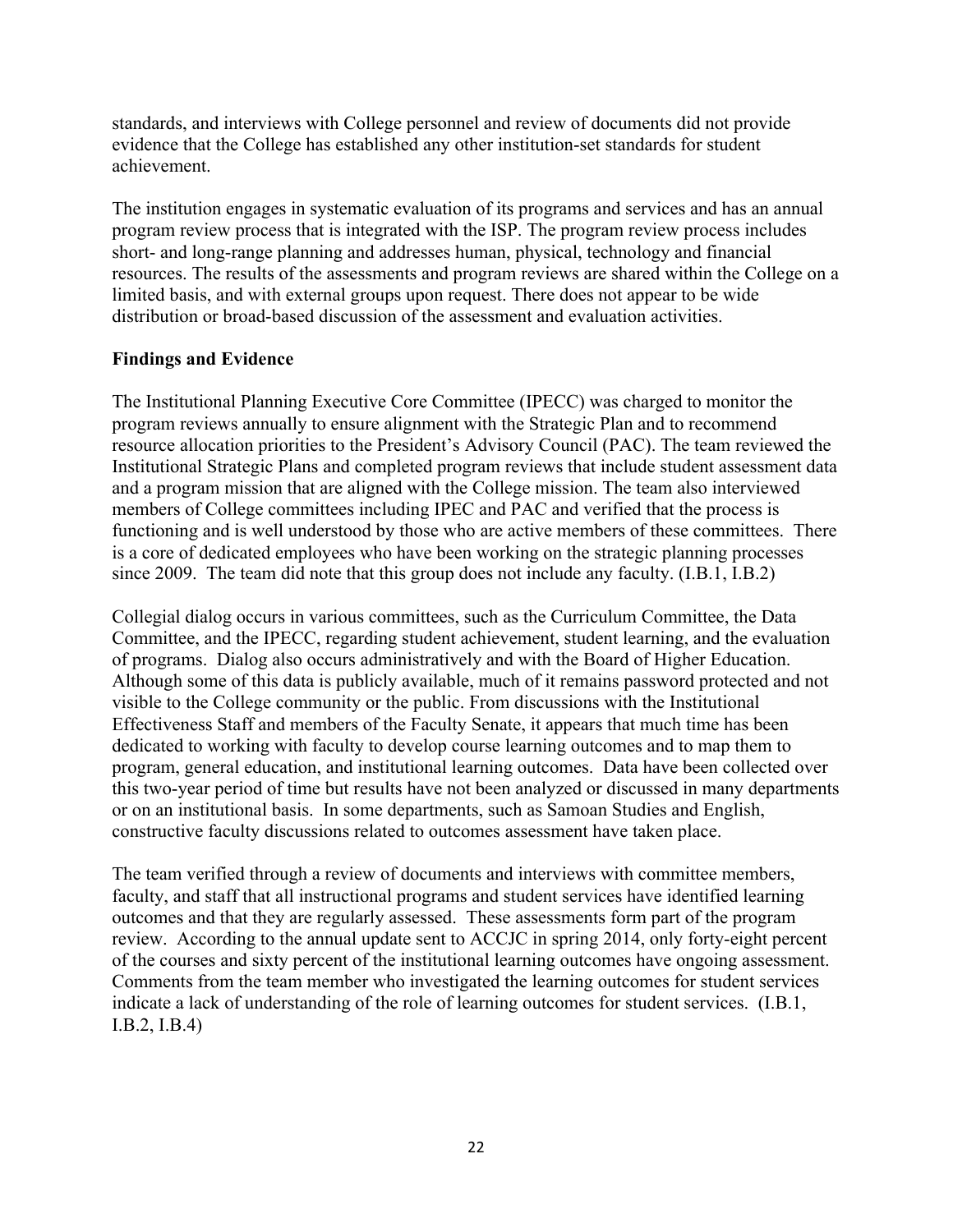The only evidence of institution-set standards is a 70% successful course completion rate listed in the 2014 annual update to ACCJC. None meeting the criteria specified by the USDE or ACCJC are included in the self-evaluation. (I.B.3)

The team found evidence that the College disaggregates some student achievement data at the institutional level, but not at the program level. The student assessment data was primarily survey based, and was analyzed quantitatively, with no evidence of qualitative data. Faculty and administrators confirmed that data has been collected for two years and that analysis is the next step in their process. (I.B.6)

The self-evaluation and on site interviews affirm that ASCC identified learning gaps in first-time college students and made programmatic adjustments to better address their needs. This resulted in the change from the English Language Institute to CAPP. The team did not find other examples of how student learning or achievement data is used in the College's decision-making, or how it is used to validate the mission.

The College has identified a planning agenda to review policies and procedures to evaluate their effectiveness, and has begun this process with its new Strategic Plan for 2015–2020 that implemented the following changes: adding a timeline for the completion of goals and objectives, assigning goals and objectives to divisions, and including budget information. (I.B.5. I.B.6, I.B.7)

The College's program review process is integrated with the Strategic Plan and incorporates student learning data, as well as goals and objectives and resource requests. The team found evidence of broad-based participation in completing the program reviews. The institution appears to limit the dialog and participation about the evaluation activities, and does not publicly share the program reviews or program evaluations. (I.B. 8, I.B.9)

The B.Ed. program illustrates the institution's efforts to develop a comprehensive assessment program. (I.B.2) The College Catalog and website both include program outcomes. Program documents such as the 2013 Teacher Education Department Assessment of Program Learning Outcomes as well as interviews highlighted the manner in which the program provides matrices that match GE, Core and Program outcomes. Matrices highlight when outcomes will be checked and reviewed. Rubrics distinguish the manner in which data is being gathered and differentiates achievement levels (knowledge, developing, and performing).

The 2013 B.Ed. self-identified program improvement efforts are focusing on eliminating duplication efforts, establishing inter-rater reliability, and keeping accurate records within the SLO and PLO assessment processes. Faculty and administrator interviews along with a syllabi review indicate an intentional effort to design signature assignment rubrics for PLOs. Current standards are based on the collaborative experiences of the faculty. An increase in rubric rigor could be achieved through a careful examination of industry standards set by the National Council for Accreditation of Teacher Education (NCATE) and the Interstate Teacher Assessment and Support Consortium (INTASC). (I.B.3)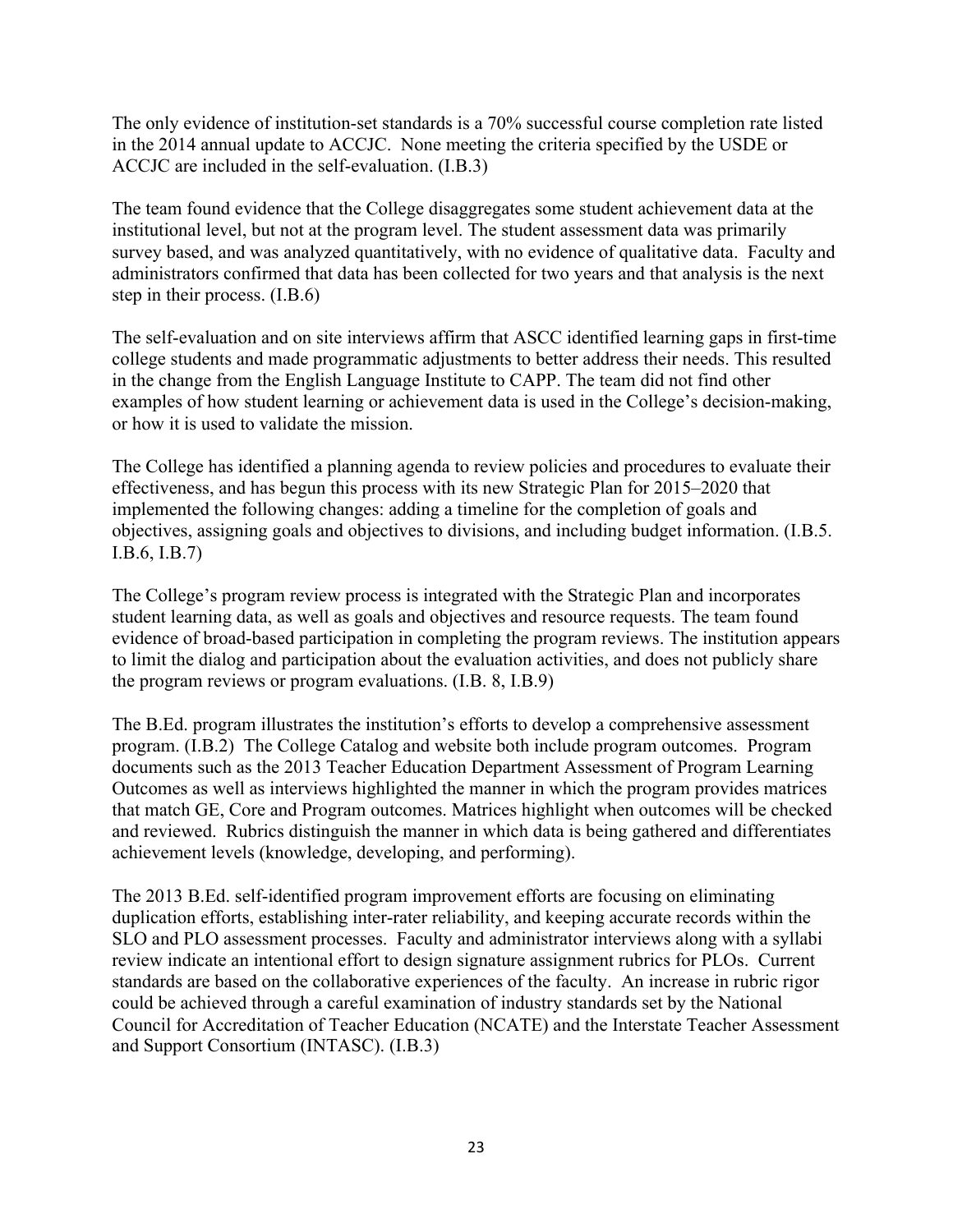Faculty advisors assist students in understanding program requirements. Faculty work with students to complete an advising form. Information on the advising form mirrors the information in the catalog. However, an interview with students in B.Ed. did note a few instances of student frustration caused by inconsistent advice provided by faculty advisors and the registrar's office.  $(I.B.1)$ 

Coordinating student learning outcome achievement with course completion is still in an introductory phase. Specifically, student advancement is still based on an overall course grade. While the student teaching semester provides a capstone experience, minimal training of the cooperating teachers and an overreliance on qualitative data creates reliability issues. (I.B.3)

B.Ed. engages in the institutional program review process. The 2013 Teacher Education Department Assessment of Program Learning Outcomes provides evidence. SLO and PLO data are provided based on the aggregate number of knowledge, developing, and performing scores awarded on a variety of assessments. Data was reviewed for SLO coordination. Analyzing data with the intention of identifying program strengths and areas for improvement was not found. The unified nature of the B.Ed. program allows for a greater level of disaggregation related to student diversity. An interview with students in the B.Ed. revealed diversity in terms of gender, current employment in a school, cohort model, and age. Analysis of SLO or PLO data based on these factors was not found. (I.B.5, I.B.6)

The B.Ed. 2013 program review did not include specific information related to student experiences with student support services, resource management, and governance processes. (I.B.7) This is expected as the B.Ed. program shares institutional resources with the ASCC's A.A. programs. The lack of data does call into question the extent to which the B.Ed. faculty and administration monitor the student's experiences with institutional services. Interviews with students did note some frustration with the reality that late afternoon class sessions make it difficult to access institutional support services. Expanding the program review to include relevant information related to all B.Ed. student experiences would allow the program to produce a comprehensive report that would advocate for program needs during the institution's short- and long-term planning. (I.B.9)

## **Conclusions**

Although the College has identified student learning outcomes for all programs and services, regularly assesses them, and includes the assessment data in the program review, there does not appear to be broad-based dialog based on these reviews, and it is unclear how the student data is used in College decision-making. The College has not identified or applied institution-set standards.

The College does not meet Standards I.B.1, I.B.2, I.B.3, I.B.4, I.B.5, I.B.6, I.B.7, I.B.8, and I.B.9. See Recommendations 1, 2, 3 and 11.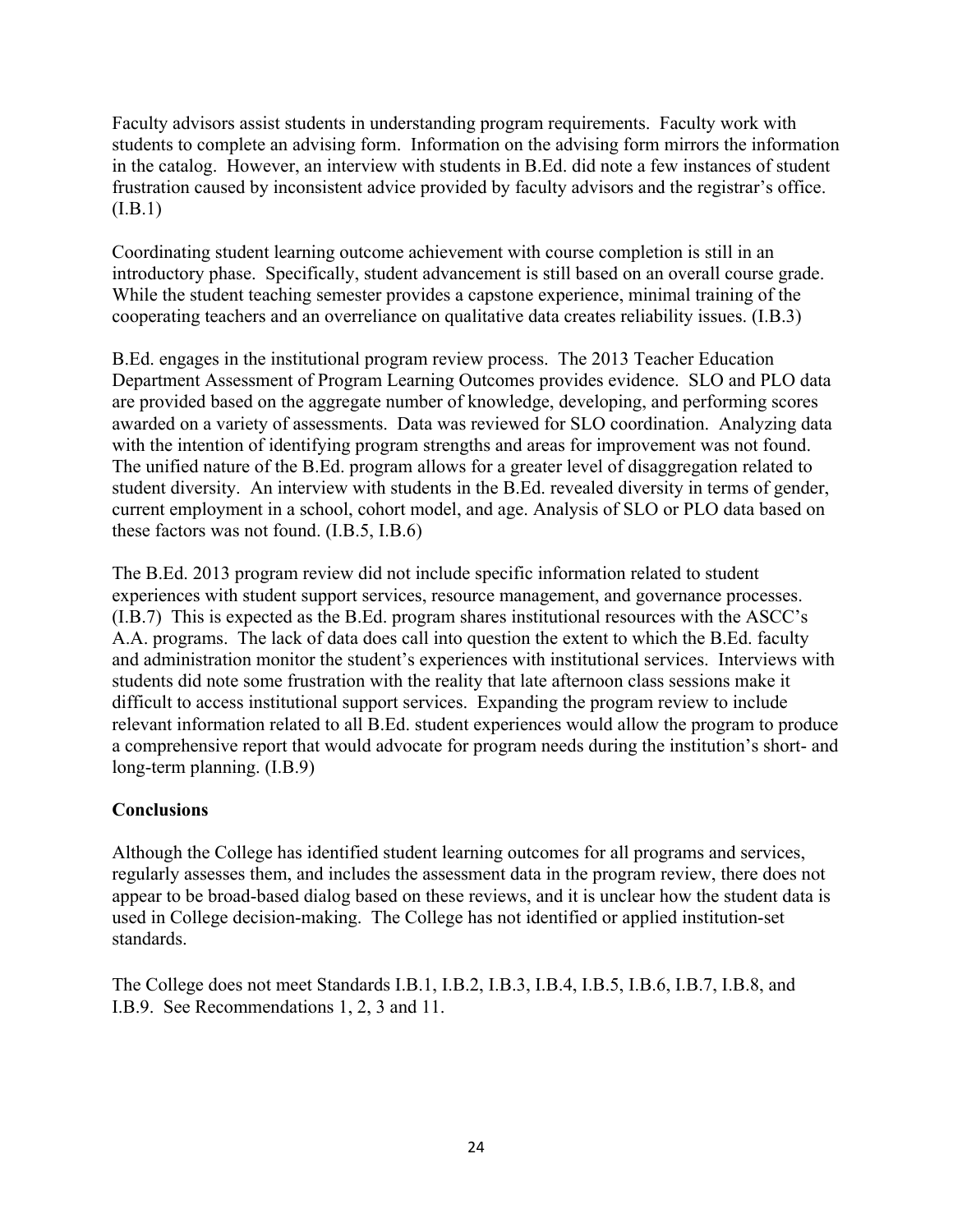# **C. Institutional Integrity**

## **General Observations**

The College gives clear and accurate information to the public through its catalog, course schedule, website, and in course syllabi and other documents. ASCC has an Accreditation link on its webpage that provides access to the public to some accreditation reports and information, but neither the self-evaluation nor the last few team reports were available online at the time of the visit. ASCC limits access to the program review data, assessment results, and complete accreditation information to a password-protected site.

The B.Ed. program is an example of a successful effort to provide students with clear and accurate information. Program learning outcomes are posted on ASCC's website and the ASCC Catalog. The student teaching capstone semester includes a student- and a cooperating teacherhandbook, both of which state the program's purpose, course requirements, and expected learning outcomes. The handbooks also include copies of the final evaluation rubrics with brief descriptions differentiating the various score levels. The use of documented assessment of student learning and evaluation of student achievement is not included in the training of cooperating teachers prior to the start of the student teaching semester.

ASCC accurately describes its certificates and degrees including the expected learning outcomes, in the College Catalog and other college publications. The catalog has a separate section for the B.Ed. including detailed information on program of study requirements, course descriptions, admission information, and tuition/fees explanation. A helpful admission checklist is provided to current and prospective students. The catalog is available in the book store and on line.

The College also publishes information regarding the total cost of education as well as its policies on academic freedom and responsibility and the requirement that faculty distinguish between personal conviction and professional accepted views in the catalog and on the website. The College's policies and procedures apply to all constituencies. ASCC does not have a code of conduct that seeks to instill specific points of view for its employees or students.

The institution has identified a Planning Agenda to formally review its policies and publications on a regular cycle.

ASCC does not operate in foreign locations.

ASCC agrees to comply with all Accreditation requirements and demonstrates integrity in is relationships with external agencies. The Board does not have a detailed conflict of interest policy that includes the requirement for a Board member to disclose any possible conflicts of interest; nor is there a policy for dealing with behavior that represents such a conflict.

## **Findings and Evidence**

The team verified through College publications, interviews with College personnel, and a review of the website that ASCC provides accurate and clear information to students, personnel, and the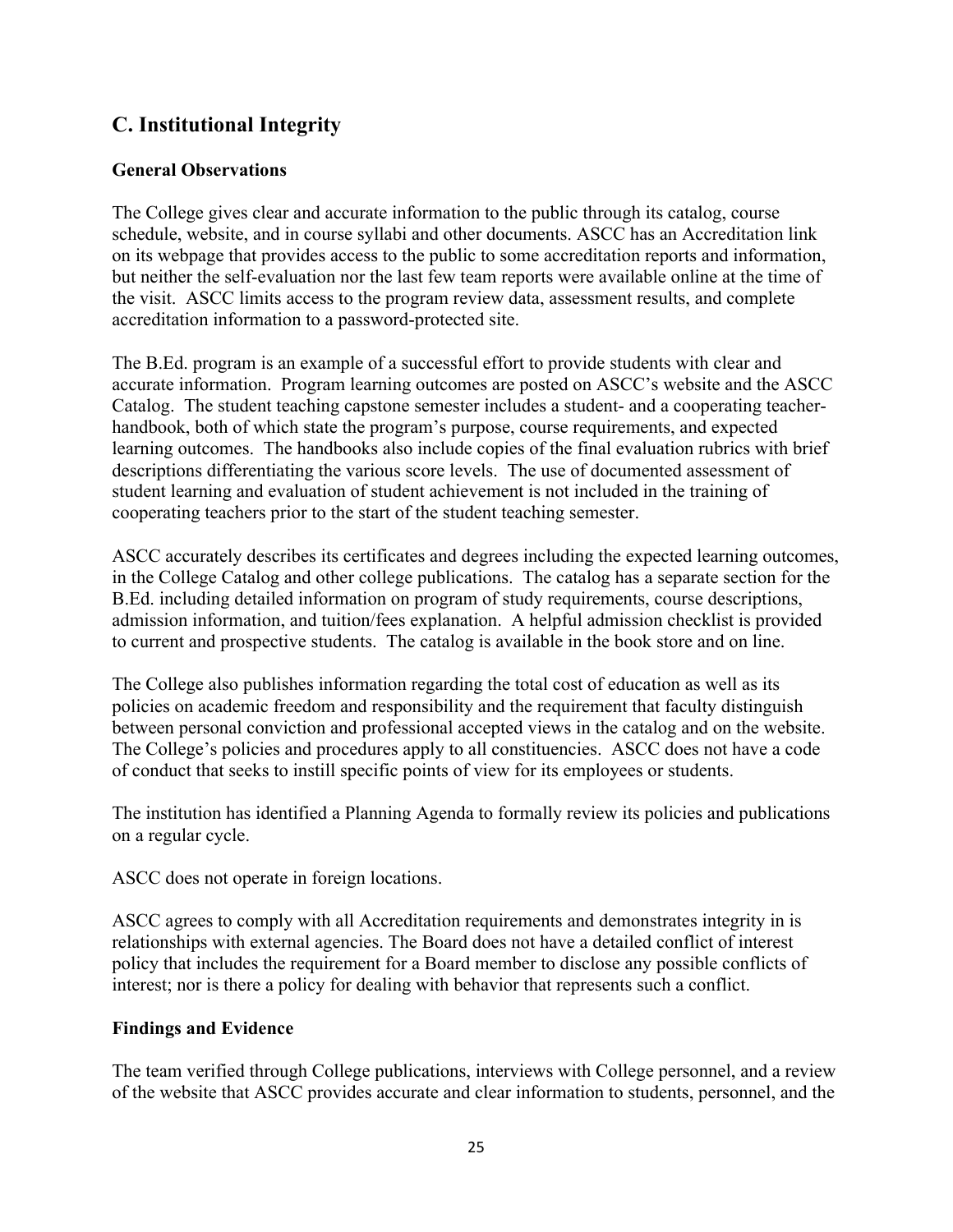public regarding its programs and services. (I.C.1) The institution has policies and procedures in place, and readily accessible on the website and in the catalog, regarding academic freedom and responsibility and academic integrity. (I.C.7) The College Catalog is available in print and on line, and includes course, degree, and certificate requirements and expected student learning outcomes. (I.C.2, I.C.4)

Although the College regularly assesses student learning, the results are not broadly distributed, are password protected, and the public has limited access to them. (I.C.3)

The College has a planning agenda to regularly review its policies and procedures, and has begun this work with its revision of the Institutional Strategic Plan (ISP). (I.C.5)

The College publishes information regarding the total cost of education on its website and in the catalog. In addition, many of the reviewed course syllabi included up-to-date information regarding the price of the required textbooks. (I.C.6) The catalog includes policies on academic freedom and responsibility and the requirement that faculty distinguish between personal conviction and professional accepted views. (I.C.7)

ASCC has clear policies regarding academic freedom and academic integrity and publishes these in the catalog and online. (I.C.8) Faculty distinguish between personal conviction and professionally accepted view of their disciplines. (I.C.9) The College does not adhere to any specific world views nor does it operate in foreign locations. (I.C.10, I.C.11) In addition, the College is responsive to requests from the Accrediting Commission and demonstrates integrity in its relationship with external agencies. ASCC is a public institution, and as such does not have private investors. (I.C.12, I.C.13, I.C.14)

## **Conclusions**

Previous visiting teams recommended that the College increase the collection of student achievement data and to broadly disseminate and discuss the results. Although the College has improved regarding data collection and planning, the communication, dialog and demonstrated use of student learning assessment in institutional planning remain a concern.

The College meets Standard I.C with areas for improvement noted.

### **Recommendations to meet the Standards**

### **Recommendation 1:**

**In order to meet the Standard, the team recommends that the College, in cooperation with the governance process, fully develop program review processes, systematic course review, and authentic assessment of SLOs and analyze and use the results of assessments to improve continuously. (Standards I.A.2, I.B.1, I.B.2, I.B.6, I.B.7, I.B.8, I.B.9, II.A.2, II.B.3, II.C.2, II.C.3, IV.A.1, IV.A.2, IV.A.3)**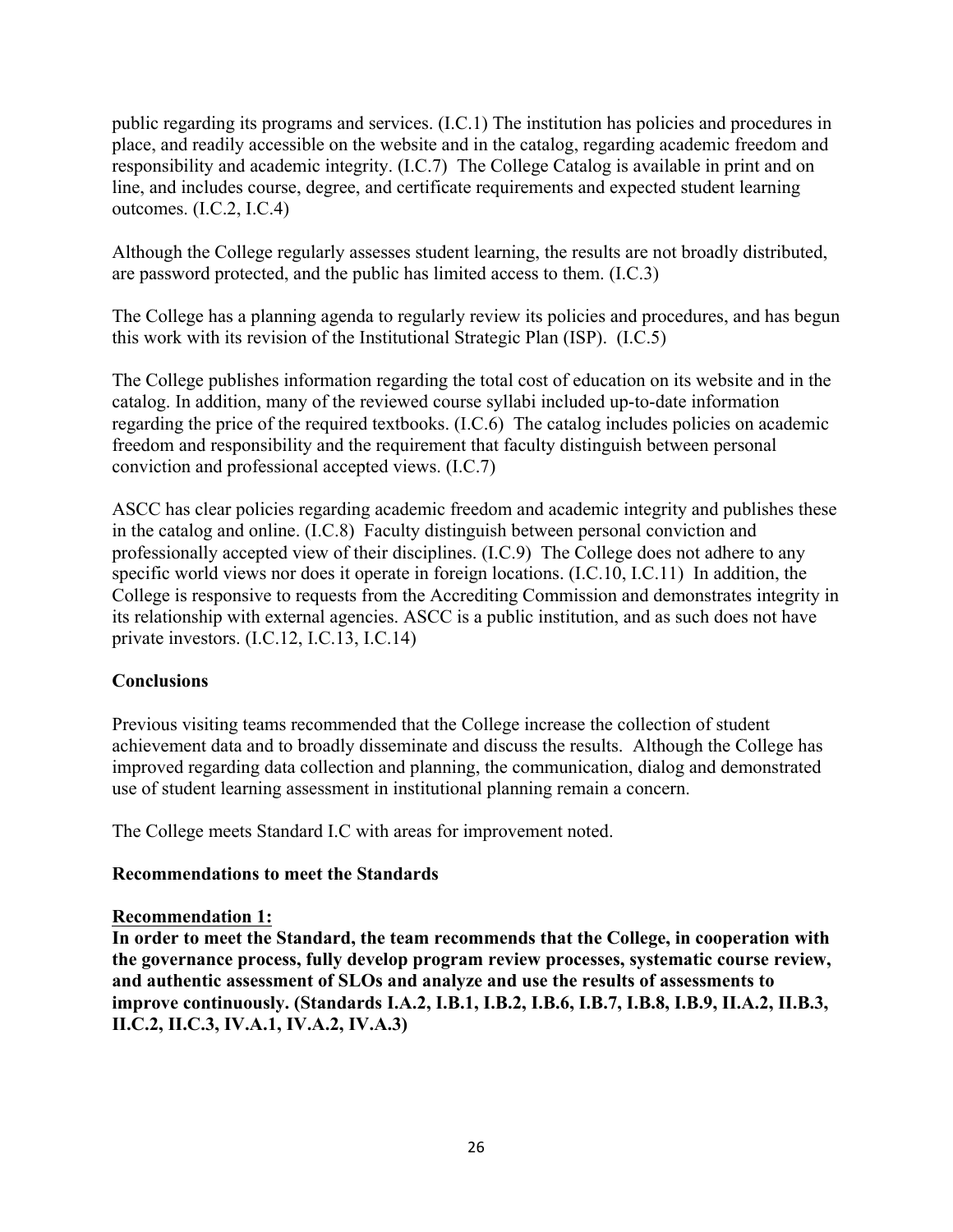### **Recommendation 2:**

**In order to meet the Standard, the team recommends that the College, in cooperation with the governance process, expand access to program evaluation and assessment data and promote collegial dialogue surrounding student learning and student success. (Standards I.B.1, I.B.4, I.B.5, I.B.6, I.B.7, I.B.8, I.B.9, IV.A.1, IV.A.2, IV.A.3)**

### **Recommendation 3:**

**In order to meet the Standard, the team recommends that the College set institutional standards for student achievement and use them as the basis for evaluation in the program review and institutional planning processes. (Standards I.B.3, I.B.6, I.B.7, I.B.8, I.B.9, IV.B.3, IV.C.8; ER11)**

**Recommendation to improve institutional effectiveness**

### **Recommendation 11:**

**In order to improve institutional effectiveness, the team recommends that the College analyze available data to assess technology resources and improve college wide and public access to data and information. (Standards I.B.6, I.B.7, I.B.8, I.B.9, I.C.3, III.C.1)**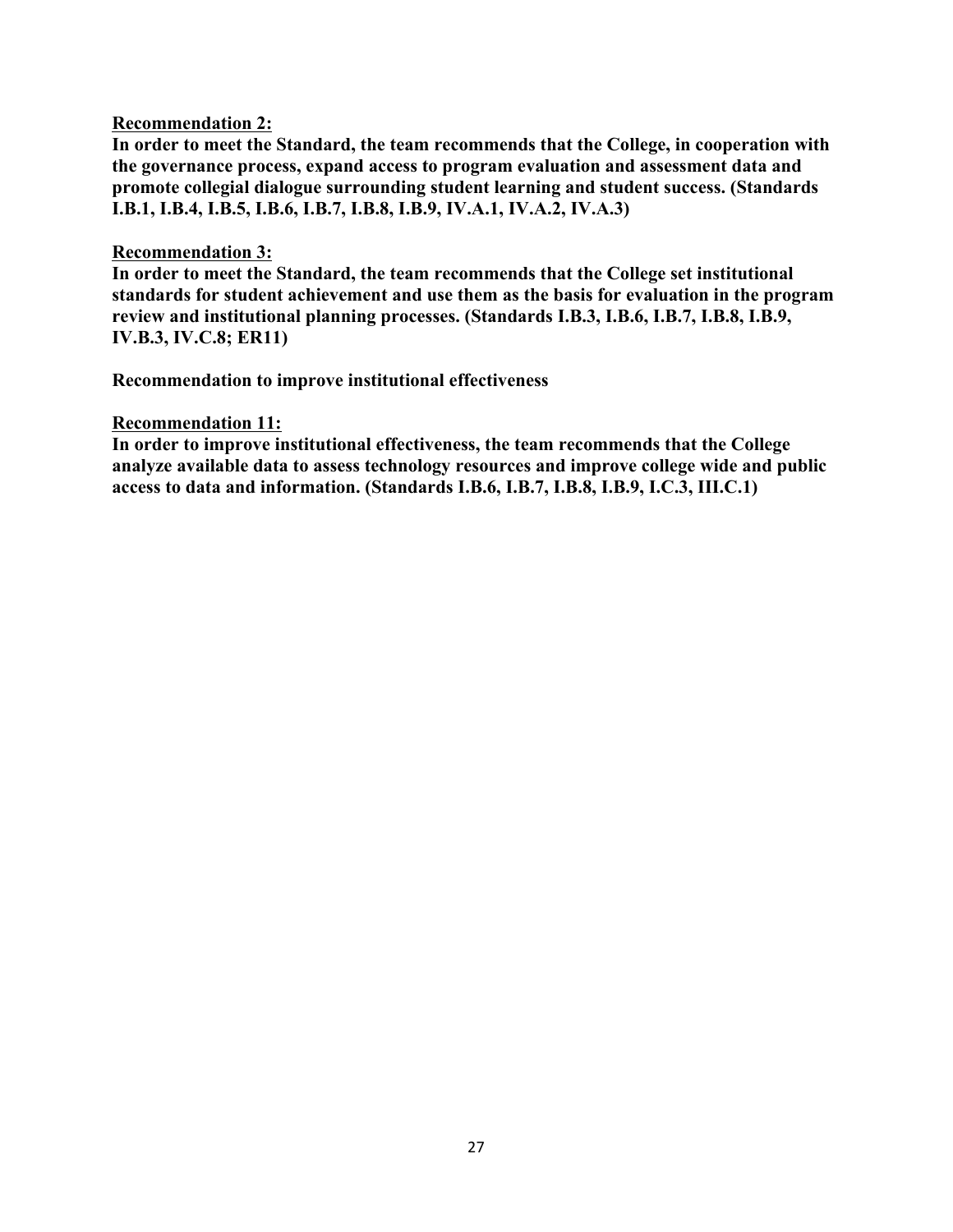# **Standard II: Student Learning Programs and Support Services**

# **A. Instructional Programs**

## **General Observations**

American Samoa Community College offers instructional programs, including one Bachelor of Education, eight Associate of Arts degrees, eighteen Associate of Science degrees, twenty-two Certificates of Proficiency, and six certificates of completion. The College offers courses in workforce, basic skills and transfer, as well as life long learning. All courses are offered on campus; ASCC does not offer off-campus centers or online courses.

The quality of the curriculum is monitored by a review process that relies on faculty expertise. The College Curriculum Committee approves new courses, as well as any requested course revisions on a two-year cycle based on its catalog review process. The College has identified student learning outcomes (SLOs) and program learning outcomes (PLOs) for 100 percent of its courses and programs, and faculty have assessed all courses in the General Education Program each semester for the last two academic years. All instructional programs are included in the annual Academic Affairs Divisional Assessment process, as well as the divisional program review every two years. The student learning outcomes assessment data is included in these reviews.

The College offers many programs and courses to support the diverse needs of students, including the opportunity for a GED diploma, an Adult Basic Education (ABE), and Apprenticeship/Workforce training, as well as continuing education and direct services for persons with disabilities. Information on degrees, certificates, and transfer is available in the printed catalog and on the College's website, as are College policies related to academic freedom, academic honesty and integrity.

## **Findings and Evidence**

The team interviewed faculty and administrators and reviewed the College Catalog, schedule, Divisional Assessments, program reviews, and General Education course assessment data and found evidence that American Samoa Community College offers a variety of high quality instructional programs, career technical education, basic skills and transfer curriculum at its main campus. The College addresses the needs of its diverse students by providing short and intensive courses, and incorporates technology in its face-to-face courses. ASCC does not offer online courses. The institution awards A.A. and A.S. degrees, Certificates of completion, Certificates of proficiency, and a Bachelor's of Education degree. (II.A.1)

Each program participates in an annual divisional assessment process, as well as the program review process every two years. These reviews include student learning outcomes assessment data from courses and programs identified as part of the General Education program. The team found one example of program reviews and assessment data used for instructional improvement in the College's transition from the fifteen week English Language Institute to the intensive six week College Accelerated Preparatory Program (CAPP) for developmental math and English. At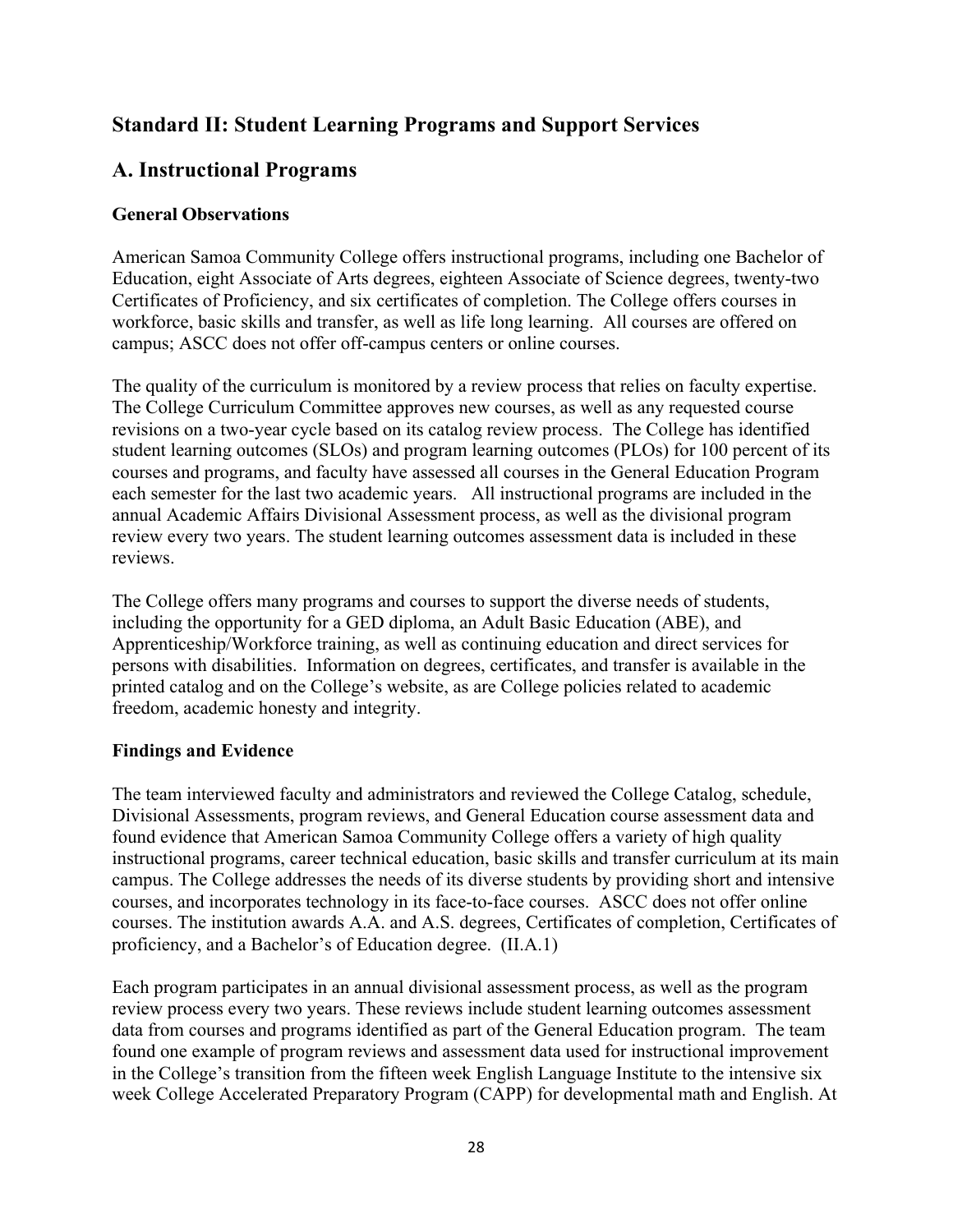the time of the visit, the team was unable to find formal evidence of additional examples of instructional improvements related to assessment results, although faculty from several departments described improvements made at the department level as a result of their course level assessments. (II.A.2)

Interviews with members of the College's curriculum committee and the dean of academic affairs, as well as committee minutes, provided evidence that the institution's curriculum committee reviews all new course proposals, regardless of instructional modality, for quality and rigor. The curriculum committee does not currently approve 300 level courses from the teacher education program, although departmental faculty serve on the committee and indicated that course revisions in the current catalog review cycle will be taken to curriculum for approval. The College is in the process of developing the process for the committee to review these courses.

The committee reviews proposed course revisions on a two-year cycle to coincide with the biennial publication of the College Catalog. The process ensures that the catalog contains only the most up-to-date information on all courses and programs. However, only those courses with proposed revisions are actually reviewed. The evaluating team learned that it is possible for a course never to be updated or revised if the responsible faculty determine there is no need for updating. The College should articulate explicitly that courses are expected to be reviewed every two years. (II.A.2, II.A.3)

The College has identified student learning outcomes (SLOs) for all courses. Course SLOs are included in the Course Outlines of Record (CORs) and course syllabi. Additionally, the College has identified SLOs for 100 percent of programs, publishes program SLOs in the catalog, and includes them in planning documents. General Education Outcomes are in place and are published in the catalog. Based on a review of the schedule of classes and the catalog, the team confirmed that classes are scheduled to allow students to complete their degrees or certificates within a two-year timeframe. (II.A.3, II.A. 6)

Faculty are responsible for development and review of the Course Outline of Record (COR) for each course and for development and review of degree and certificate program requirements. The CORs include course content, prerequisites, co-requisites, and student learning outcomes. The College Curriculum Committee reviews all program proposals in addition to course proposals. All of the College course hours are based on the Carnegie unit, and are aligned with higher education norms for award of credit. Transfer level courses are aligned with the primary transfer partners through MOUs that are updated on an as-needed basis. The College's course outlines, course descriptions, and course numbering system clearly distinguish between precollegiate and college-level course work. (II.A.4, II.A.5, II.A.10)

Interviews with members of the College Curriculum Committee as well as a review of College documents confirmed that dialogue about student learning outcomes is occurring in the Curriculum Committee and at the institutional level through college-wide presentations. The institution had previously identified a full-time faculty member to serve as the Assessment Coordinator. When the faculty member transitioned to the director of institutional effectiveness, this function was temporarily added to the duties of that office. While the assessment coordination is the responsibility of the dean of academic affairs, faculty continue to participate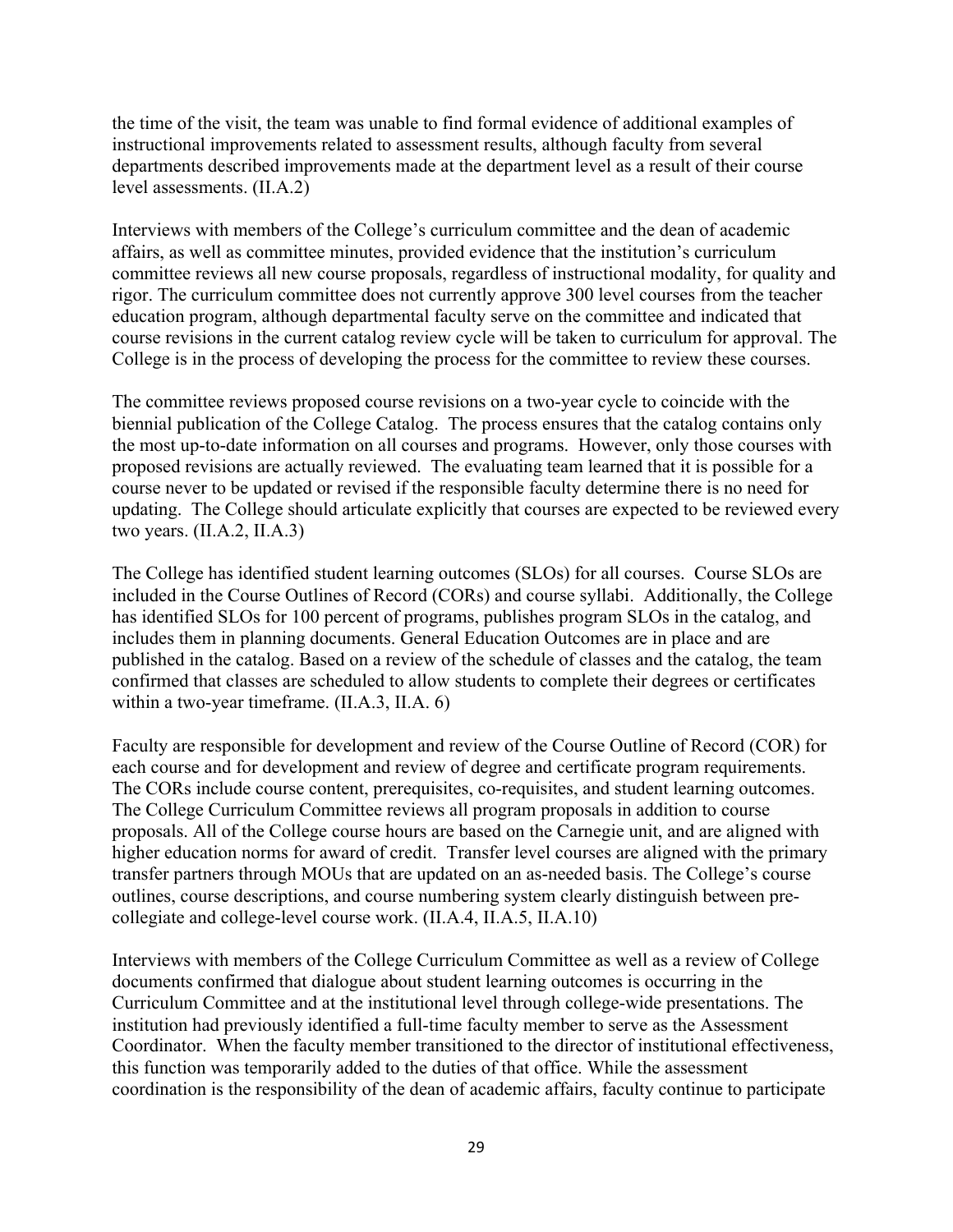actively in assessment. There is evidence of discussion among faculty on the effectiveness of the various instructional delivery modes and the relationship between student performance and pedagogy, primarily at the Curriculum Committee meetings. The institution makes use of its Curriculum Committee to establish procedures for creating, designing, and approving new courses and student learning outcomes, which are included in all new and revised course outlines of record. (II.A.7)

The College established an annual program review process that includes quarterly and annual reports. This review process includes SLO development; assessment; and analysis at the course, program, and institutional levels. The College evaluates its courses and programs through the curriculum approval process. All programs, including General Education and transfer courses and programs are assessed annually through the program review process, and the courses and programs are on a two-year review cycle with the College Curriculum Committee. Advisory committees and licensure exam requirements and passage rates are analyzed in vocational programs to ensure that the student learning outcomes are appropriate. (II.A. 14, II.A.16)

Faculty use various teaching strategies such as lecture, lab, field work, and group work and are increasingly incorporating technology with the use of online media and Moodle in response to the diverse needs and learning styles of their students. The College does not currently offer online classes or classes at any other sites or off campus locations. ASCC offers comprehensive tutoring for most disciplines in addition to the CAPP program. There are also services to support students with disabilities. (II.A.7)

The institution does not have departmental or program examinations. (II.A.8)

The Curriculum Committee ensures that all courses meet the applicable guidelines and regulations. Reviews of the catalog and CORs and interviews with faculty and deans confirmed that the College awards degrees and certificates based on successful course completion and course SLOs are mapped to program learning outcomes. The College has collected two years of student learning outcomes assessment data from the General Education courses and is preparing to analyze the results. The evaluating team examined the October 2012 SLO Report to ACCJC and the 2014 Annual Report to ACCJC and reviewed outcomes assessment data for General Education courses. There is evidence that the College awards credit based on the outcomes and objectives stated in the course outline of record, as well as the program level assessments.

Graduation from the B.Ed. program is based on students passing all courses with an appropriate grade. The basis for grades is professor evaluation of work and completion of the student teaching capstone semester. The primary assessment for the capstone semester is based on supervisor evaluations and observations. There is no systematic manner used to synthesize content knowledge and capstone performance data. The two assessment methods (coursework and capstone) meet externally set requirements. The passing standards are based on professional interpretation rather than exemplars, creating the potential for score variance. The lack of calibration makes it difficult to determine if the final evaluation is based on individual, department, or governmental standards. The institution relies primarily upon student achievement data such as course completion rates, graduation and transfer rates, and successful external examination rates to assess the programs. (II.A.9)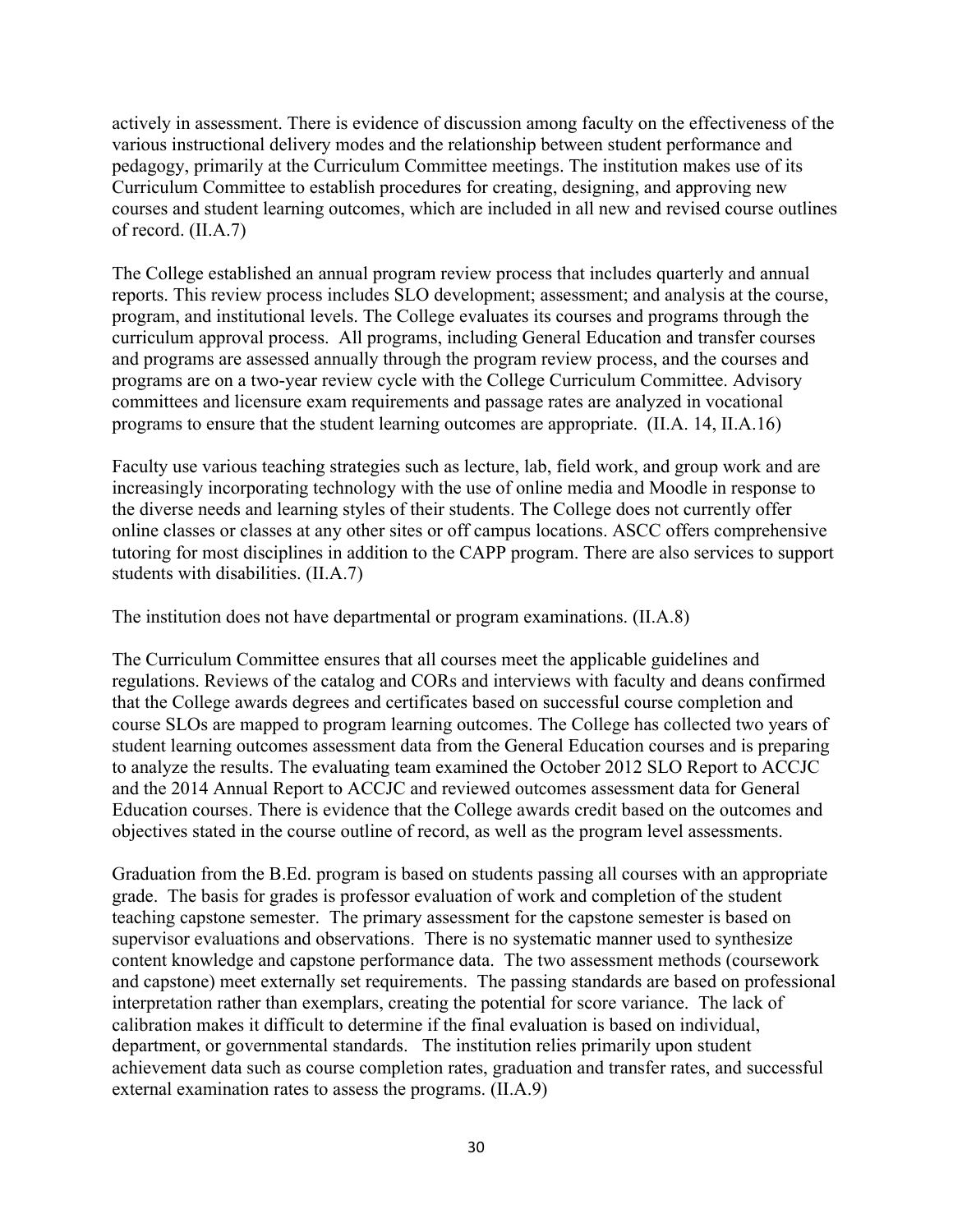The College's academic and vocational degree programs have a General Education component plus institutional and program learning outcomes consistent with the College's General Education philosophy. The College defines General Education in two forms: General Education Outcomes (communication, critical thinking, information technology literacy, global awareness and cultural competence, and development and responsibility) and Core Foundational Areas (arts and humanities, social sciences, mathematics, sciences, Samoan studies, and physical education). General Education Outcomes and Core Requirements are woven into the fabric of each degree program. Courses are mapped to these General Education and core areas and are assessed using student surveys as indirect assessments. The team observed that, rather than relying on surveys, a combination of direct and indirect assessment would be most effective. (II.A.11, II.A.12)

The College Catalog lists all degree and certificate programs. The academic degrees are focused in an area of study or an established interdisciplinary core, and the vocational programs meet outside agency requirements where indicated. In addition, the catalog is published every two years to ensure that course and program requirements are accurate and up-to-date. (II.A.13)

Students receive clear and accurate information regarding courses, programs, and transfer policies in the College Catalog and on the College website. In addition, all instructors are required to include SLOs on course syllabi. The team reviewed multiple syllabi and found evidence that SLOs are included. The syllabi may be somewhat confusing to students as they do not follow a set template and often include several sets of outcomes identified by a variety of labels, including course outcomes, learning outcomes, student learning outcomes, and learning objectives. The College Catalog is updated every two years to ensure accuracy; although interviews documented that some academic programs remain active in the catalog although they are currently not being offered. (II.A.13)

Although the College has not officially discontinued any programs, it has placed programs on hiatus, according to interviews with academic administrators. The College does have an approved Program Discontinuance Policy to ensure that appropriate plans would be put in place to accommodate affected students if a program were discontinued. Although the College has not needed to invoke this policy, it would be helpful to identify more clearly when and how the College would determine the need to discontinue programs. (II.A.15)

The B.Ed. program begins with a 70 semester credit unit A.A. General Education degree (completed during years one and two). The General Education portion of the program has an interdisciplinary structure and provides candidates the basic content knowledge needed to teach in a K-6 school. (IIA12 and 13) The College used information from the National Council for Accreditation of Teacher Education (NCATE), now Council for the Accreditation of Educator Preparation (CAEP), the Interstate Teacher Assessment and Support Consortium (INTASC), and interaction with personnel from other institutions such as the University of Hawaii-Manoa to design the upper division year three and four coursework (45 semester credit units). Adding in clinical experiences the B.Ed. program amounts to 127 semester units. (IIA5) Assignments such as the Evaluating Research Papers in ED 280 provide students the foundation needed to transfer to a relevant master's level program. (II.B.1)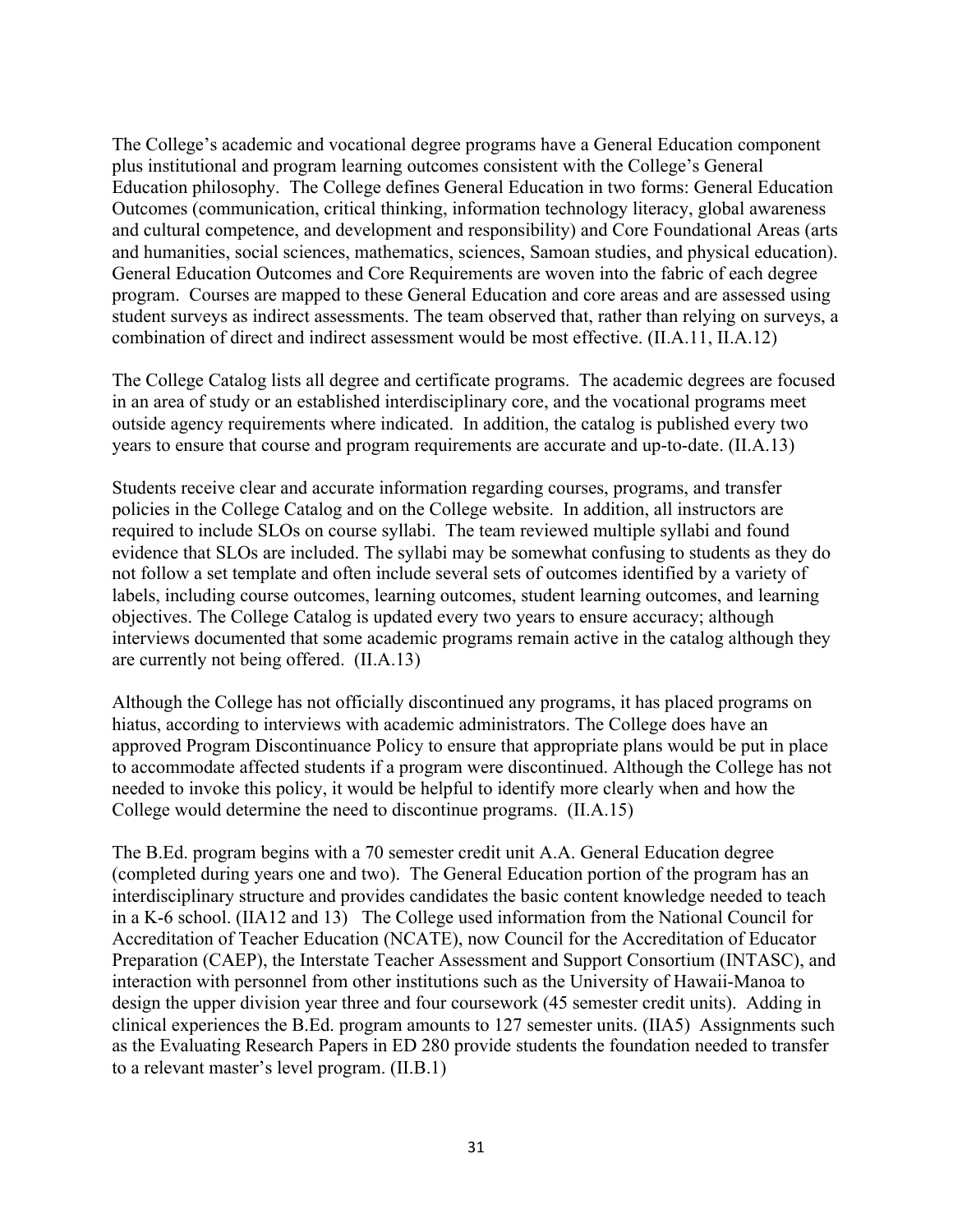Various interviews presented information related to the B.Ed. faculty and dean's openness to routinely discuss the relationship between professional standards and current program expectations. (II.A.8) The program's emphasis has been on concepts with only peripheral attention paid to skill levels. As a result, the College has focused program improvement efforts on SLO and PLO alignment as is evident in the 2012 ASCC Teacher Education Conceptual Framework. (II.A.2)

A developmental progression across program courses is based on course sequence with prerequisites establishing the fundamental skills for subsequent course work. The structure allows for the use of cohort scheduling. The dean noted, and interviews with students confirmed, that the cohort model encourages student relationships that enhance peer collaboration and support. Assisting students whose life situations prevent the cohort-designed pace is achieved through the scheduling of courses during the summer months. (II.A.6)

Interviews with students and faculty along with a syllabi review highlight a variety of delivery models such as lecture, student presentations, reflections, and clinical experiences. Use of the computer program Moodle along with a synchronous class offer students exposure to contemporary instructional pedagogy. Evaluation of the diverse instructional practices is informal, making it difficult to ascertain the impact on the B.Ed. program's ability to achieve equity in student success. (II.B.7)

Based on the goals set out in the 2013 Teacher Education Department Assessment of Program Learning Outcomes, B.Ed. faculty have completed a review of course assessment effectiveness. Interviews noted that the conversations focused on face validity and scoring reliability. Evidence related to identifying and addressing areas of test bias could not be found. (II.C.7)

In addition to passing courses, B.Ed. students are required to complete a student teaching capstone semester. B.Ed. degrees are only awarded to students who successfully complete the requirement. The primary assessment for the semester is based on supervisor evaluations of observations. Reflections and post-observation conferences provide input related to cognitive understanding with the result that a degree of confidence is obtained related to the student's attainment of PLOs. Formally linking performance with knowledge in a manner that allows the gathering of data would strengthen the program. (I.B.9) However, the student teaching evaluation methods are typical of those found throughout the education discipline and meet the employment standards set by the American Samoa Department of Education. (I.C.14)

## **Conclusions**

ASCC faculty, staff, and administration have worked collaboratively to build a culture of assessment and planning to support student learning. Since 2009 the College has dedicated resources to strengthening its planning processes and institutionalizing data driven decisionmaking. In response to recommendations from the previous team visit, the College has fully identified SLOs and faculty have assessed the course and program outcomes each semester for the past two years and are preparing to analyze the collected data. Although the College has made excellent progress in collecting student success rates on a regular basis, disaggregated data would allow the College to measure specific impacts on student achievement. Furthermore,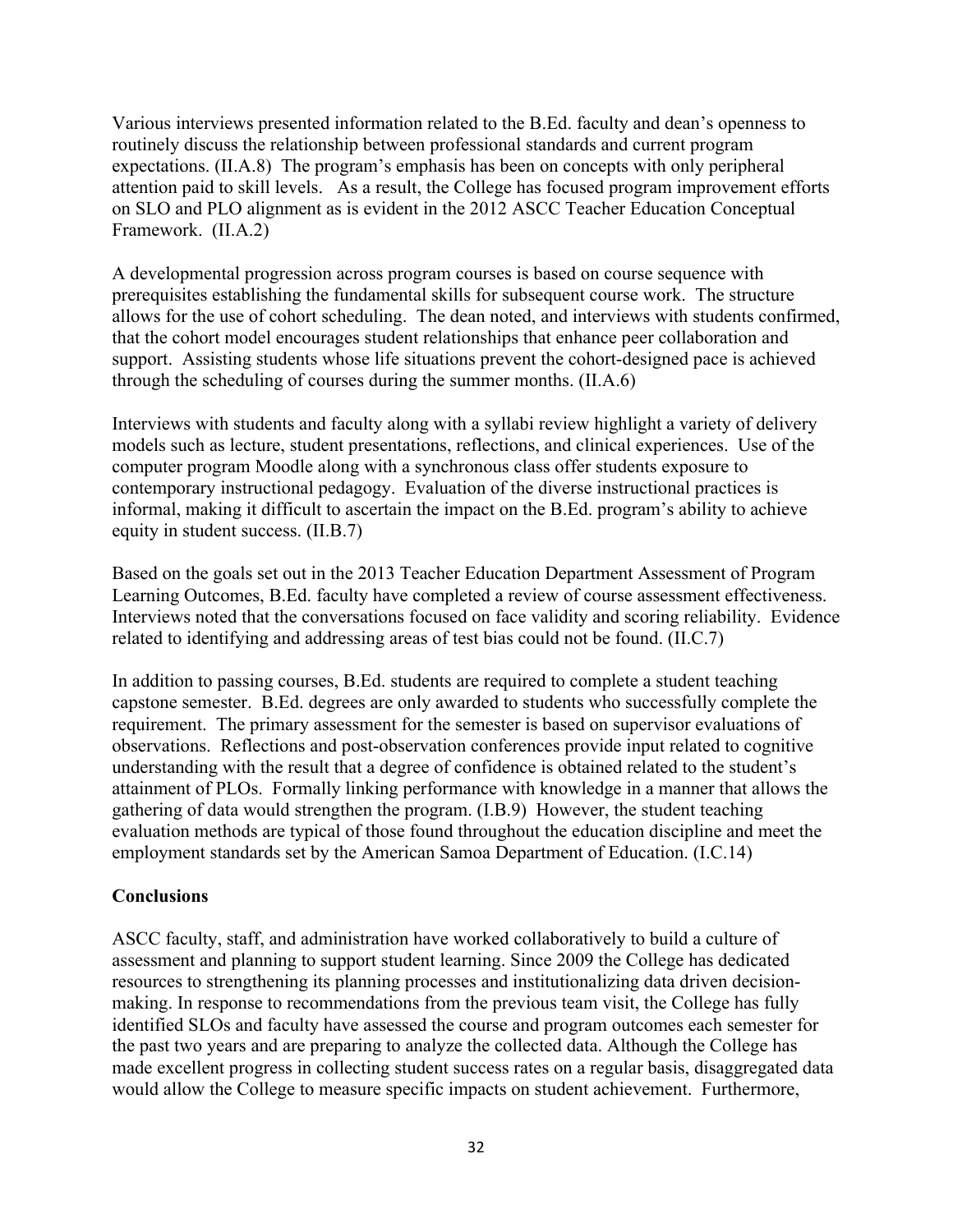there does not appear to be a process for broadly sharing and discussing the data, and much of the data is password protected and only available by request. The dialog regarding student success and instructional improvements is occurring in small groups and in department and committee meetings and within the B.Ed. program, but it is not being used directly as a means of improving instructional programs and student success.

The B.Ed. program demonstrates that is meets the Standards. However, the team urges the program to move toward engaging in an analysis of data that provides more insight into content currency, improvement in teaching/learning strategies, and promoting student success.

The College does not meet Standards II.A.2 and II.A.3. See Recommendation 1.

# **B. Library and Learning Support Services**

## **General Observations**

The library, which was built in 2003, has 9,960 square feet of space with seating for approximately 200. The collection includes 40,000 volumes and subscriptions to 90 periodicals and eight online databases, including EBSCO Host. Among the library collection are over 7,200 volumes of teacher education resources. Acquisition of additional materials follows the ASCC institutional protocols.

The library is a designated federal depository library and houses a Special Collections Room with research materials on Samoa and the Pacific Island Nations. Ten computers are available on the main floor with an additional eight computers available in the Education Resource Center, which was designed to serve primarily the students in the B.Ed. program. Access to the collection is provided through a card catalog and the Online Public Access Catalog (OPAC). The College is part of the American Samoa Library Consortium, which includes seven libraries and archives and gives students and faculty access to materials through the Follett Automation System.

Tutoring services are provided at multiple locations across the campus. The College publishes a Tutorial Directory, which lists the contact person for discipline-specific tutoring in 10 different disciplines and areas. Most of the tutoring is provided in the Student Learning Assistance (SLA) Center, which offers tutoring in English, math, and a broad range of disciplines. The SLA Center is overseen by a full-time tutor coordinator and tutoring services are provided by a combination of seven full-time staff (all with college degrees) and twenty peer tutors. The two SLA Center tutoring labs offer a total of 20 computers and are open from 8:00 a.m. to 4:00 p.m., Monday through Friday. For the math and science department, embedded tutoring is available in selected classes.

The Special Collections Room is used by students in the Samoan Studies, Social Sciences, and Natural Resources programs, as well as members of the public, including legislators, demonstrating its importance to this land grant institution. In addition, the College serves as a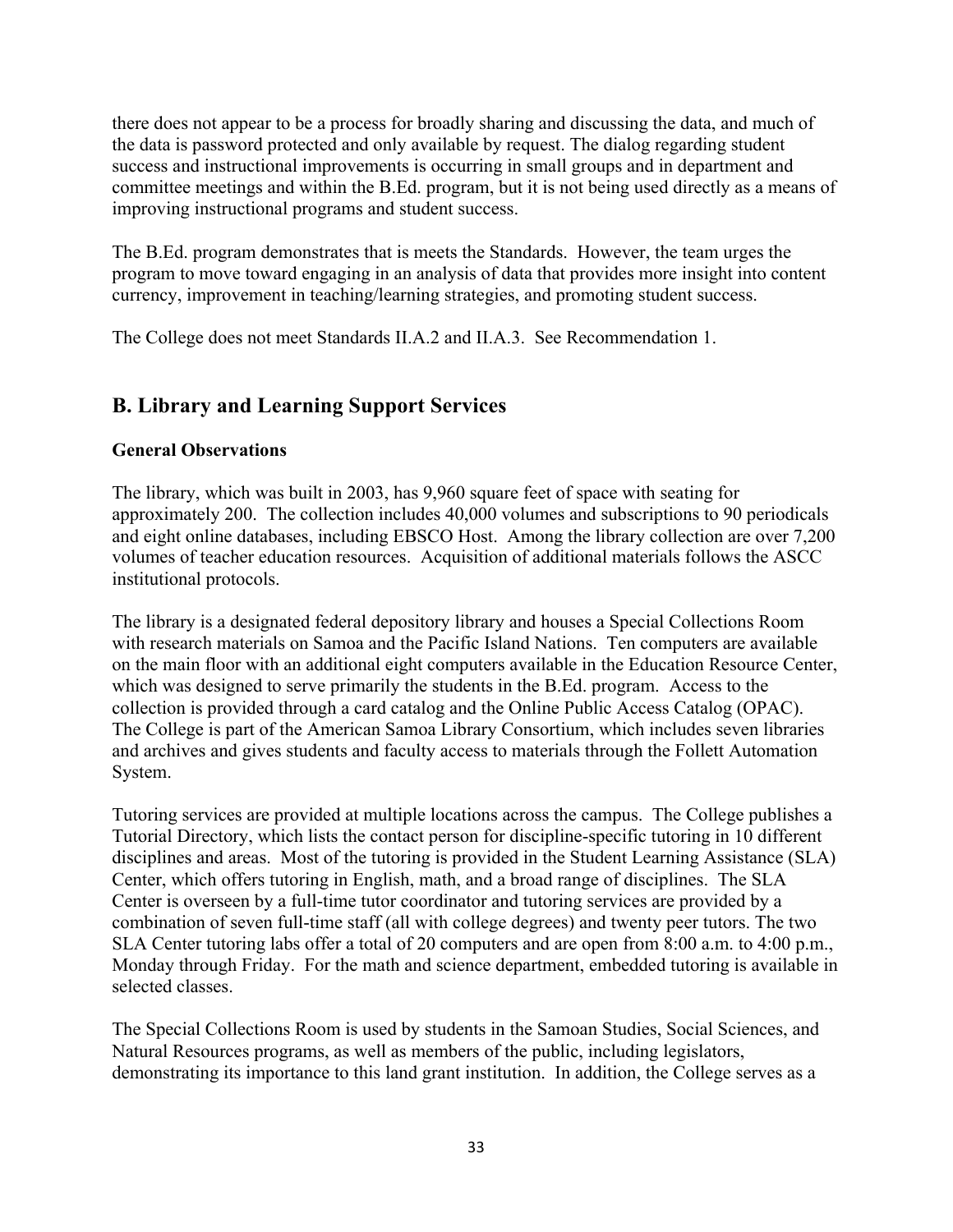materials repository for K-12 education, which is utilized by B.Ed. students as part of their curriculum. Access to the collection is adequately provided.

The library is staffed by a full-time professional librarian, five library associates, a library clerk, and a library technician. A second professional librarian, with expertise in cataloguing, will be joining the staff in October 2014. The library associates have primary responsibility for providing one-on-one assistance to the students, faculty, and staff at the reference desk. Reference services are offered in person and also remotely, via e-mail or telephone. The College provides enough support for the staff to participate in professional development webinars and for one person to attend an off-island conference each year. The staff have requested additional funds to allow more people, including the staff without library science degrees who work directly with students at the reference and circulation desks, to participate in the annual American Library Association conference.

The library director communicates with the faculty at the new faculty orientations and by e-mail twice a semester to encourage them to bring their students to the library for a tour and to make requests for class-related materials to purchase for the library collection (form available for requests). Tours of the library are conducted at the request of faculty to familiarize students with the available databases and to assist them with research reports.

## **Findings and Evidence**

The team interviewed faculty, library staff, tutor coordinators, and tutors, and reviewed the College Catalog, divisional assessments, program reviews, survey results, and achievement data reports. They found evidence that American Samoa Community College offers library resources and other learning support services that support the academic programs and contribute to the educational experience of the students at the College.

The spring 2014 Divisional Assessment submitted by the Library-Learning Resource Center faculty and staff indicated a need for expanded facilities to accommodate students and the collection, updated equipment, and evening hours. The Divisional Assessment completed by Academic Affairs also indicated a need to open the library in the evening. (II.B.2) A discussion with the library staff disclosed that they had tested keeping the Education Resource Center open from 4:00 to 7:00 p.m. for a period of time to accommodate the B.Ed. students but found the usage to be minimal. Data suggested that the additional hours had little impact on student usage and resulted in the decision to return to the traditional operating hours. The staff reported that they communicate with faculty to let them know that they are able to stay open late to accommodate specific projects or class needs. (II.B.3)

Feedback from a student survey conducted in spring 2014 and conversations with the library staff indicate a need for additional computers in the library to meet student demand. (II.B.1, II.B.2) Interviews with B.Ed. students suggested that the online resources are sufficient.

Student attendance in the library is tracked daily at the exit gate. Furthermore, students at the Reference Desk, the Pacific Collections Desk, and the Education Resources Center Desk are asked to sign in, show an appropriate ID card, and identify their main purpose for accessing the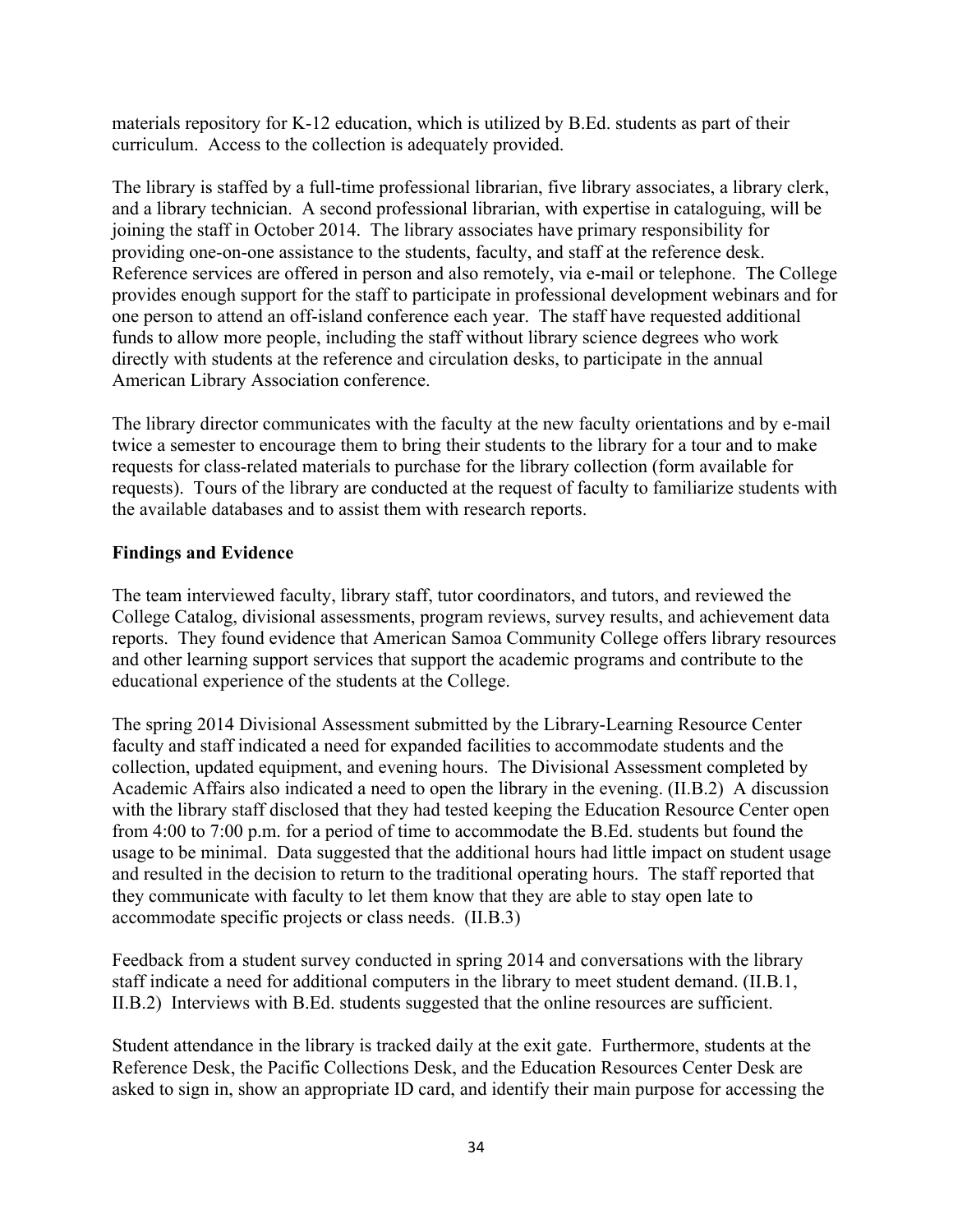resources. These data are compiled by the librarian and presented in the bi-weekly, quarterly, and year-end summary reports. (II.B.3)

Student learning outcomes for the library services, including the orientations, have not been articulated. The self-evaluation asserts that "Library User skills are documented and assessed through user surveys and student performance on class based library assignments." Evidence of these results was not available. However, in spring 2014, the library conducted an online survey of students and faculty/staff. There were 78 student responses and 47 faculty/staff responses. Satisfaction levels from students and faculty/staff were high. Student responses indicated a need for more/updated books, including fiction, and more computers. Staff requests included an expansion of the materials in the Samoan collection. Finally, the self evaluation states that there needs to be a stronger link between library skill instruction and demonstration of ability to apply these skills in course assignment. The library director indicated that he is interested in proposing a library information course to the curriculum committee, which would have associated student learning outcomes. In addition, service outcomes need to be specified and continue to be assessed through measures in addition to surveys. (II.B.3)

An interlibrary loan program exists via memoranda of understanding with college and university libraries in Hawaii, Guam, and the Federated States of Micronesia. A \$5 fee is charged for interlibrary loans from the University of Hawaii at Manoa Library. The staff confirmed that students have not requested these materials and incurred these fees; these materials have been borrowed by staff in the Community and Natural Resources program. (II.B.4)

Personal information about students is not included in library records. Records related to late fees are purged after materials are returned or fees are paid. The physical security of the students and the collection is supported by security patrols that take place on a regular basis and also by a mounted video monitoring system, which includes nine cameras inside and outside the library. The video displays can be tracked by any of the staff from their desks and camera recordings are deleted after one week. Materials in the collection are dusted regularly and plastic covers are used to protect them. Library staff are able to maintain and repair bindings in support of material integrity. The staff helps to secure and maintain the computers and printers in the facility. Air conditioning "hot spots" are checked to maintain quality of books and technology.  $(II.B.4)$ 

Tutoring services are provided at multiple locations across the campus. The College publishes a Tutorial Directory, which lists the contact person for discipline-specific tutoring in 10 different disciplines and areas. In response to Recommendation 3 from the 2008 ACCJC visit, the College convened a series of meetings with faculty and staff to refine their tutoring services. They created the Student Learning Assistance (SLA) Center, which provides tutoring in English, math, and a broad range of disciplines. The College advertises the tutoring service in its biweekly newsletter, "411." (II.B.1) Students using the SLA labs are tracked when they receive services. (II.B.3) Interviews with SLA Center staff (the coordinator and staff tutors) revealed a high level of commitment and professionalism among the staff, which was reflected in the positive outcomes reported by students who use tutoring at the center. In the math and science disciplines, the College has implemented an in-class, embedded tutoring program in selected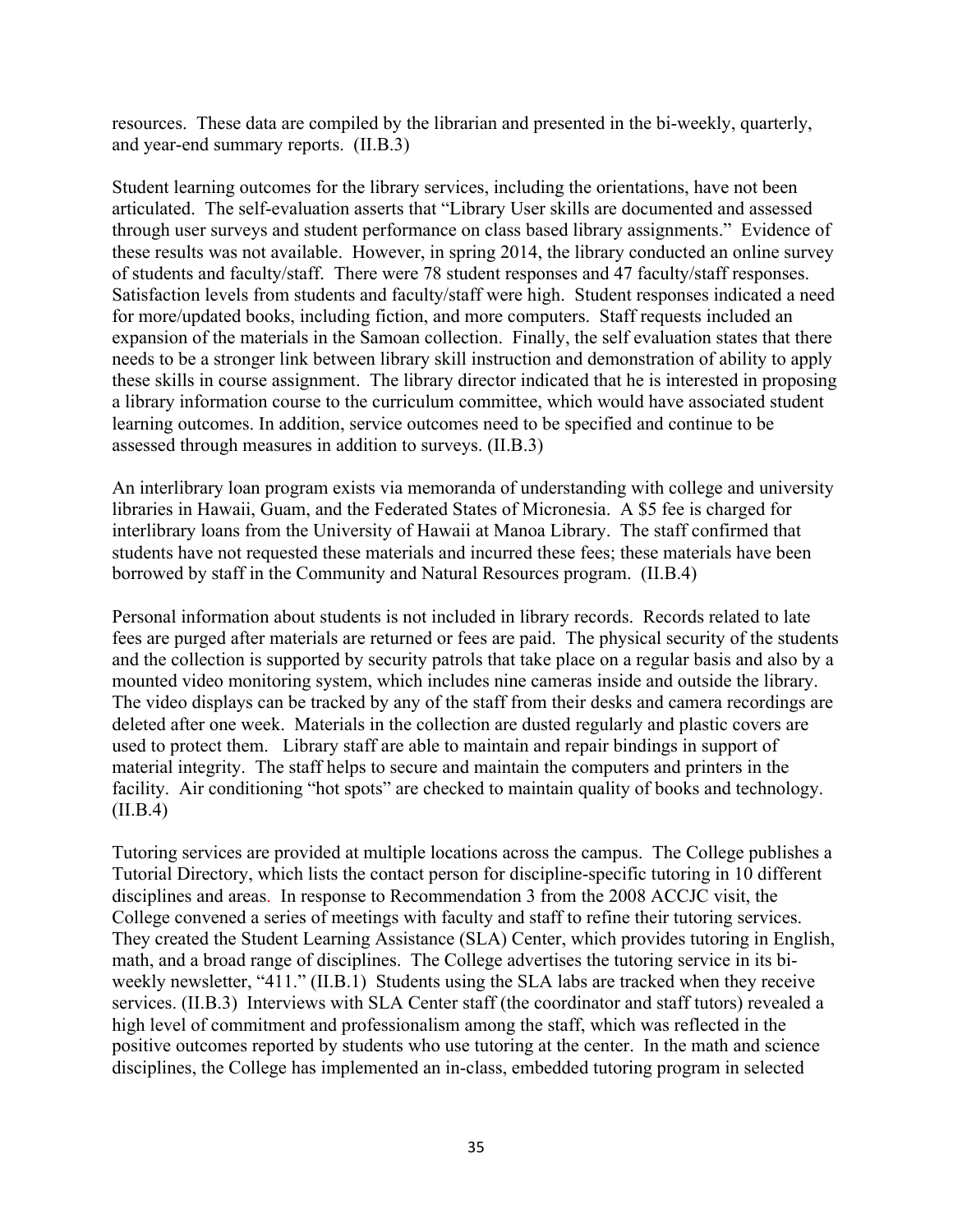classes to maximize the number of students able to benefit from tutoring. During 2013, an average of 424 students used one of the tutoring services at least once each quarter.

Seven outcomes are listed in the catalog for the SLA Center. The grades for students participating in tutoring are tracked and outcomes related to grades are reported, but some of the other outcomes have not yet been assessed. A presentation was created with data on students participating in tutoring between fall 2010 and spring 2013. The number of students participating increased from 273 to 1512 over those three years (with the vast majority of students being tutored in math and English). About 75% of the students attend between 1 and 5 tutoring sessions. Over those three years, 76% of the students receiving math tutoring (total  $n =$ 221) passed, with the greatest impact shown in the higher level courses, and 81% of students in English tutoring (total  $n = 174$ ) passed. Across all subjects, 78% of the students ( $n = 458$ ) passed the courses for which they were being tutored. Other data available from fall 2013 revealed that 63% of developmental math students, 63% of developmental reading students, and 65% of developmental writing students participating in the CAPP program passed their courses. (II.B.3)

## **Conclusions**

The Library-Learning Resource Center appears to be equipped at an appropriate level in terms of books, periodicals, and electronic resources. The library director communicates regularly with faculty on the campus to encourage them to bring classes to the library for an orientation and to communicate their needs for resources. A spring 2014 survey of faculty/staff and students revealed general satisfaction with the library services. However, feedback from the student surveys and discussions with the staff point out the need for additional computers to meet student demand in the library. In addition, the team supports the staff request for more funding to participate in ALA conferences, an important source of professional development for not only the librarian but also some of the staff who do not have degrees in library science but serve as the students' guide to the library's various collections. The team especially commends the library's Samoa Pacific Collection, which is a valuable resource to the campus and community.

Student learning outcomes for the library services, including orientations for students, have not been specifically articulated, although satisfaction surveys have been used to assess library services. No assessments have been conducted to document skills obtained during visits to the library nor has any formal feedback been obtained about the effectiveness of training sessions. Language for the service outcomes needs to be developed and should continue to be assessed. Devising a system that would gather more data related to student and faculty goals for library services would allow the administration to more fully determine the extent to which the library and other learning support services are adequate in meeting student needs.

The tutoring services on campus appear to have been thoughtfully expanded to serve students at the developmental and collegiate level. They are well publicized and the numbers of students receiving tutoring, especially in math and English, have increased dramatically. The SLA Center is well staffed with well trained personnel, with both full-time tutors with associate degrees or higher and peer tutors. Program outcomes have been developed and the impact of tutoring on student success is tracked and analyzed. However, the SLA Center should move forward on assessing the additional learning outcomes that are identified in the catalog.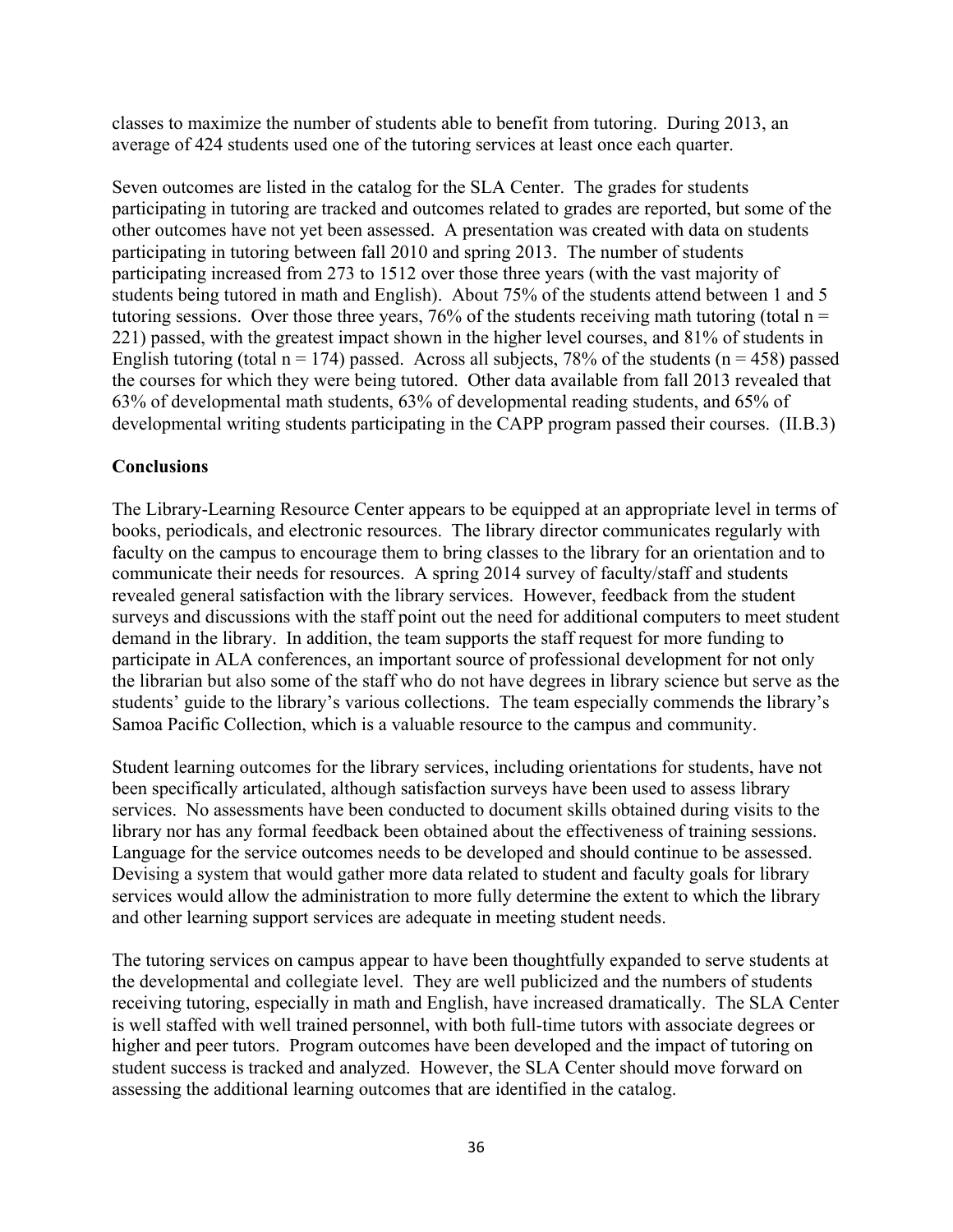The College does not meet the Standard II.B.3. See Recommendation 1.

# **C. Student Support Services**

## **General Observations**

American Samoa Community College offers a comprehensive array of student support services delivered through different departments and programs on campus. They are available to all students, including those in the new B.Ed. program. Services provided include Admissions; Records and Financial Aid (AFRAO), which reports to Administrative Services; Personal, Academic, Transfer and Career Counseling; the Student Learning Assistance (SLA) Center; Veterans Student Affairs; Student Government Association (SGA); the University Center for Excellence in Developmental Disabilities (UCEDD); the College Access Challenge Grant Program; and the ASCC Wellness Center. Programs and services recognize the diversity of student needs in a primarily Samoan student body. No evening or off site services are provided.

The B.Ed. program uses the student support services provided by the College. Entry into the B.Ed. program requires a separate application, as a program prerequisite is completing the 70 credit unit A.A. General Education requirement. The specific B.Ed. application also includes 3 letters of recommendation, one from a faculty member. The letters provide the program with information related to the prospective student's match with the program and institution's mission.

Services are spread out in various locations across the College, but the campus is not very large. An All Purpose Building, which will house all or most support services and create one stop services, is scheduled to be completed in January 2015. The Student Services Division is managed by an experienced dean of student services, who reports to the vice president of instruction and student services, who also has extensive experience at the College. Divisions and offices hold regular meetings to review services, to plan, and for in-service support and professional development.

Each program has a written mission statement that aligns with the institutional mission statement and Standard Operating Procedures (SOP), and all programs complete biweekly and quarterly reports as required by all divisions on campus. Divisional Assessment results are reviewed to improve services. Student Satisfaction Surveys and Customer Service Surveys are used to collect opinions regarding services, and they are part of Institutional Program Review. Assessment measures also include final grades of students who receive tutoring in that semester and information collected on a Low Grade Report Form.

The College asserts that professional staff have appropriate degrees. Opportunities for professional development are available on the mainland and through webinar workshops. Conferences attended include the WASC Academic Resources Conference, the Federal Student Aid Conferences, the Institute for Facilities Management Program, the AACRAO Strategic Enrollment Management Conference, technology conferences, and a conference on international students.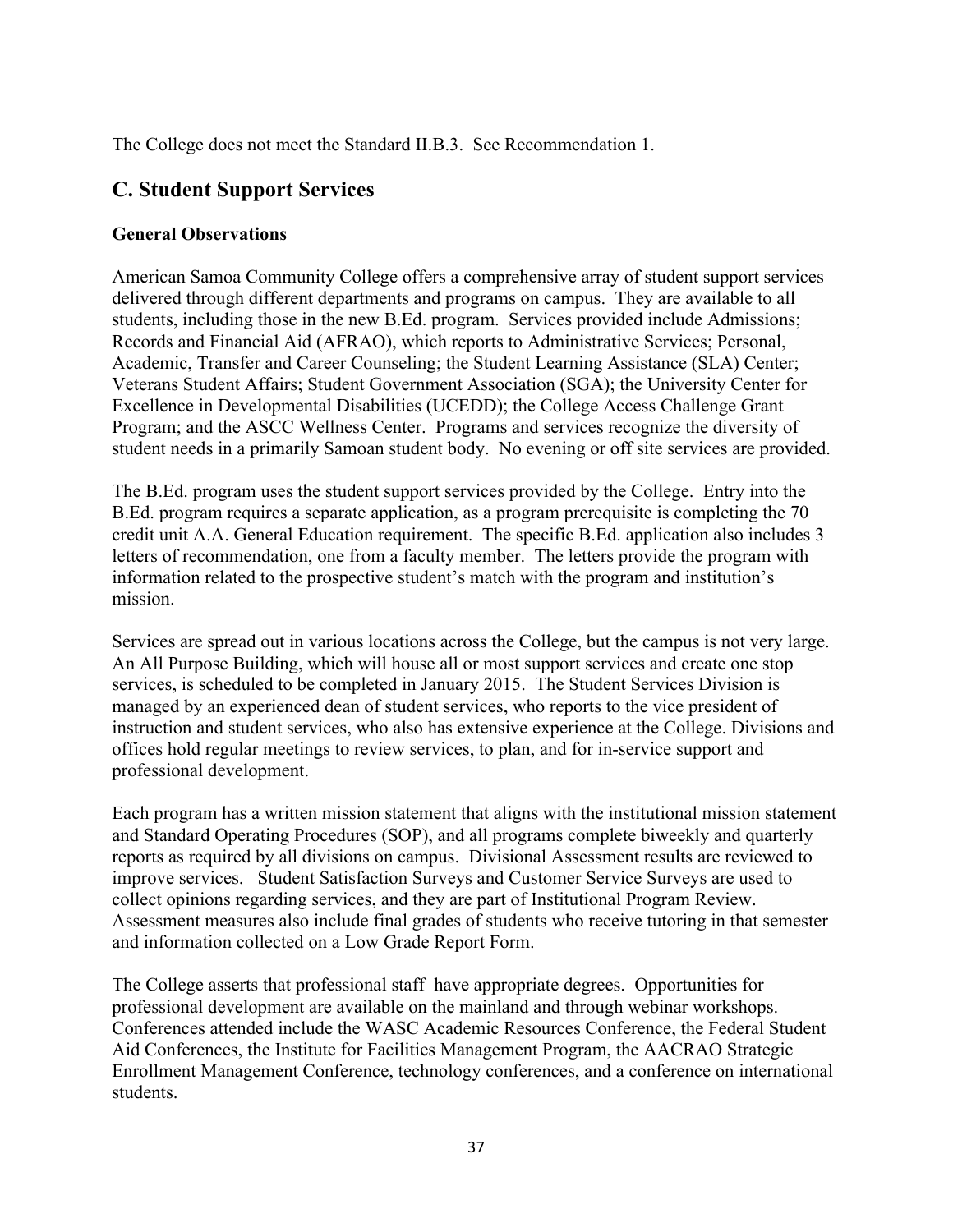The College provides schedules of classes and a College Catalog with information that includes the official name, address, and other contact information; educational mission; requirements for admissions; fees and tuition; services provided; major policies affecting students; the No Tolerance Policy on student conduct; graduation and transfer requirements; major requirements; lists staffing and their degrees/credentials; and other required information. The catalog is available in hard copy and online. Hard copies of class schedules are available and posted in the community newspaper. The schedule is also advertised on the radio. An online copy of the schedule was not posted on the College website.

The College states that the division of student services has student learning/service outcomes that have been assessed or are in the process of being assessed and that the data they have collected and evaluated has been used to improve services. Data collected by the institution provides information related specifically to the B.Ed. population.

The Student Government Association (SGA) provides a range of student activities that includes workshops, co-curricular sports events, open microphone, talent shows, environmentally conscious activities, cultural events, speakers, and participation on college committees and self evaluation standards. Students are able to work on campus through federal and campus work study programs and as tutors.

ASCC's math and English placement instruments, which are locally-produced, are evaluated and updated through the division of academic affairs.

The Admissions and Registration Office maintains permanent academic records in a secured, locked office, using fire proof filing cabinets for current and former students. The records are also secured electronically using the Colleague system. The records are only accessed by AFRAO staff and they maintain the privacy rights of students and FERPA regulations.

## **Findings and Observations**

The visiting team compiled findings and observations from interviews and reviewing student service documents. Interviews were held with the vice president of instruction and student services, dean of student services, diversity and tutorial counselor, transfer counselor, admissions and records and financial aid office (ARFAO) director, financial aid manager, assistant registrar, an admissions officer, University Center for Excellence in Developmental Disabilities (UCEDD) director, CAPP director, ASG advisor and student council. Documents reviewed included SOPs, biweekly and quarterly reports, Divisional Assessment Manual, catalog, class schedule, student satisfaction survey results, data on assessment and placement, and CAPP. The College has created a documented process, committee review, and examples of continued improvement.

The College offers a variety of services, and unless otherwise designated (for example by federal guidelines to serve only selected students), these offices serve all students. As a result of only day time operational hours, it is difficult for B.Ed. students to access in-person services. The lack of representation in student government has been addressed by a third-year B.Ed. student being elected as the student representative to the Board of Education. (II.C.3, II.C.4, II.C.5)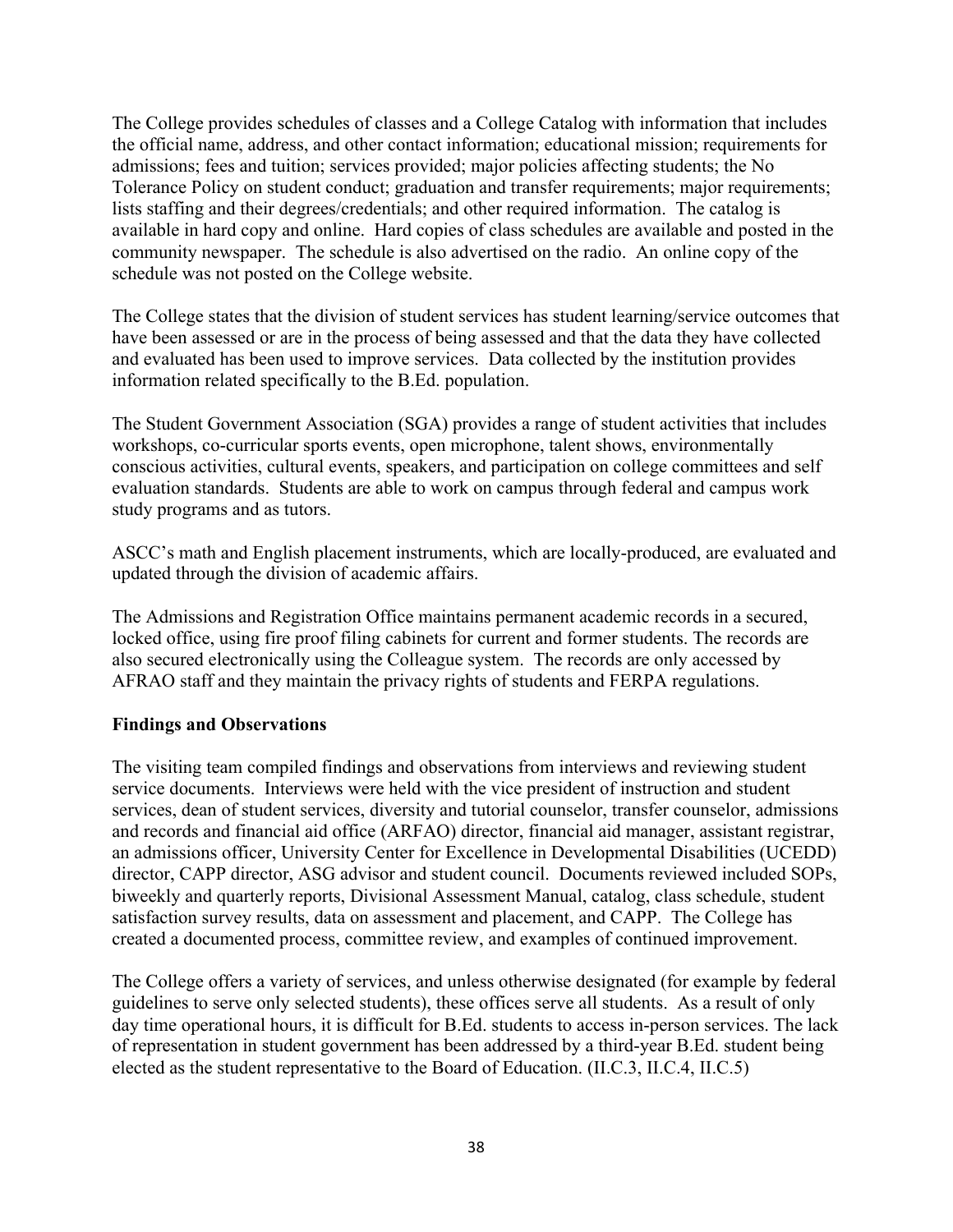The College provides schedules of classes and a College Catalog that are accurate and current. The College has provided two excellent examples of how they have made changes from assessment results. They are the development of the CAPP program to improve math and English skills for students placing in developmental classes and the creation of a Tutorial and Learning Assistance Center. The College has made progress in creating a campus culture and practice of continuous improvement by providing staff development and training opportunities, encouraging committee participation, and requiring quarterly reporting of activities toward improvement of services and instruction.

Student services provides students with an environment that supports personal and civic responsibility through a very active SGA and student clubs.

Satisfaction surveys are students' primary source of input into the institutional dialog. Survey results are presented to the Curriculum Committee and decisions are referred to members of the committee to take to their divisions. Once the data is disseminated to the divisions, it appears that it is treated differently. In some departments data are used directly in the decision-making process. In others, it is less clear how the data drives improvement. (II.C.2)

The College evaluates many of its services by logging usage through sign-in sheets. Student satisfaction surveys and graduate surveys are also used. The latter are compiled by the Foundation office. The tutoring program has comprehensive staff meetings in which data are discussed and changes are made. The flow of data for the other areas is less direct. Data often goes to the Curriculum Committee where decisions are made and funneled to divisions for implementation. Decisions are implemented differently, depending on the division. (II.C.1,  $\text{II.C.2}$ 

The College provides clear, accurate, and widely disseminated information in its catalog and class schedule. The catalog includes all the information required in this Standard. Information is easy to find and understand. It is reviewed and updated in a biennial review process. Planning documents and accreditation reports are available on the college website. Educational costs are provided to prospective and current students on the web in the admissions and financial aid sites, in addition to the catalog. The student handbook, which is a few years old, and current financial aid student handbook provide information on cost of attendance and other educational costs, in addition to how to apply for financial aid assistance*.*

The College states that all service areas have developed program reviews through provision of biweekly and quarterly reports and student learning/service outcomes. The College uses student and staff satisfaction surveys, graduate satisfaction surveys and exit surveys, anecdotal information, and sign-in sheets to track services and assessment/placement results to assess the extent to which services meet student needs on campus and online. They also use participatory meetings to plan and discuss processes. Student services staff are involved in the development of strategic plans and weekly and quarterly reports. (II.C.1, II.C.2)

Through the College evaluation processes, student support services have been able to identify what they do well and what needs to be improved. In the student support services self evaluation planning agenda, the area has identified needed improvements. These include institutionalizing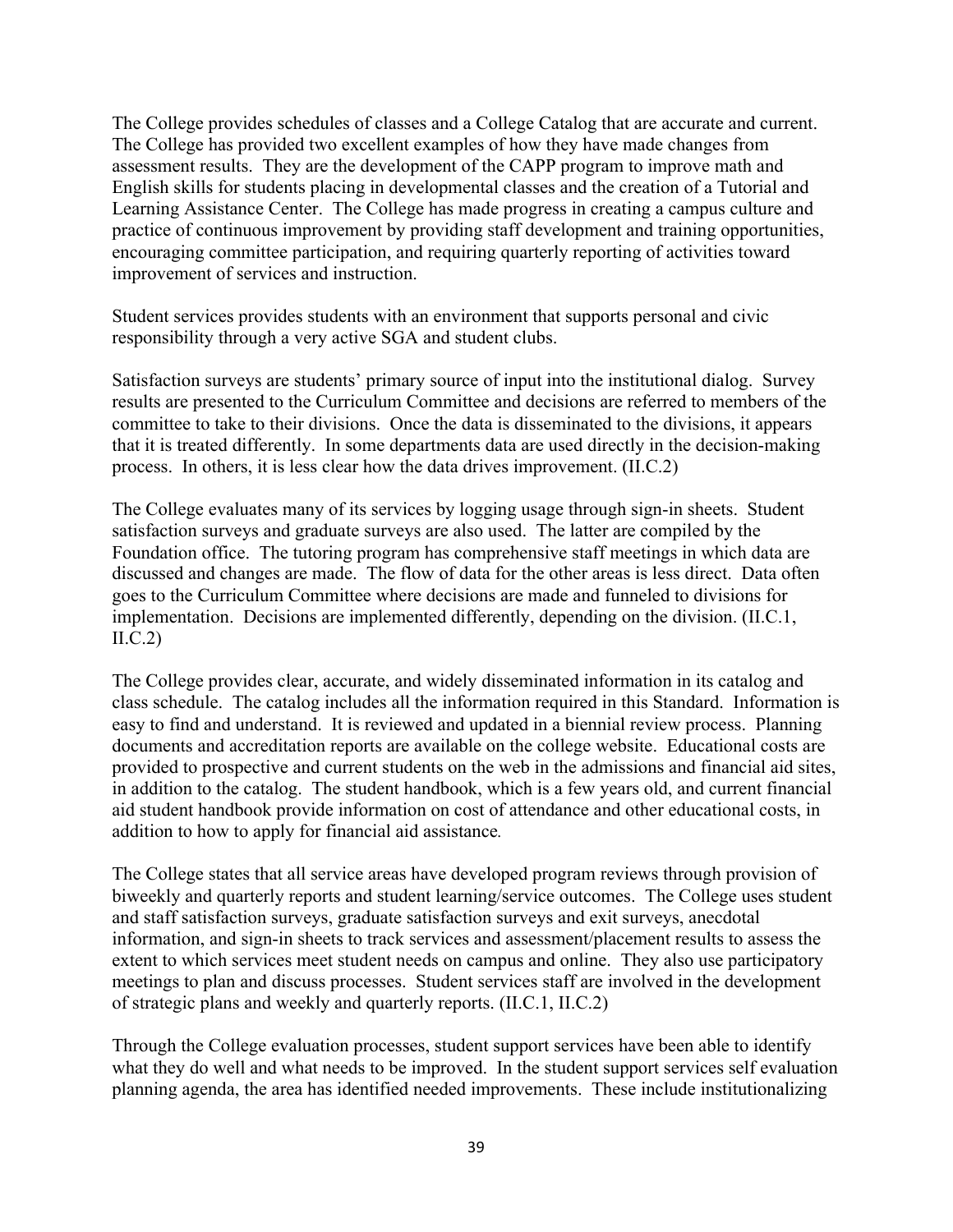student services surveys and other measures to provide meaningful analysis and widespread distribution, reviewing and revising outcomes that support student learning and integrating them into institutional assessment plans, revising student government by-laws to include students working on the bachelor's degree, expanding online registration and payment options for offcampus users, and math and English faculty reviewing placement instruments on a five-year basis. (II.C.1, II.C.2, II.C.7)

The College has a small staff of counselors but has made advising and educational planning available to all students through the use of faculty advisors. The faculty advisors assist students in their major requirements, and the counselors focus on liberal arts majors, personal counseling, transfer requirements, financial aid, and accommodations for students with disabilities. Student educational plans are available online and major fact sheets are provided. Counselors also teach student success classes. The counseling division develops learning/service outcomes for students and uses surveys and feedback to assess.

Faculty assume primary responsibility for academic advising for the B.Ed. program. (II.C.5) Interviews with administration and students noted instances of inconsistent information and confusion in areas such as appropriate course enrollment combinations and financial aid/grant awards. Additionally, the seamlessness of the two enrollment requirements (one prior to the A.A. and the second prior to the B.Ed.) remain at the anecdotal level. Improved collection and analysis of data is needed to ensure appropriate, comprehensive and reliable services to students. (II.C.3)

ASCC is an open admissions institution. It has established admission criteria that are congruent with its open admissions policy. (II.C.6)

The Admissions and Registration Office maintains permanent academic records in a secured, locked office, using fire proof filing cabinets for current and former students. The records are also secured electronically using the Colleague system. The records are only accessed by AFRAO staff and they maintain the privacy rights of students and FERPA regulations. (II.C.8)

## **Conclusions**

The College has developed the very effective CAPP Program to assist students placing in developmental math and English. The student services divisions also provide excellent resources for students and staff including an online Financial Aid Student Handbook and Cost of Education Calculator and Standard Operations Manuals (SOP).

The College is providing all of the support services required in the Standard and striving for continued quality of improvement. The catalog and website provide required information on policies, procedures, and support services.

The team supports the College plans to institutionalize surveys and other measures to provide meaningful analysis and widespread distribution, reviewing and revising outcomes that support student learning and integrating them into institutional assessment plans, revising student government by-laws to include students working on the bachelor's degree, expanding online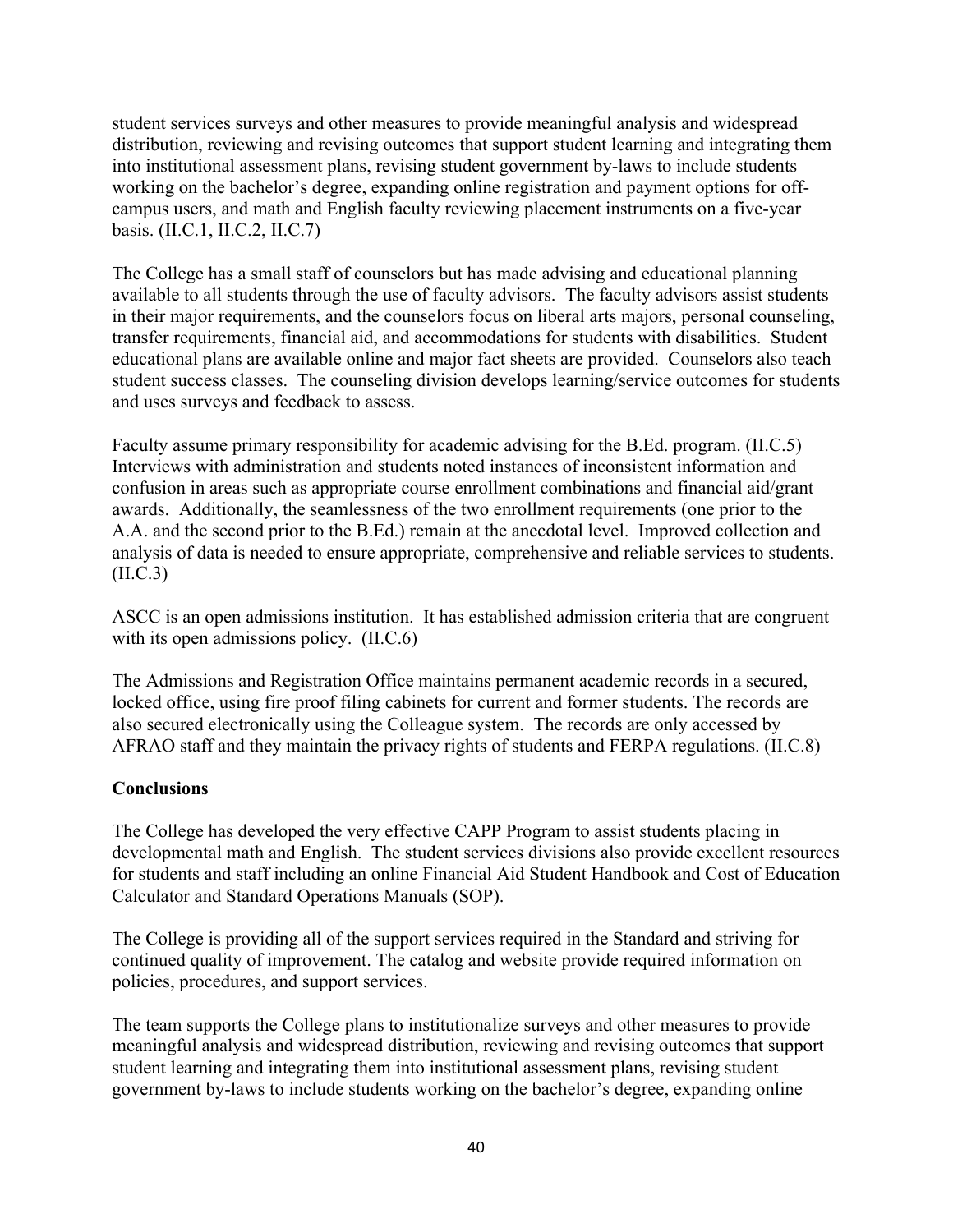registration and payment options for off campus users, and math and English faculty reviewing placement instruments on a five-year basis.

There is concern regarding measureable outcomes and evaluation and use of data for continued improvement. A more robust set of practices related to the collection and analysis of data is needed to ensure appropriate, comprehensive, and reliable services to students. Lack of offcampus access to online services, the comprehensiveness of transfer and career counseling, information and services, services for students with disabilities, and access for services of B.Ed. students are of concern.

In the previous Accreditation visit in 2008, the College received a recommendation to improve transfer advisement and coordination and establish a comprehensive support program to meet the College's transfer mission. A counselor has been designated to provide transfer information, but there is still no transfer or career center with comprehensive information on a wide variety of transfer majors, requirements, university profiles for students to explore, workshops to be held, and university representatives to meet with students. Resources for staffing, facilities, online services, transportation, and evening services are issues that need to be resolved.

The College does not meet Standards II.C.2 and II.C.3. See Recommendations 1 and 4.

## **Recommendations to meet the Standards**

#### **Recommendation 1:**

**In order to meet the Standard, the team recommends that the College, in cooperation with the governance process, fully develop program review processes, systematic course review, and authentic assessment of SLOs and analyze and use the results of assessments to improve continuously. (Standards I.A.2, I.B.1, I.B.2, I.B.6, I.B.7, I.B.8, I.B.9, II.A.2, II.B.3, II.C.2, II.C.3, IV.A.1, IV.A.2, IV.A.3)**

#### **Recommendation 4:**

**In order to meet the Standard, the team recommends that the College address the previous recommendation to improve services to support the College's mission to transfer students to institutions of higher learning. (2008 Recommendation 5; Standard II.C.2)**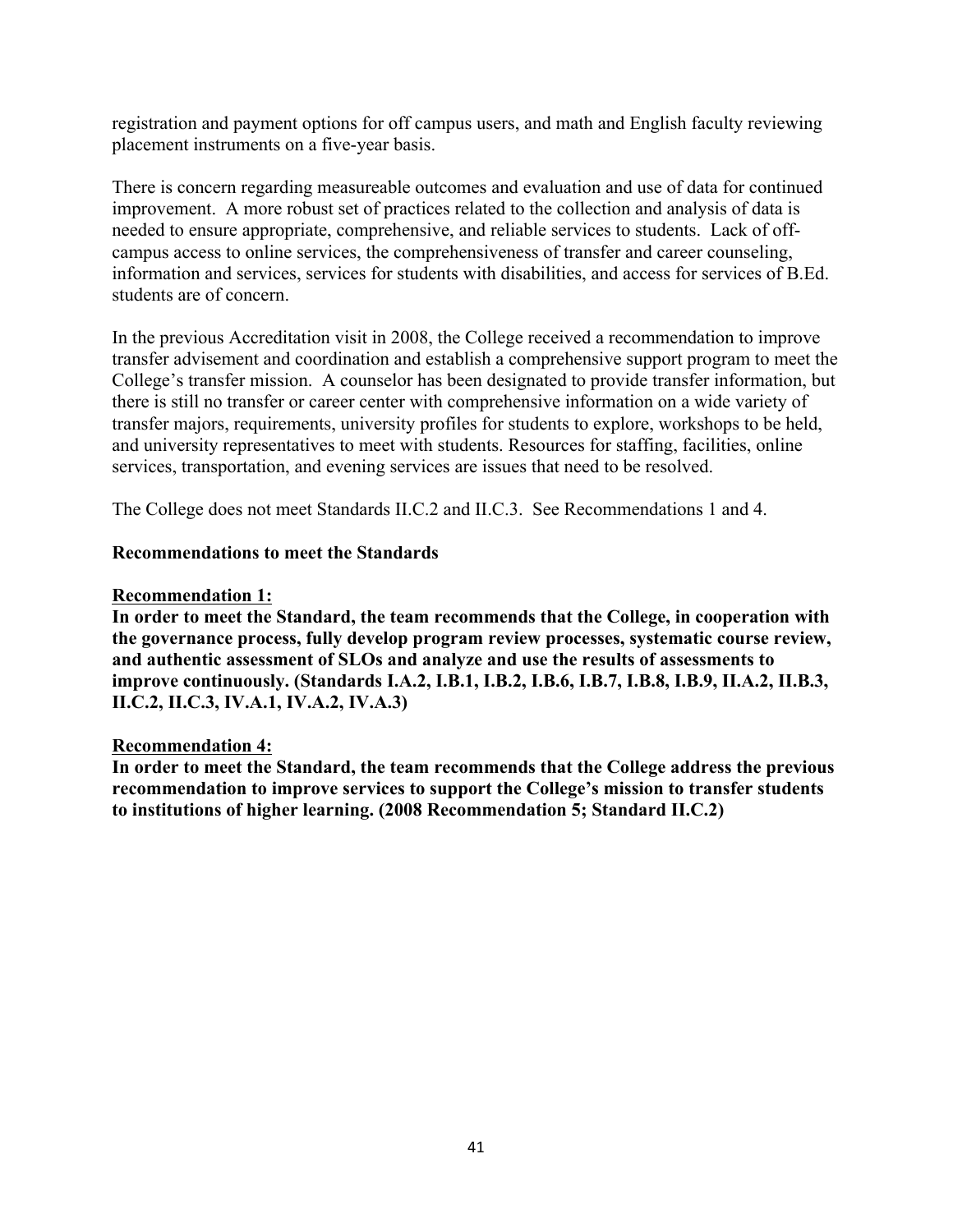## **Standard III: Resources**

# **A. Human Resources**

## **General Observations**

The College's personnel policies are contained in the Governance Policy Manual, which was recently revised and released, and the Personnel Manual, which was issued in October 1997. The College has a draft of a revised Personnel Manual, aligning it with many of the Governance Policy Manual policies, but it has not yet been released. Both the Policy Governance Manual and the Personnel Manual are very thorough and cover all aspects of employment and human resource management. In cases where the two conflict, the Governance Policy Manual takes precedence over the Personnel Manual.

All College employees are categorized into one of three types: career service, contract, and emergency hire. According to the director, Human Resources Office (HRO), both the career service and contract recruitments must go through the due process, which involves advertising the position publicly and interviewing the qualified applicants. Emergency hires may be appointed based on approval from the president and appropriate vice president without going through the due process. However, according to several administrators, the president has the authority to override the due process and appoint emergency hires into contract or career service positions.

The Position Review contains the position description and minimum qualifications for each position at the College. According to the director, HRO, the Position Reviews are undergoing a process of mass updating to ensure the positions are properly classified in accordance with the U.S. Department of Labor standard of occupation, and in alignment with the needs of the institution in serving its student population. Updated Position Reviews for academic faculty include the development and review of curriculum and the assessment of learning in the position description. Additionally, the minimum qualifications for faculty who teach college-level courses are a Master's degree or higher in the content area, or a Master's of Education and Bachelor's degree in the content area, or a Master's degree plus 15 credit hours of upper division or graduate coursework in the content area. The minimum qualifications for B.Ed. are consistent with typical university standards, and current B.Ed. faculty meet these qualifications. Vocational program instructors must instead possess relevant certification and recognized significant work experience. As a note, according to the College Catalog, the College employs one full-time instructor in English and two full-time instructors in math without Master's degrees who teach developmental courses. The older Position Reviews may not contain these aforementioned new requirements.

According to several administrators, the hiring or selection committee is generally comprised of the committee chair, who is usually the dean or director under whom the recruited position belongs, two other employees, and one HR representative, usually the HR manager. The committee chair will review the appropriate Position Review form against other similar employees to ensure consistency in job duties and minimum qualifications. The HR manager ensures that each candidate is objectively evaluated against a consistent set of evaluation criteria.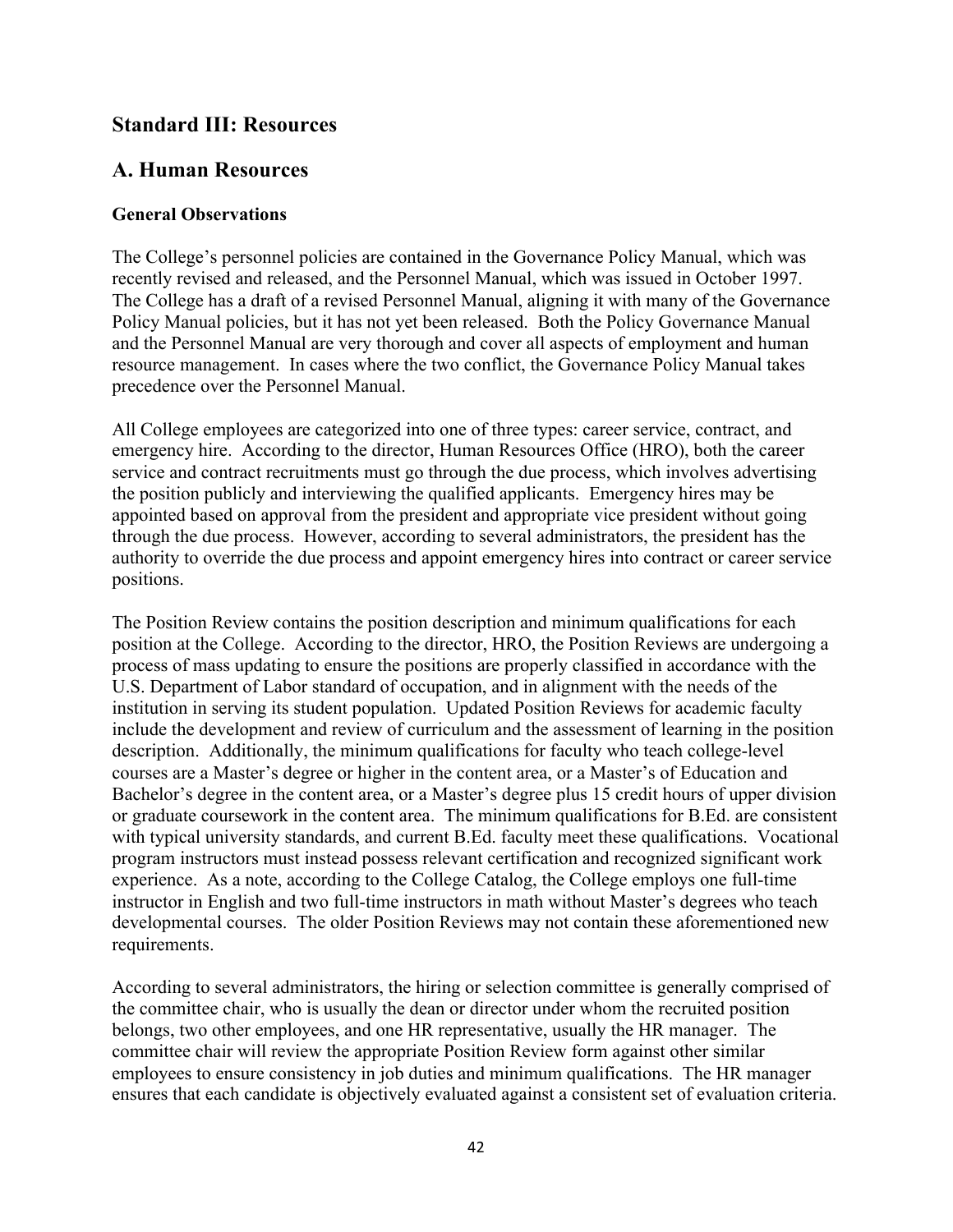Furthermore, Policy 4003.1 states that appointments and promotions to all positions shall be made solely on the merit system. Once the committee has completed its interviews, the chair can submit a recommendation to hire to his/her respective vice president and the president. The president must give his final approval on all recommendations to hire before HRO can issue the offer letter.

Policy 4006.1 Degree Requirements says that all required degrees must be from a U.S. regionally accredited institution. However, the College's self assessment of Standard III.A.4 states that credentials from U.S. accredited institutions are preferred, and "Applicants with credentials from a non-U.S. institution must provide documentation that ensures that the equivalent qualifications are recognized in the United States."

The College addresses employment equity and diversity through the following Policies: 4005.1 Employee Recruitment and Hiring, 4005.2 Preference Candidates, 4208 Equal Employment Opportunity & Affirmative Action, 4208.1 American Samoa Employment Preference, and 4210 Non Discrimination. First, Policy 4005.2 seems to contradict Policy 4208.1. Secondly, both Policies 4005.2 and 4208.1 seem to contradict Policies 4005.1, 4208, and 4210. Finally, even after consulting with the College, the team could not locate ASCA (American Samoa Code Annotated) 7.205, which is referred to in both Policies 4005.2 and 4208.1. Instead, the team could only find ASCA 7.0205(b), which states "Any person entering the career service shall be a resident of American Samoa and either an American Samoan or an American national at the time he enters the service. If no resident can be found who meets the minimum qualifications for employment established for a particular class of work, nonresidents may be employed." Additionally, the case notes further elaborate, "Section is essentially a preference for permanent residents rather than for ethnic Samoans and does not breach any constitutionally applicable standards of equal protection."

According to the director, HRO, the Two-Way Performance Evaluation for staff and Faculty Performance Evaluation forms are used to evaluate the performance of each employee annually. The College's planning agenda for Standard III.A.6 states that the evaluation instrument will be revised to emphasize SLOs and assure continuous improvement of teaching and learning. However, although the current Faculty Evaluation Form does not contain a section for the assessment of student learning, the director, HRO, asserts that since it is within the position description that each faculty member should be evaluated for their assessment of student learning.

Furthermore, the College has asserted that discussions regarding assessment of student learning occurs in many venues, including department meetings, division meetings, and committee meetings. Nevertheless, the College has begun work to include SLOs in evaluations. The dean of academic affairs has submitted to the Faculty Senate for their review a draft of an updated evaluation instrument that includes assessment of student learning as a component of a faculty member's evaluation. The Senate President confirmed that the Senate is reviewing and discussing this draft. The academic deans, in a separate interview, stated that they have set a goal of having this revised faculty evaluation instrument ready for first use for the spring 2015 faculty evaluations.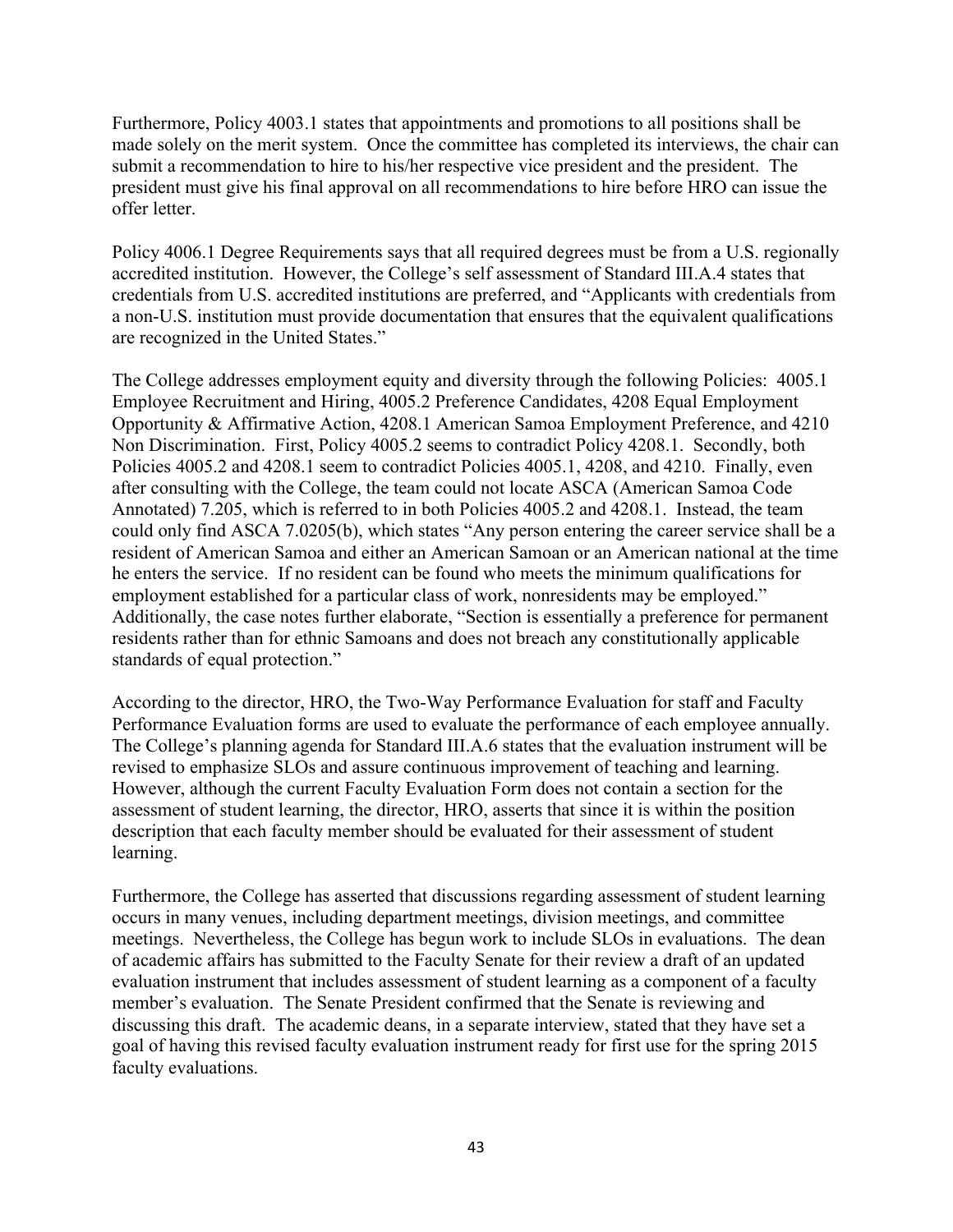Additionally, the College's evaluation forms include sections for counseling employees to help them improve their performance. Evaluation criteria are written and listed on the performance evaluation templates for faculty and for staff and administrators. Evaluation criteria are related to behaviors and performance indicators that are expected of all employees of the College. Evaluation criteria for faculty include duties that are listed on faculty job descriptions. All personnel evaluation forms include space where goals for improvement can be documented, especially when an employee receives a less than satisfactory performance appraisal.

Of the 21 administrators listed in the College's 2014-16 Catalog, 18 have postsecondary or terminal degrees. According to the College, they currently have approximately 295 employees, which results in a 13:1 employee to administrator ratio. The College currently employs 62 fulltime faculty, which equates to an average full-time equivalent student to full-time faculty ratio of 20:1. This is better than the College's goal of 25:1 student/faculty ratio. Additionally, the College employs a total of 21 adjunct faculty.

Per ASCC's discussion on Standard III.A.14, the College has supported a variety of professional development and training opportunities, with a recent focus on SLOs, assessment, and TCO (Total Cost of Ownership). Each division is responsible to gauge the need for the continued development and training of its faculty and staff based upon its ability to fulfill the mission of the College. In addition, the professional development needs of the College as a whole are evaluated at the institution level through the Institutional Program Review. Whether the request for professional development or training comes from the division level or institution level, it must be approved by the president to ensure alignment with ASCC's mission.

The director of admissions, records, and financial aid office further elaborated that starting in fiscal year 2015, and related to the College's cost reduction efforts, required training will be funded at the division level and will not require the president's approval. However, all professional development monies will be allocated back from the divisions to the president so that all non-mandatory professional development, especially off-island travel, would need to be justified and approved by the president.

The College provided evidence of adjunct faculty orientations on the topic of SLOs and assessment. For example, the team was given PowerPoint slides from orientations presented in 2011 and 2014. Interviews with the director, HRO, and then with the deans revealed that the administration is aware that the College has done a good amount of work training all faculty on SLOs and assessment, yet ongoing training, updating, and dialogue on the topic of student learning and assessment will be needed to sustain the momentum and ensure continuous improvement of teaching and learning. According to the director, HRO, the College does not provide an annual orientation to adjunct faculty to refresh their knowledge on basic expectations of being a member of the faculty or to provide updates on policy and procedure. Besides training adjunct faculty on SLOs and assessment, the College's institutional self-evaluation is silent on other aspects of integrating adjunct faculty into the life of the College.

Personnel records are located in the HR manager's office in a locked file cabinet to which only she has the key. Additionally, the HR manager's office is secured when she is not in the office, and access to the HRO is secured when the office is closed for business. Furthermore, each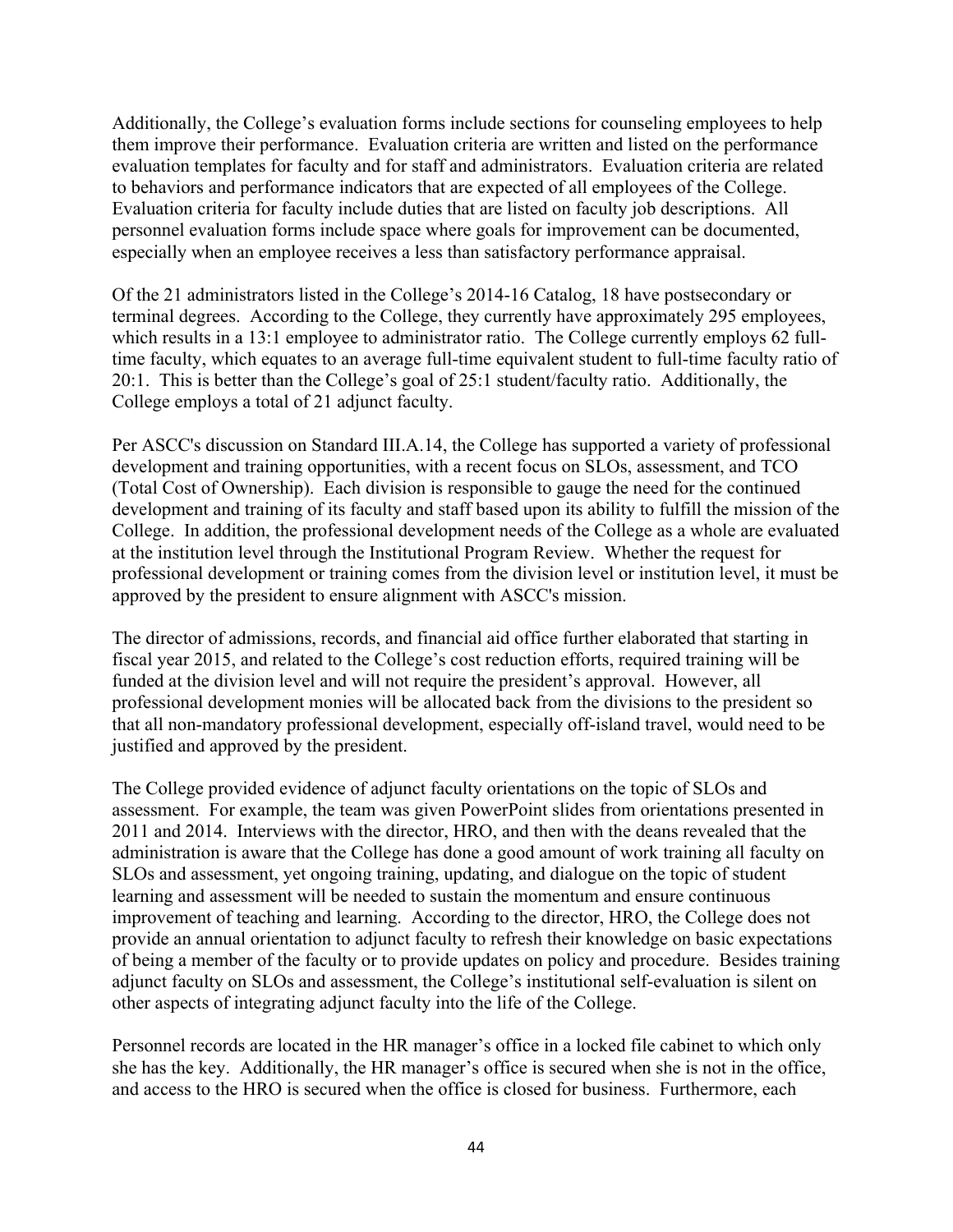employee has access to his/her personnel records, but must view them within the HR manager's office as the files are not allowed to be removed from that location.

## **Findings and Evidence**

Based on a review of the Governance Policy Manual and the Personnel Manual, the team finds that the College establishes, publishes, and adheres to written personnel policies and procedures that are available for information and review, and upholds a written code of professional ethics for all of its personnel, including consequences for violation. The B.Ed. program adheres to the institution's policies and procedures related to faculty training, professional development, and evaluation (III.A.5, III.A.6, III.A.8, III.A.14). However, the team finds that the due to its employment preference policies, the College does not maintain appropriate practices to maintain a diverse workforce. Furthermore, because of the president's ability to override the due process of recruitment when appointing emergency hires to contract or career service positions, the College may not consistently administer fair and equitable personnel policies and procedures. (III.A.11, III.A.12, III.A.13)

According to interviews with various administrators and examinations of Position Reviews, the team finds that the criteria, qualifications, and procedures for the selection of personnel are clearly and publicly stated. Furthermore, the team finds that the job descriptions are directly related to the institutional mission and goals and accurately reflect position duties, responsibilities, and authority. However, based on an examination of eight sample Position Reviews, the team found that four of those Position Reviews did not contain descriptions that included development and review of curriculum and assessment of learning. (III.A.1, III.A.2,  $III.A.4)$ 

The team interviewed each administrator, and in addition to their academic credentials, the team finds that each administrator possesses the requisite preparation and experience to perform the duties required to sustain institutional effectiveness and academic quality. Additionally, based on examining the 2014-16 College Catalog and discussions with various administrators, the team finds that the College's faculty possesses qualifications including knowledge of subject matter and requisite skills to support the services performed. The team also finds that the College's faculty, staff, and administrators possess degrees from institutions accredited by recognized U.S. accrediting agencies or foreign equivalent. A review of the B.Ed. faculty job description affirmed that the minimum required qualifications are consistent with typical university standards. Current B.Ed. faculty meet the minimum qualifications (III.A.1, III.A.2, III.A.3, III.A.4). A dean oversees the B.Ed. and A.A. Education programs. Mirroring the academic quality policies and procedures for the institution, the dean is assigned responsibility for leading program assessment activities within the department. The dean is also responsible for distributing reports to the various institutional committees such as the Curriculum Committee and the Assessment Planning Committee. The dean also serves as a member of both groups  $(II.B.1).$ 

Finally, based on examining and analyzing the 2012 Human Resources Annual Report and interviews with administrators, faculty, and students, the team finds that the College maintains a sufficient number of qualified faculty, staff, and administrators to support the operation of the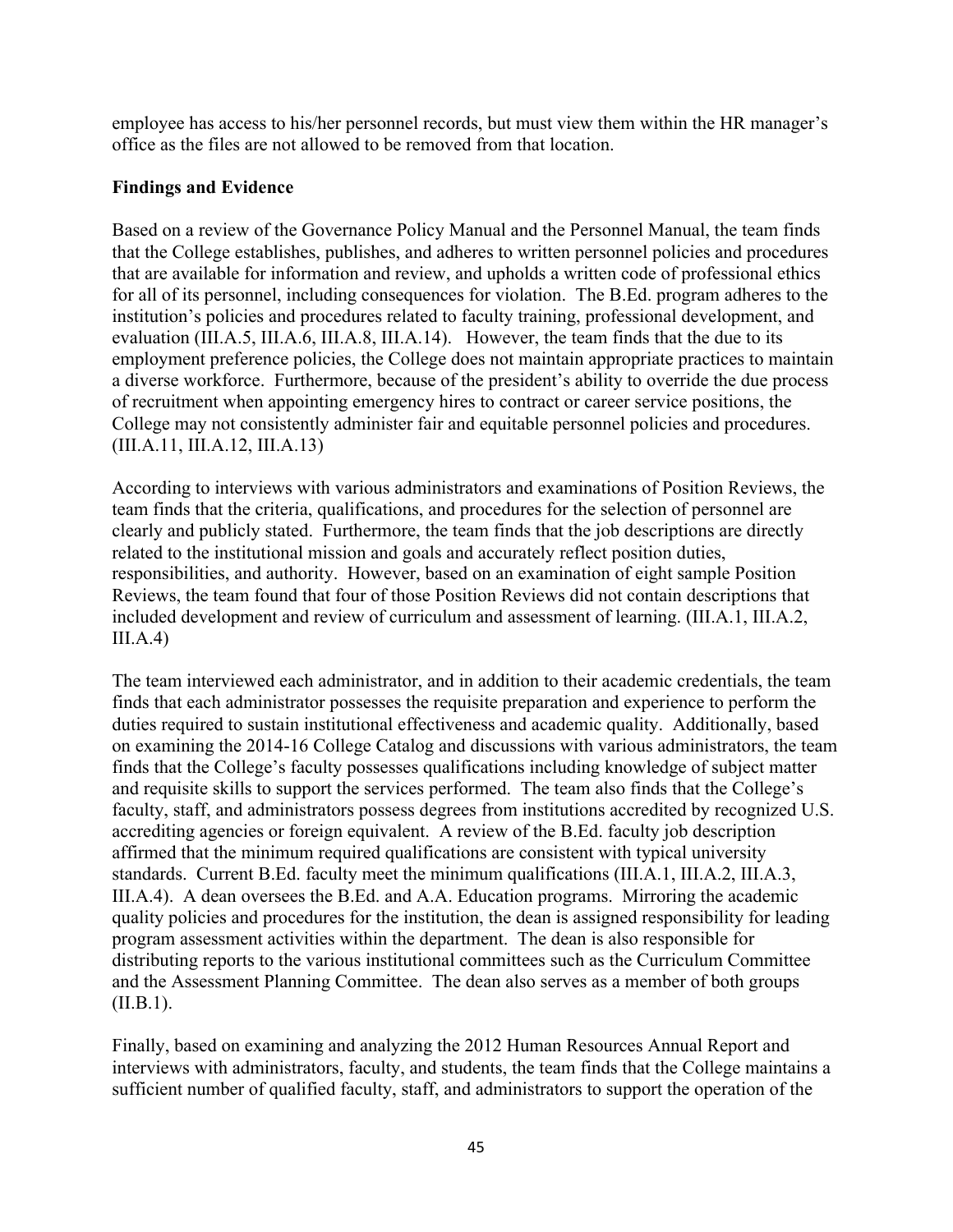College, including the B.Ed. program, and fulfillment of it mission and purposes. (III.A.7, III.A.9, III.A.10)

Committee rosters and minutes from meetings show faculty presence in matters related to governance of the College; therefore, the team finds that faculty responsibilities essential to the quality of educational programs and services are fulfilled. According to the director, HRO, 8 of the 21 adjunct faculty are administrators or staff, and so there are only 13 incremental adjunct faculty members at the College. The team finds that although the College did not provide conclusive evidence that the adjuncts are effectively integrated into the life of the institution, these adjuncts represent a small portion of the College's total instructional staff. (III.A.7, III.A.8)

Based on the 2011 Faculty Performance Evaluation Data report, the team found sufficient evidence that faculty reviews were being performed annually. The team also examined a selection of sample employee evaluations, where in subsequent years, improvements that were made previously and employee goals that have been accomplished were not documented or recognized. Regardless of this lack of narrative, scores on the various performance criteria are documented as rising, providing some evidence that the employee was successful in correcting or improving his or her performance. Finally, the team did not find any evidence that the College included the assessment of learning outcomes to improve teaching and instruction as a component of the evaluation process on either the Two-Way Performance Evaluation or the Faculty Performance Evaluation templates or any of the samples reviewed. (III.A.5, III.A.6)

The College provided the team with training sign-in sheets or certificates of completion for the following training: 2014 WASC training, 2014 Personnel Manual training, 2012 SmartBoard training, and 2012 Moodle training. Additionally, the team reviewed the Program Reviews, Divisional Assessments, and Quarterly and Bi-Weekly Reports and found evidence that a great deal of training and development is undertaken at the College. (III.A.14)

The team finds that the College makes provision for the security and confidentiality of personnel records by securing it behind three locked doors, and that each employee has access to his/her personnel records in accordance with law. (III.A.15)

## **Conclusions**

Although the College generally meets Standard III.A, it does not meet the critical requirements of employment equity, diversity, and the fair, equitable, and consistent application of its employment policies. Additionally, the Faculty Performance Evaluation instrument needs to be revised to include how the employee uses the assessment of SLOs to improve teaching and learning, extracurricular involvement, and other faculty participation in institutional committees.

The College does not meet Standards III.A.6 and III.A.12. See Recommendations 5 and 6.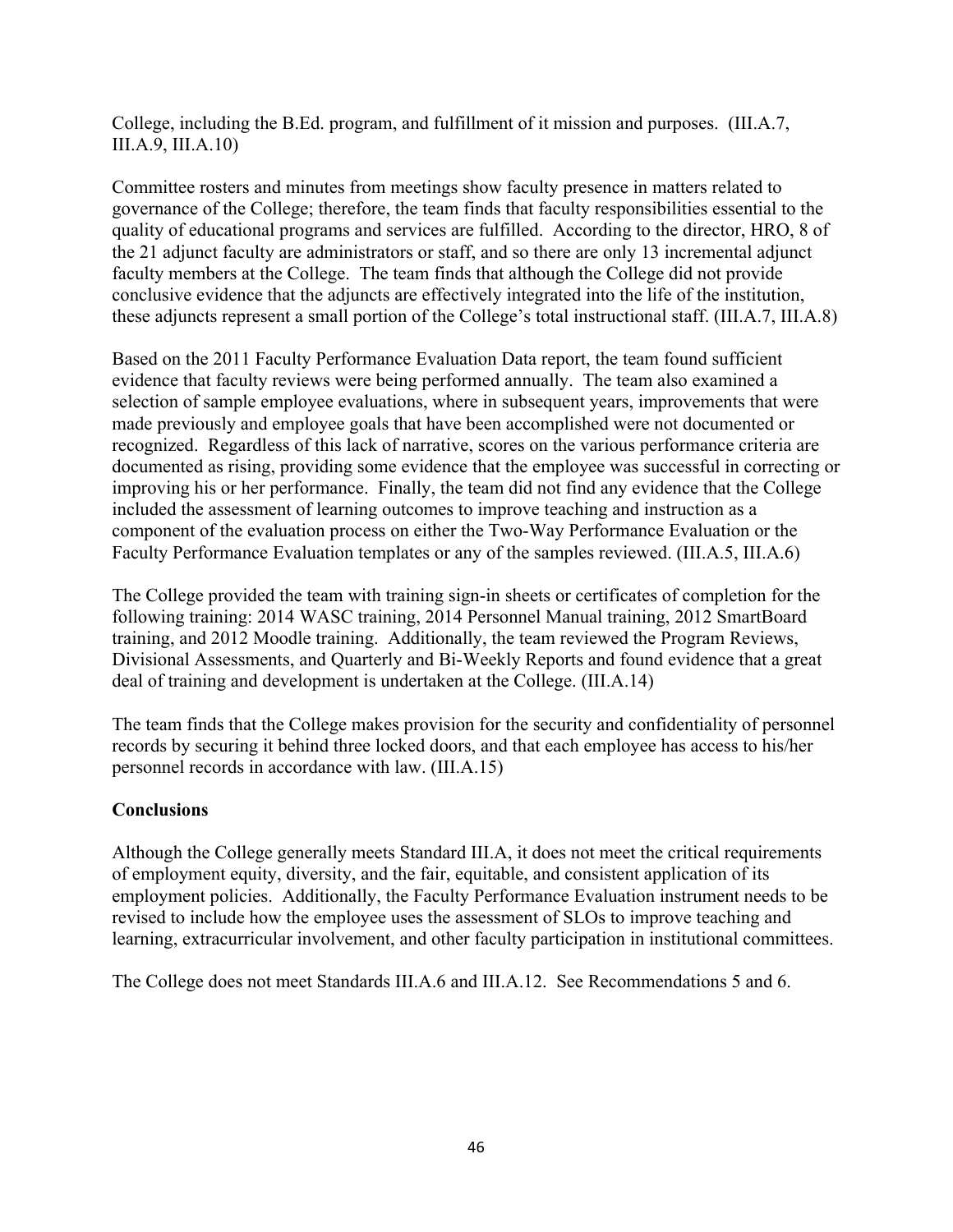# **B. Physical Resources**

## **General Observations**

The College is situated on a 53-acre site with more than 260,000 square feet of physical facility space. Most of the College's 23 buildings were originally constructed in the 1970's or earlier with the exception of the Land Grant building, Learning Resource Library, and Wellness Center, which were added in 2000, 2004, and 2013 respectively. However, in 2007 and 2010 the College was able to renovate the interior/exterior finishes, roofing, and electrical and data network systems, and add air conditioning to the majority of its original buildings. Consequently, the campus now boasts 40 classrooms and six dedicated computer labs. Moreover, a new Multi-Purpose Center is currently under construction and is scheduled to be completed in January 2015. The new building will house office and collaboration space for Student Services and Student Government, meeting space for use by the community, and a 500 person auditorium.

The College primarily relies on its security, maintenance, and janitorial personnel to maintain the safety and reliability of its facilities but will also hire outside contractors to perform jobs that exceed \$10,000, per government procurement rules, or when the maintenance staff do not possess the technical capability to perform the work, such as maintenance of its air conditioning systems. All new construction and renovation projects adhere to the 1967 Uniform Building Code (UBC), the 2012 American Disabilities Act (ADA), the Occupational Safety and Health Administration Standards (OSHA), and the 2006 International Building Code (IBC).

All repair and maintenance projects are funded by either general or grant funding from the College. For capital projects, the College submits biennial project proposals to the ASG for funding through ASG's \$10 million per year capital in process (CIP) allocation. Starting in fiscal year 2015, the College intends to use a Total Cost of Ownership (TCO) framework to drive the planning, acquisition, maintenance, upgrading, and replacement of its physical resources. Under this framework, the College will evaluate the quality and adequacy of its facilities through feedback collected through Divisional Assessments, Student Satisfaction Surveys, Program Reviews, Quarterly and Bi-Weekly Reports, work order metrics, enrollment data, and classroom availability. As a result of this TCO framework, in fiscal year 2014, the College was able to set aside a \$105,000 cash reserve for the repair and maintenance of the new Multi-Purpose Center. Nonetheless, planning for repair, maintenance and capital projects is still largely driven by necessity and availability of funding, rather than a planned and systematic process based on the expected useful life of each physical resource.

#### **Findings and Evidence**

Based on the Classroom Matrix for Fall 2014, which shows the times classrooms are reserved for courses each weekday, the College has more than enough classroom space to accommodate its academic course offerings. Furthermore the College's Quarterly Reports, Bi-Weekly Reports, and Divisional Assessments do not contain recurring, significant, or a large number of requests for additional classroom, meeting, or office space. As a result, the team found that the College had sufficient physical space to support its educational programs and services. (III.B.1, III.B.3)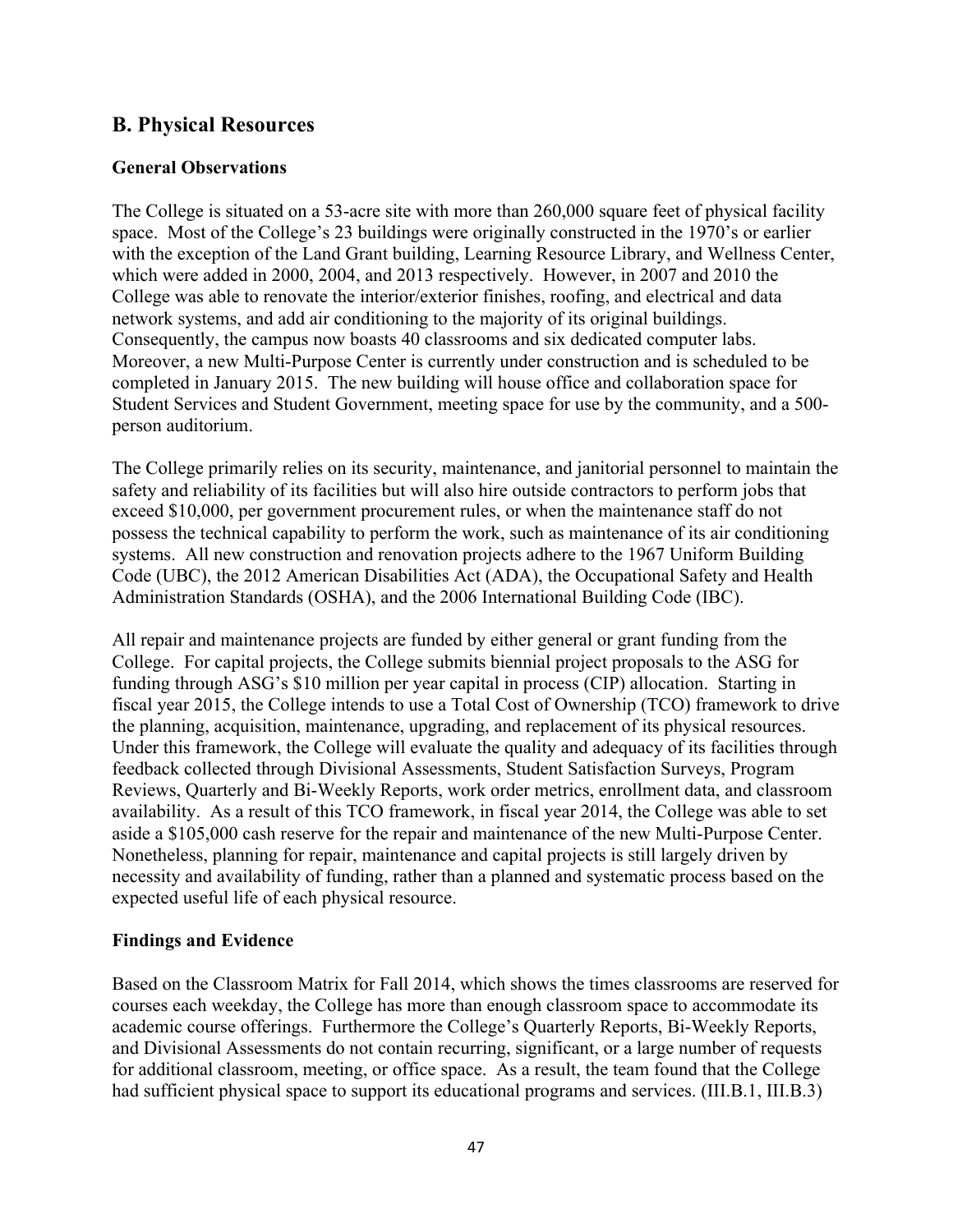Although the College asserts that it adheres to all UBC, ADA, OSHA, and IBC requirements, in the spring 2014 Divisional Assessment, a significant number of employees responded that the physical facilities were not accessible to persons with disabilities. Although the team observed a number of recently installed handicap accessible ramps and walkways throughout the campus, the team also found a significant number of impediments, such as narrow passageways and the lack of elevators. This is because many of the originally constructed buildings have not been renovated up to recent ADA requirements. The College asserts that it generally resolves these access issues by relocating courses to handicap accessible classrooms or providing other accommodations such as meeting with the student on the 1<sup>st</sup> floor if the service is otherwise provided for on the 2<sup>nd</sup> floor of an inaccessible building. Additionally, the College has budgeted to hire a full time Compliance Safety Officer in fiscal year 2015, who will be responsible for compliance with UBC, ADA, OSHA, and IBC requirements, and be given a budget comprised of facilities maintenance monies previously allocated at the divisional level. (III.B.1, III.B.2,  $III.B.3)$ 

The team generally observed that the campus facilities were in fair working order and moderate repair. The College explained that their repair and maintenance activities have been adversely affected by budgetary constraints, and that they have been under cost containment measures since 2011. As a result, the College is generally operating under a fix-as-fail policy with respect to its physical resources. The College also mentioned that it recently had to close its old CAPP building due to safety concerns stemming from ill repair. Despite these circumstances, the team notes that College's Quarterly Reports, Bi-Weekly Reports, and Divisional Assessments do not contain recurring, significant, or a large number of issues regarding the safety or quality of the College's facilities. (III.B.1, III.B.2, III.B.3)

The team found that the College's planning over the repair and maintenance of its physical resources is primarily driven by work order requests, and secondarily through needs identified through Program Reviews, Divisional Assessments, and Quarterly and Bi-Weekly Reports. This highlights the College's current reactionary, fix-as-fail method of addressing the repair and maintenance needs of the campus. The College asserted that it is working on completing a repair and maintenance and capital renewal plan based on the useful life of its physical resources but that it does not expect to complete it until sometime in fiscal year 2015. Additionally, the team found that the College does have a facility master plan that identifies future capital projects, but has only a short-range capital plan comprised of projects that the College intends to propose to the ASG for capital in progress (CIP) funding over the next 2 to 4 years. (III.B.2, III.B.3, III.B.4)

#### **Conclusions**

The College has adequate space from which to carry out its mission. However, a holistic review of the campus's classroom, meeting room, and office utilization could reveal opportunities to reduce the amount of rooms and possibly even buildings that need to be operated and maintained. Additionally, the team agrees with the College's plan to hire a Safety Compliance Officer to ensure compliance with UBC, ADA, OSHA, and IBC requirements and its continued efforts to address its handicap accessibility issues. Lastly, the team recognizes the College's budgetary constraints and supports the College's plan to create and maintain repair and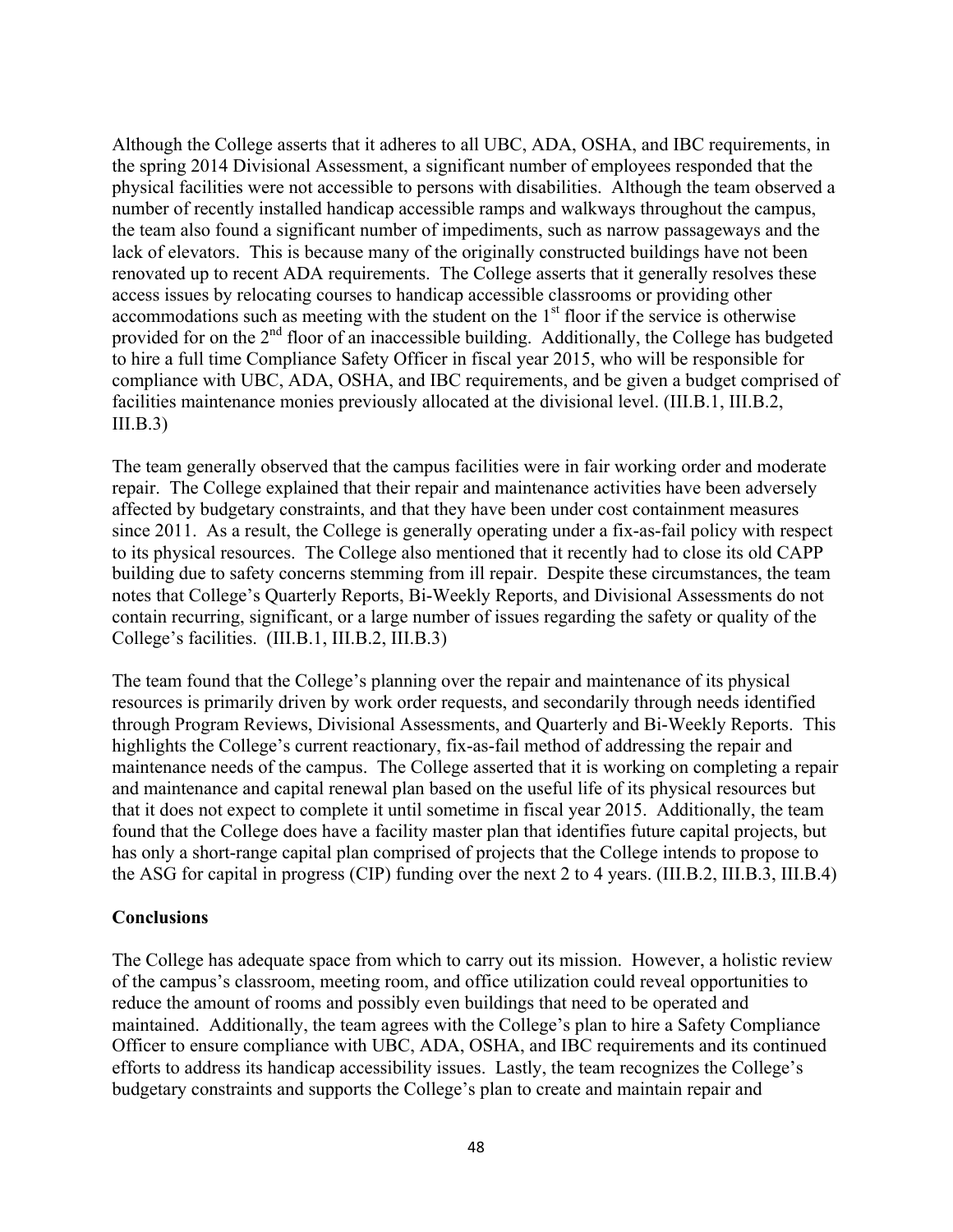maintenance and capital expenditure plans based on the expected useful lives of its physical resources, regardless of the availability of funding.

The team would also like to clarify that TCO is a helpful method of identifying the total cost of operating a resource over the long-term, which is a necessary and critical component of physical resource planning. However, it does not in of itself represent a plan to adequately sustain the resources of the College. Instead, a plan is a schedule of the College's entire listing of plant, property, and equipment, with identified future repair, maintenance, upgrade, and replacement costs over a long time horizon, i.e., 20 or more years. The College can then use this plan to understand its future funding requirements and its potential funding shortfall, and make decisions on the prioritization and rationing of its limited resources.

The College meets Standard III.B with areas for improvement noted.

# **C. Technology Resources**

## **General Observations**

The College's MIS unit is responsible for campus informational technology services both administrative and instructional; feedback is solicited from students and employees as to satisfaction with services, adequacy of service and support, and technology needs.

ASCC plans for, updates and replaces technology to ensure its technological infrastructure; quality and capacity are adequate to support its mission, operations, programs, and services. Technology planning is integrated with institutional planning. Technology is one of the institution's strategic focus areas. Technology goals support instruction, student services, and administration of the College. The plan was developed though a multi-stage integrated process. Technology planning occurs at various levels throughout the institution using a variety of data sources.

ASCC assures that technology resources at all locations where it offers courses, programs and services are implemented and maintained to assure reliable access, safety, and security. Disasterrecovery, data backup, uninterruptable power supplies/generator, firewalls and malware protection ensure reliable, safe, and secure technology environments and services. The MIS Division and the Physical Facilities and Maintenance (PFM) Division collaborate to ensure technology requirements for facilities are integrated into any renovation or building project plans.

The institution provides appropriate instruction and support for faculty, staff, students, and administrators, in the effective use of technology and technology systems related to its programs, services, and institutional operations. Instruction and support in use of campus technologies are provided to all sectors of campus using a variety of delivery modes.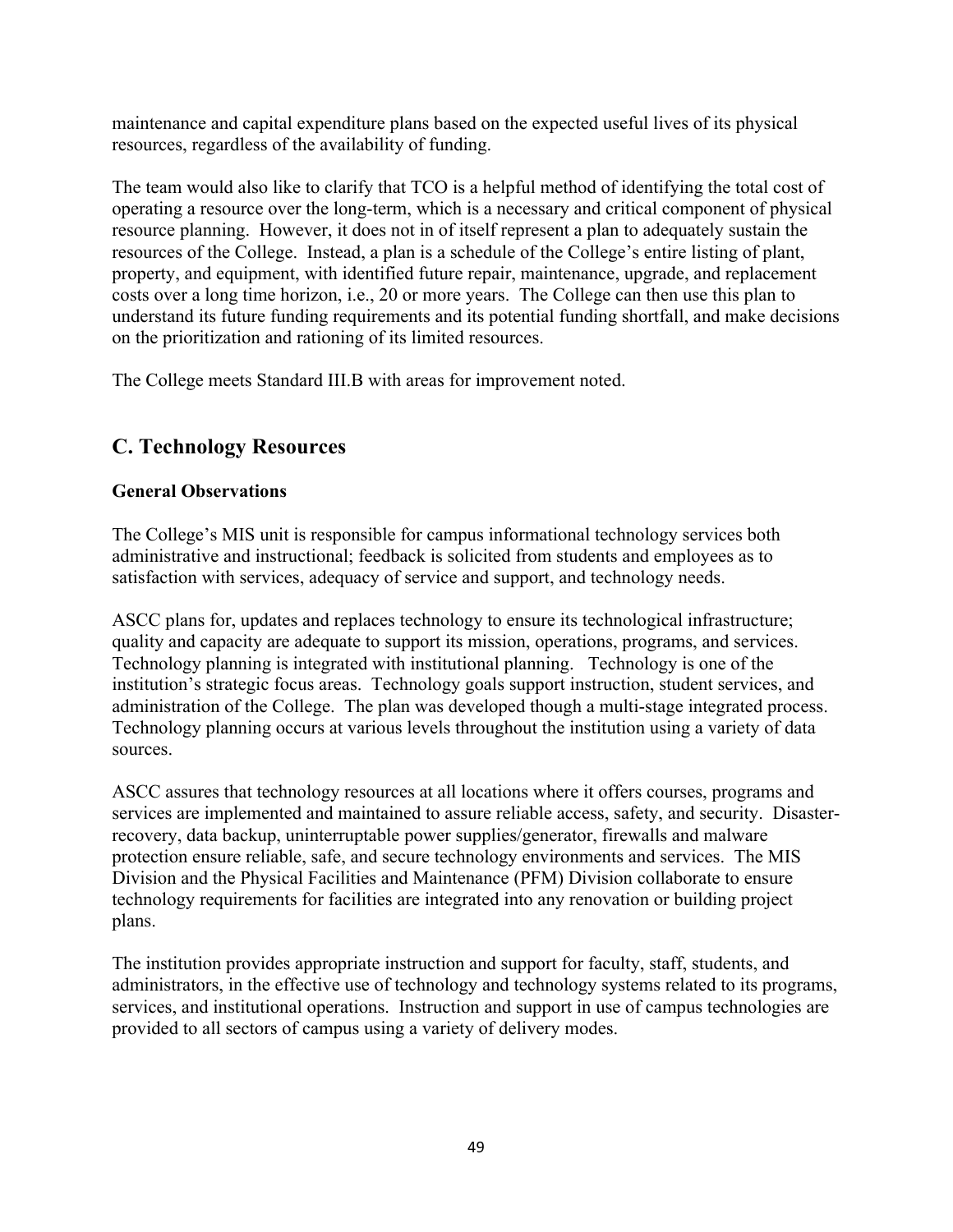#### **Findings and Evidence**

Technology services, support, facilities, hardware and software are appropriate and adequate to support ASCC's management and operational functions, academic programs, teaching and learning, and support services. Management and operational functions are supported and delivered with appropriate technologies. Examples include servers to support collaboration and data storage; email servers; the Colleague Administrative Suite and Compliance Assist, which support functions of offices such as Institutional Effectiveness, Finance, and Human Resources; and TrackIt, a help desk system to manage technology work requests. (III.C.1)

Teaching and learning are supported and enhanced with technologies such as the Moodle course management system; a student wireless network; SmartBoards in classrooms; twenty-one instructional computer labs; six general-purpose computer labs for students; video teleconferencing units, projectors and other multimedia equipment; multimedia support; and dedicated server space. (III.C.1)

While ASCC does not offer distance education courses, teachers are using distance education technologies such as the Moodle course management system, multi media, and video conferencing systems, to enhance their face-to-face courses. The institution supports faculty professional development as well as procurement of equipment and software to enable increased adoption of educational technologies to enhance student learning. Should the College choose to extend learning and student support beyond the bounds of the campus, they can easily leverage the existing human and physical resources to distance learning course development and delivery. Providing student learning and support services online is a strategic goal: Strategic Goal #4 To effectively maintain & develop its Distance Learning and Online Services to internal & external stakeholders by providing opportunities and access for Distance Learning and Online Services. A performance Indicator for Strategic Objective #5 is to promote distance learning and integration of existing technologies. The self-evaluation notes that while technology exists to make distance learning available to residents of Manu'a Island and that the MIS Division did an assessment of this kind of instructional delivery which demonstrated viability, proper agreements (memoranda of understanding) need to be drafted. The team supports these assessments and efforts to improve and expand educational services via appropriate technologies. (III.C.1)

Student support services are enhanced with technology tools and support including financial aid software such as EDExpress and EDConnect; online registration; library catalog search software and research database; and the campus website, which provides students with access to learning resources and instruction. (III.C.1)

Management of technology resources and provision of technology support services are the responsibility of the MIS Division; this unit also provides guidance on technology procurement and facilities management through published SOPs, technology standards and specifications, and policies. Technology equipment purchases must be reviewed and approved by the MIS division prior to purchase to ensure compatibility and compliance with MIS policies. MIS provides drafts of policies and plans for administrative review and enforces approved policies on management, maintenance, and operation of the institution's technology infrastructure. The MIS Division has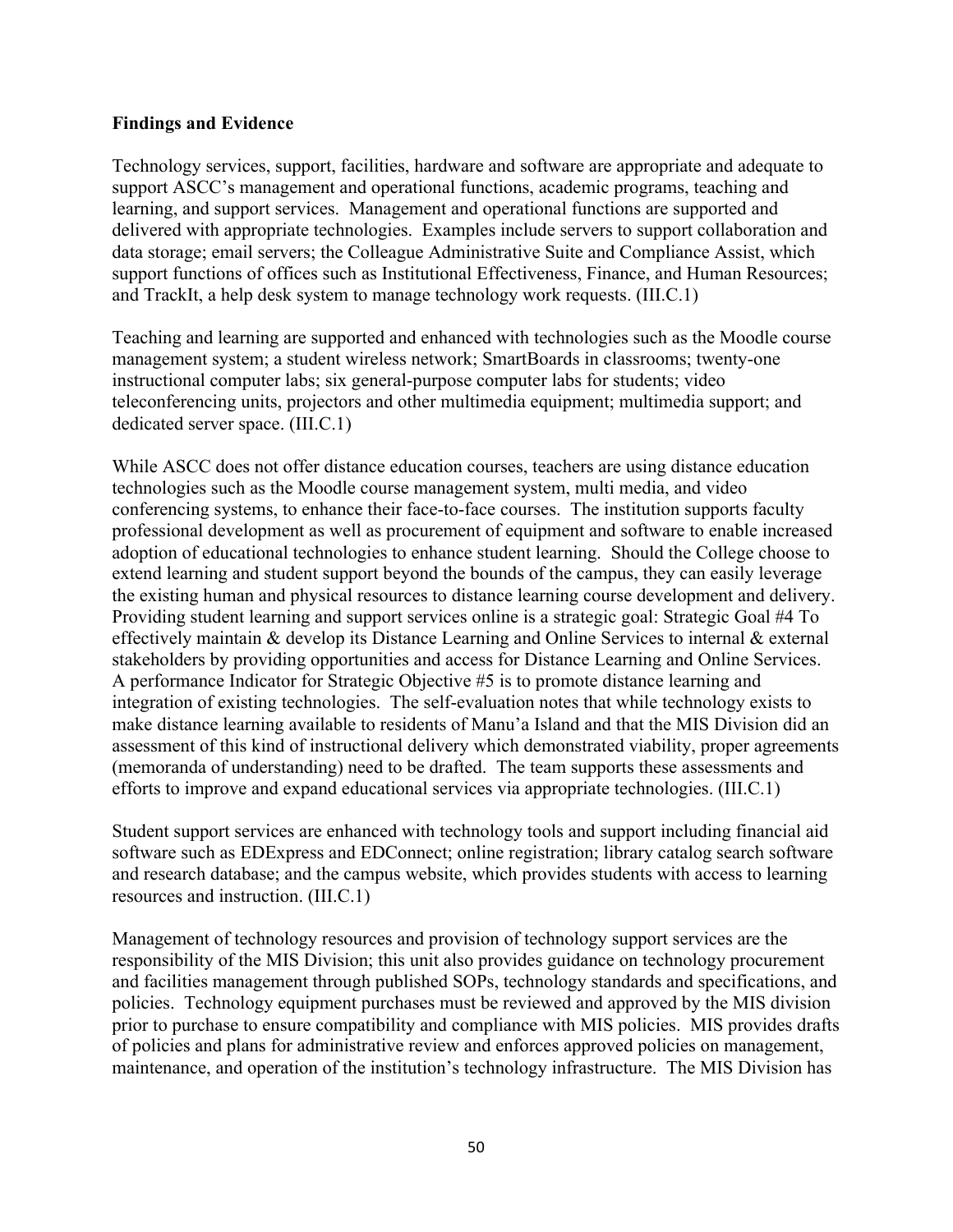personnel devoted to various support areas covering operational, instructional, administrative, and student support needs. (III.C. 1)

To improve upon Standard III.C.1., the institution should implement a process to assess continued appropriateness and adequacy of technology resources to support ASCC's management and operational functions, academic programs, teaching and learning, and support services. Data is gathered from a variety of sources such as student and employee surveys, but analysis of the data and application of the data for decision-making and improvement is not evident.

ASCC plans for, updates, and replaces technology to ensure its technological infrastructure, quality, and capacity are adequate to support its mission, operations, programs, and services. Technology planning is integrated with institutional planning. A Technology Master Plan is incorporated into the Institutional Strategic Plan, providing a vision and goals for technology resources to support the College. Technology needs are identified through program review, divisional assessment, and work requests. Prioritization, budgeting, and other decisions made with regards to technology are aligned to divisional outcomes, and technology goals and outcomes of the Institutional Strategic Plan. (III.C.2)

Planning for technology is supported by the budgeting process. The ASCC Institutional Strategic Plan includes a budget that accounts for upgrades to the campus networks both wired and wireless; procurement of equipment; migration of telecommunications services to VOIP; and the review and updating of technology accessibility, support, purchasing, and disposal and replacement policies and plans. (III.C.2)

The student technology fee provides a stable and sufficient funding source to ensure the maintenance, procurement, and long-term sustainability of campus technologies that directly support students. This funding is applied to assets and services such as classroom technologies, computer labs, the wireless student network, student email services, and software licensing. This fee is managed by MIS to ensure consistency and compatibility with other campus technologies.  $(III.C.2)$ 

Technology assets are tracked through the procurement office which is responsible for the inventory of fixed assets. Inventory audits are conducted more than once a year and are updated as new fixed assets are acquired. All technology purchase requests are reviewed by the MIS Division to ensure compliance, compatibility, and supportability. The institution has a Technology Equipment Replacement and Disposal Process (dated April 2011) for equipment disposal that includes review by MIS staff for cleaning/clearing and screening for possible redistribution or transfer to the property management and procurement office for auction, donation, or discarding. (III.C.2)

The Self Evaluation Report includes a Planning Agenda to develop a comprehensive technology maintenance plan for all ASCC technology. The MIS Division began crafting this plan in fall 2014. (III.C.2) To improve upon Standard III.C, the College is encouraged to complete and implement its comprehensive technology maintenance plan.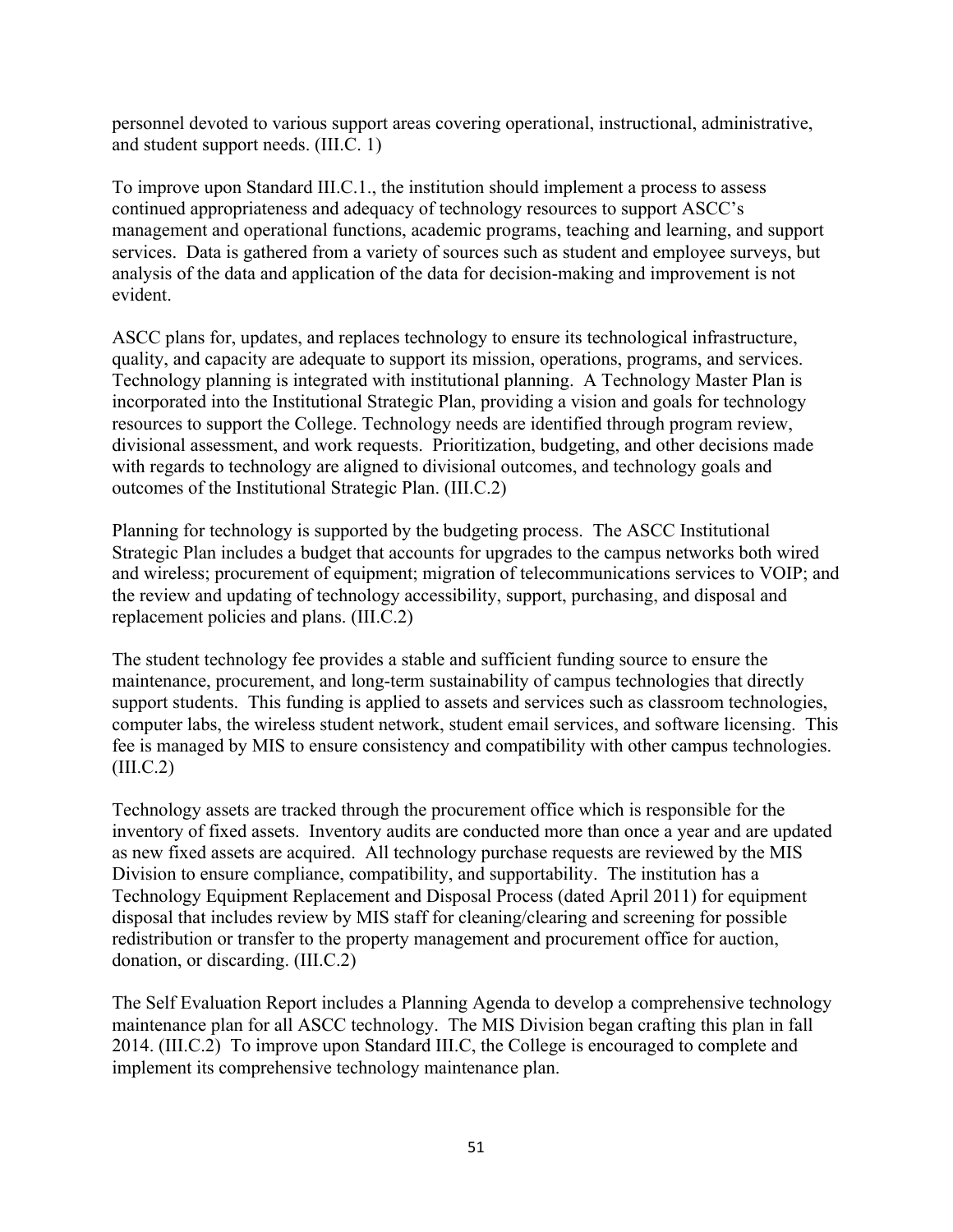ASCC assures that technology resources at all locations where it offers courses, programs, and services are implemented and maintained to assure reliable access, safety, and security. Disasterrecovery, data backup, uninterruptable power supplies/generator, firewalls and malware protection ensure reliable, safe, and secure technology environments and services. The MIS team has implemented innovations to improve efficiency and reliability such as virtualization of servers, disaster recovery systems, upgrades and new equipment, a schedule of maintenance of lab computers, implementation of security measures (password reset policies, firewall, filtering software, automated regular Windows OS updates, and controlled access to physical facilities) reliable access, safety, and security of technology services as well as security of sensitive and confidential data. Given the limited bandwidth and high cost of internet services, the College necessarily sets priorities for network services, with mission critical operational and instructional needs given higher priority than non-essential requests. Exceptions to security and support policies are considered, primarily when justified by curricular or programmatic needs; thus innovative uses of technology are facilitated in ways that do not negatively impact core services. MIS (Management Information System) staff receive appropriate training to maintain currency of knowledge, skills, and abilities and participate in the American Samoa Cyber Security Working Group to promote safe information security practices. Plans are in place to improve awareness training in this area for students and employees. (III.C.3)

Organizationally, the MIS Division and the Physical Facilities and Maintenance (PFM) Division both report to the vice president of Administrative Services. This organizational structure facilitates collaboration and communication between these units who share responsibility for reliable access, safety, and security of campus facilities and equipment. MIS staff are involved in the planning of new facilities and renovations of existing facilities to ensure adequate technology infrastructure and anticipation of support needs or workload demands placed on MIS staff. (III.C.3)

The institution provides appropriate instruction and support for faculty, staff, students, and administrators in the effective use of technology and technology systems related to its programs, services, and institutional operations. ASCC recognizes the need for technology training for end-users and technical support staff. A variety of professional development activities are supported including off-island travel to conferences, webinars, and on-site training. Technology training on equipment usage and administrative systems and professional development in educational and distance learning technologies are provided to faculty and staff. Examples of professional development topics include the use of enterprise systems such as Colleague, Compliance Assist, and Moodle; and the use of educational technologies such as SmartBoards and video teleconferencing units. Commencing in FY 2014-2015, divisional budgets include an allocation for professional development directly connected to employees' performance of primary duties. Additional requests for professional development funding can be made to the College leadership but must be aligned with strategic goals of the institution. Students' technology literacy skills are integrated in General Education Outcomes for ICT 150 which is required for all ASCC students. (III.C.4)

The institution has policies and procedures that guide the appropriate use of technology in the teaching and learning processes. The MIS Division has comprehensive and thorough SOPs and is in the process of developing new SOPs to guide work on the College website. Given the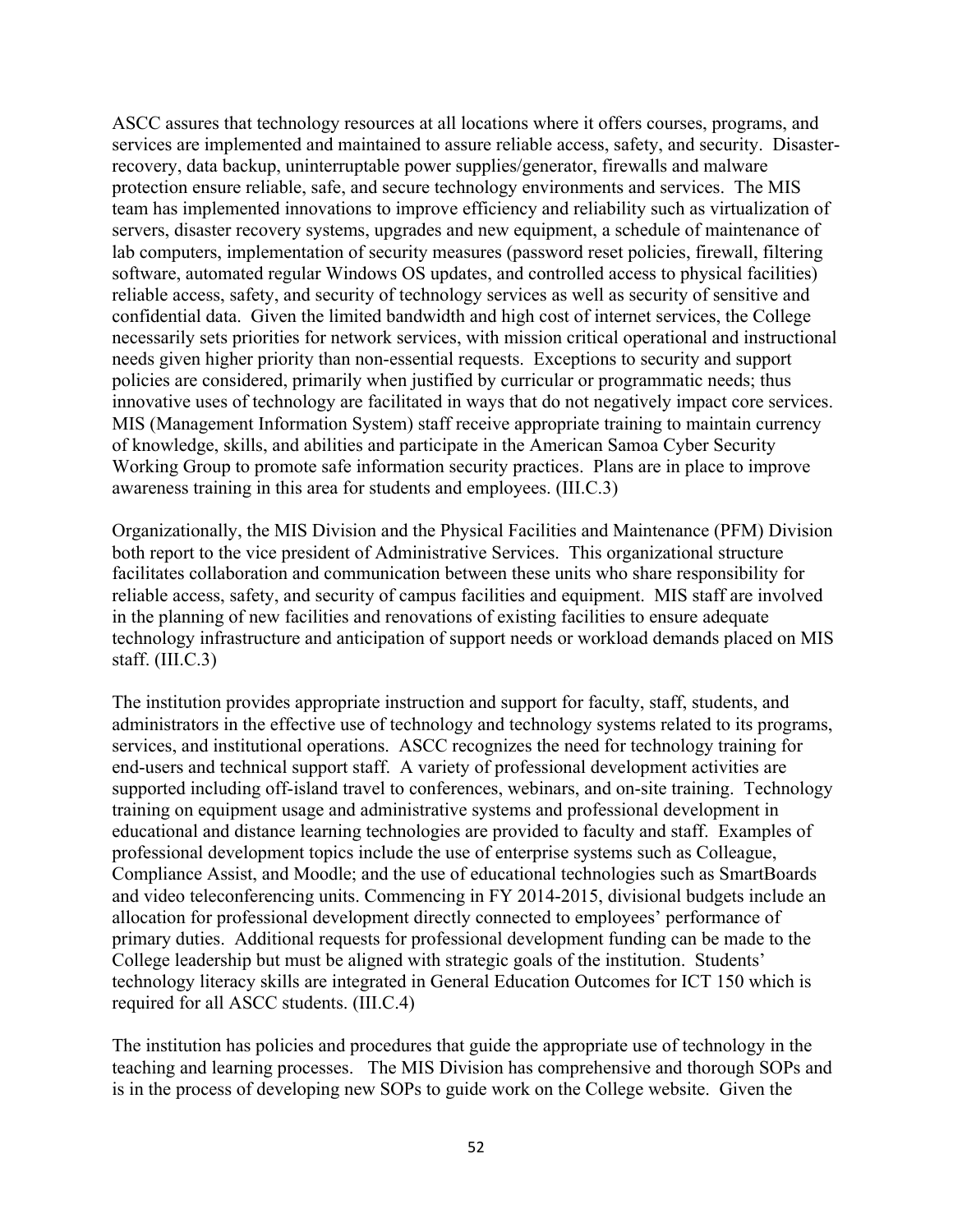significant number of computers across campus and depth of integration in the curriculum, the Acceptable Usage Policy is critical for promoting digital citizenship and cybersecurity. The team suggests it be given more prominent placement on the campus website and in student and staff handbooks and other publications. The current website lacks a search tool and the link to the policy is present on the technology services page; it may be more appropriate to provide a link to the policy from pages that include other student policies such as the student conduct code.  $(III.C.5)$ 

## **Conclusions**

The College meets the Standard.

# **D. Financial Resources**

## **General Observations**

The College has recently completed its fiscal year 2015 budget for general funds utilizing the new planning process as described in its self evaluation. The College's institutional goals, which are expressed at the division, department, and program level as outcomes, are at the core of the budgetary process. Each departmental budget is developed through input and dialogue from a broad base of the institution faculty and staff, albeit through a representative process. The process is iterative with multiple "washes" of the budget cycling up and down the organizational hierarchy until consensus is reached. The result is a balanced consolidated budget that has clear links to student learning and service outcomes at the departmental level.

The College's independent certified public accountant (CPA) assists the College's Department of Finance in the preparation of basic financial statement annually in accordance with accounting principles generally accepted in the United States of America, as prescribed by the Governmental Accounting Standards Board (GASB). The College's financial statements are examined by its CPA, who has given unqualified opinions of the financial statements for each fiscal year ended September 30, from 2009 through 2013. Moreover, although in previous years the auditor has found internal control weaknesses and instances of noncompliance material to the financial statements, as of the year ended September 30, 2013, the College has remediated all material weaknesses, and the auditor had no additional financial statement findings. The College has also been submitting its annual fiscal report and independent auditor's report to the ACCJC annually.

Additionally, the College has its CPA audit compliance with requirements that could have a direct and material effect on each major federal award program and on internal control over compliance in accordance with the U.S. Office of Management and Budget (OMB) Circular A-133 Compliance Supplement. For the year ended September 30, 2013, the College received an unqualified opinion, although the auditor found two instances of noncompliance that required reporting. Furthermore, as of September 30, 2013, the College had remediated all previously identified material weaknesses and significant deficiencies in internal controls over compliance.

The College's financial stability has been an issue in the past and continues to be a challenge. Although the College was able to reach a positive net position of \$458,404 at the end of fiscal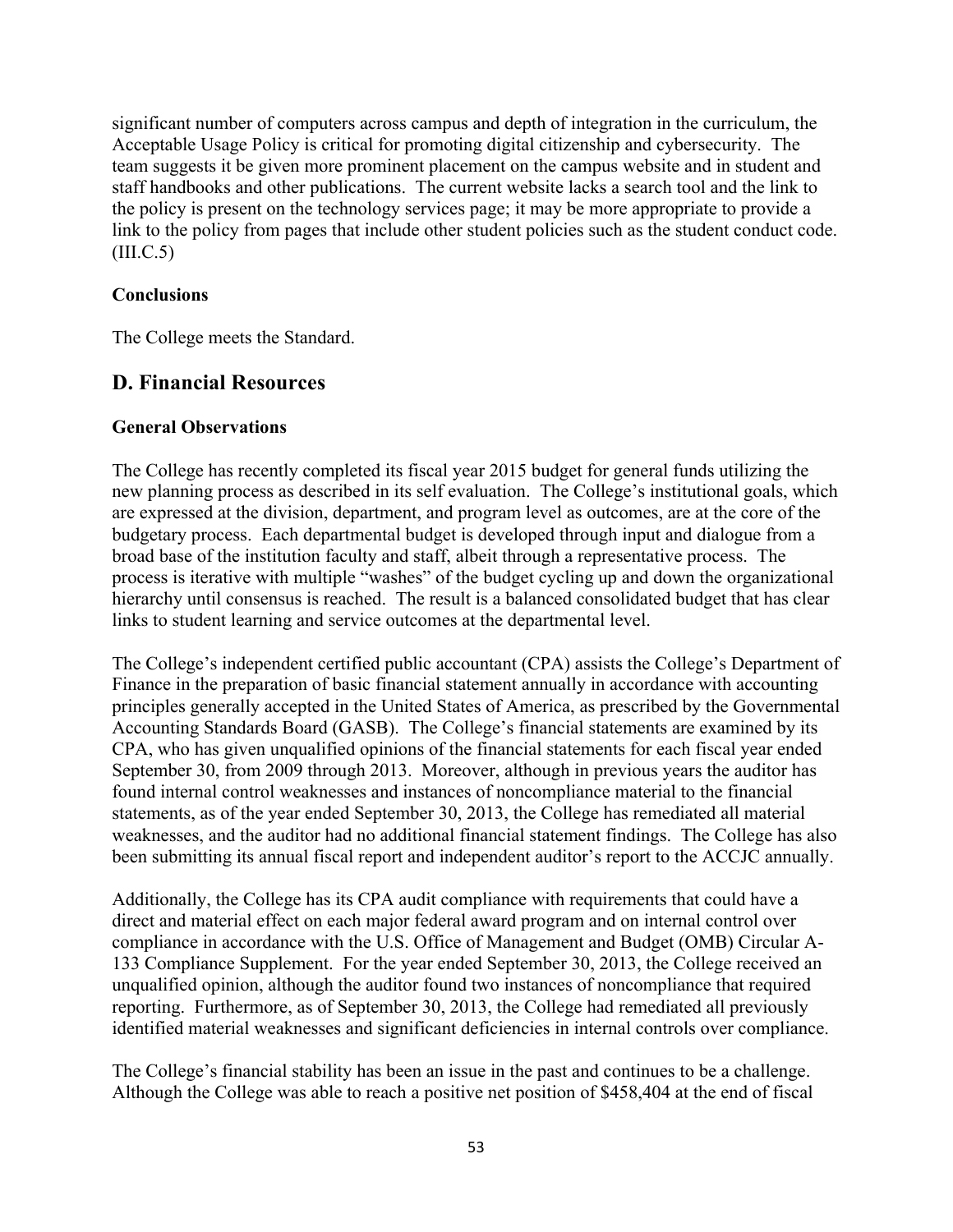year 2013, which is a significant \$1.7 million improvement from the end of fiscal year 2011, even with the cost containment measures that have been in place since 2011, the College still incurred a deficit of \$421,035 in fiscal year 2013. In other words, the College's total expenses of \$14,457,366 exceeded its total revenues of \$14,036,331. It is important to note that according to the College no faculty or services directly related to students and student learning were affected by the College's cost containment actions.

In fiscal year 2014, according to unaudited financial information, the College contained its spending to approximately \$7 million in general funds, which is roughly \$100,000 more than in fiscal year 2013, but approximately \$1.6 million less than its 2014 budget, unaudited. As a result, the College ended the 2014 fiscal year with the largest cash balance by far in at least five years, approximately \$1 million unaudited. This \$1 million balance includes a cash reserve of approximately \$300,000 and Multi-Purpose Center maintenance reserve of \$105,000. Moreover, this is the first time the College has been able to set aside cash into a reserve account in at least five years. Nevertheless, the solvency of the College still remains a concern as the cash balance low point over the last 12 months was \$50,568 in January 2014, excluding reserves.

The College is essentially an unleveraged operation. Meaning, it does not rely on either trade credit or long-term debt to finance its operations. As of the end of fiscal years 2012 and 2013, the College had a positive net working capital, which means that it has enough cash, cash equivalents, and other current assets to cover its short-term obligations. The College's only long-term liability is its accrued compensated absences obligation, which was \$600,623 as of September 30, 2013. Employees can accrue a maximum of 480 hours of vacation and an unlimited amount of compensatory and sick leave. The accrued vacation hours are tracked and monitored jointly by the HRO and Department of Finance.

The College has an internal legal counsel who reviews all contractual agreements with external entities. The College enters into a variety of purchase, supply, service, warranty, and other agreements in support of its procurement activities. The College also has articulation, transfer, and other agreements with other institutions of higher education. Lastly, the College has an agreement with the American Samoa College Research Foundation.

#### **Findings and Evidence**

The team finds that for 2015, the College clearly defined and disseminated its guidelines and processes for financial planning and budgeting as evidenced by the 2015-2020 Strategic Plan and the Board of Higher Education Budget Presentation. Furthermore, the team finds that the budgetary process is grounded in the College's mission and goals, and the entire organization had the opportunity to participate in the financial planning processes through a representative based model. Moreover, the team finds that the new budgetary process effectively and appropriately allocated the College's limited resources, with an emphasis on fiscal responsibility, to support the development, maintenance, and enhancement of programs and services. Based on feedback gathered from the College's various divisions and examination of examples of the MIS, Academic Affairs, and Admissions, Records, and Financial Aid Offices, the team further finds that the 2015 budget represents a realistic assessment of financial resource availability and expenditure requirements, and has a high degree of credibility and accuracy. Lastly, the final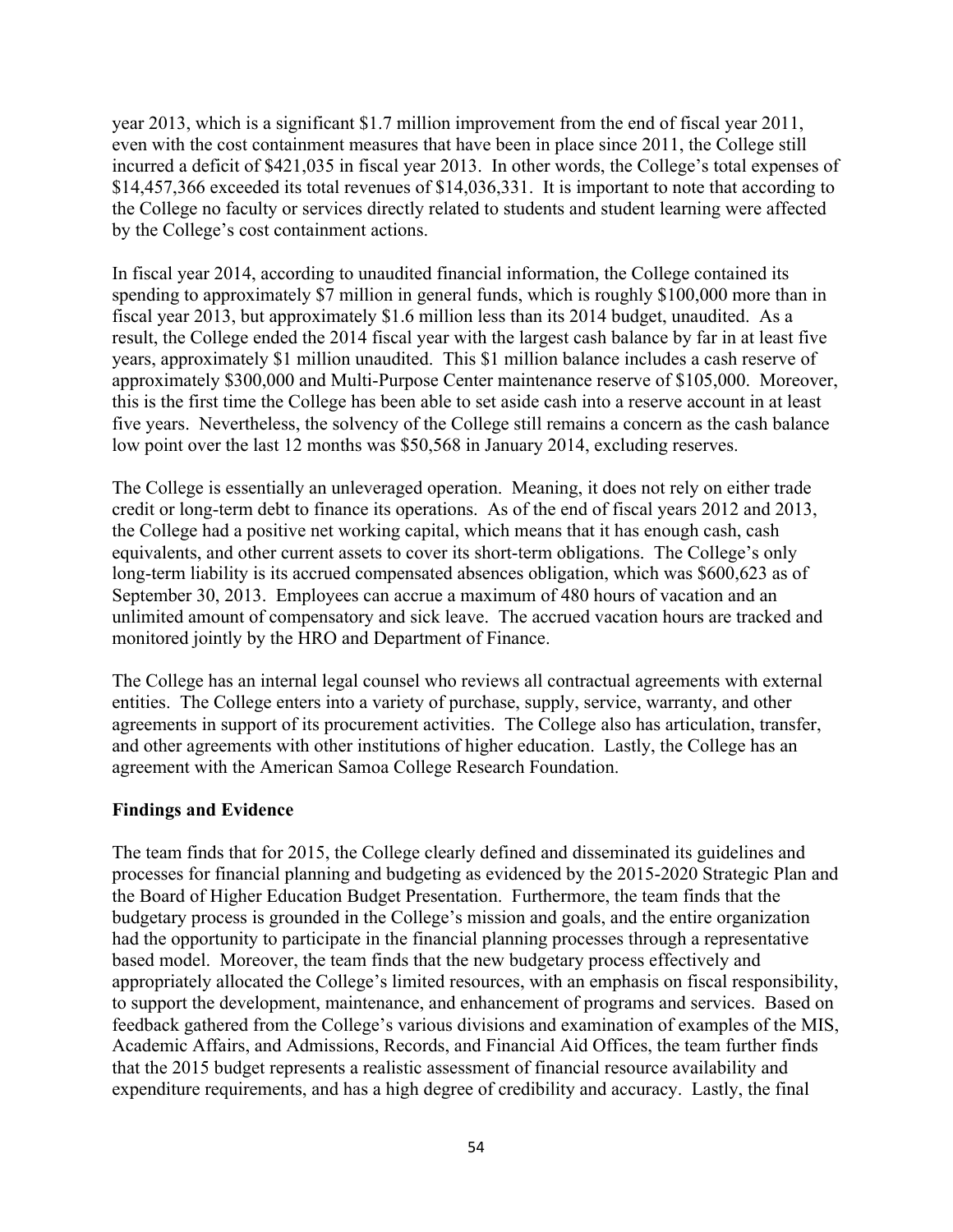budgets as well as updated actual expenditures are widely and timely disseminated throughout the institution through the Web Advisor online financial reporting tool. The team finds that the College has adequate procedures and controls in place to ensure that resources are used with prudence and do not exceed the annual budget. (III.D.1, III.D.2, III.D.3, III.D.4, III.D.5, III.D.6)

The team finds that, through the release of Standard Operating Procedures for the Department of Finance, the College has recently evaluated its financial management practices and has used the results to improve its internal control systems. Additionally, the team finds that the College's responses to the 2012 and 2013 fiscal year audit findings have been addressed comprehensively and in a timely manner. Finally, the team finds that the College has sound internal control systems and is in compliance with major federal program requirements, and that these compliance and control systems are regularly evaluated and assessed for validity and effectiveness, the results of which are used for continuous improvement. (III.D5, III.D7, III.D.8, III.D.10, III.D.14, III.D.15)

The team finds that although the College has an average fiscal year 2014 month-end cash balance, including reserves, of approximately \$700,000, unaudited, and has grown its cash balances to approximately \$1 million as of September 30, 2014, unaudited, the College does not have a 5% unrestricted cash reserve of its general fund operating expenditures of approximately \$7 million in fiscal year 2014 unaudited. At most, the fiscal 2014 year-end cash reserve of approximately \$300,000, unaudited, represents a 4.3% reserve at one discrete point in time. The team calculated the month-end average reserve balance for fiscal year 2014 to be approximately \$80,000, unaudited, or a 1.1% reserve, which is more representative of the reserve balance maintained by the College over the year. Although the team recognizes that the College manages its short term liquidity with care and in consideration of long-range financial stability, the team is concerned that the College may not have a sufficient level of financial resources to support and sustain the College's current offering of student learning programs and services and to improve institutional effectiveness. Furthermore, although the College has implemented contingency plans to mitigate its recent budgetary shortfalls, the team finds that the College does not currently have sufficient cash flow or cash reserves to maintain financial stability. (III.D.1, III.D.9, III.D.11)

The team finds that the College does not possess any short- or long-term debt obligations or Other Post-Employment Benefit obligations, but does have the ability to honor its accrued compensated absence obligations. (III.D.12, III.D.13, III.D.14)

The team finds that the College has contractual agreements with external entities, which are consistent with the mission and goals of the College, and that the College has adequate staff, i.e., the internal legal counsel, to ensure these agreements contain appropriate provisions to its interests. (III.D.16)

#### **Conclusions**

Over the past year, the College has established an exemplary budgetary process for its general funds. If there is a weakness in the end product, then the weakness lies with the College's goals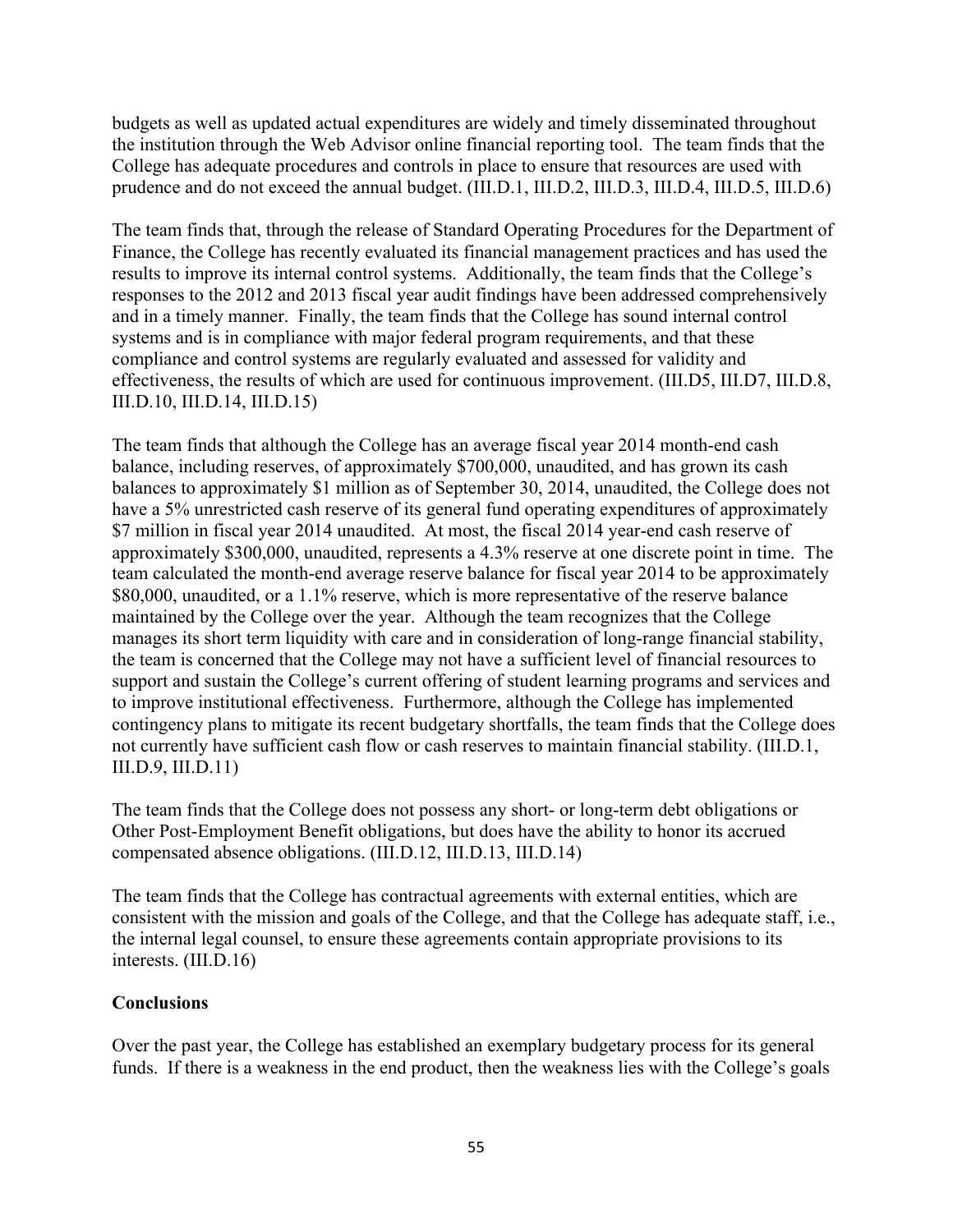and desired outcomes, and not with the procedures used to formulate, aggregate, analyze, review, and disseminate the budget.

From a holistic financial perspective, the College has made significant and measurable progress in three key areas over the past year: financial integrity, financial planning, and financial stability. Clearly the improvements to the College's financial integrity and planning over the past year are the key enabling factors behind the College's improved financial position. However, the College runs the risk that this improved liquidity comes at the expense of institutional quality. The team's concern is that the College has been making this trade-off since 2011 with cost containment measures, and the College has still not been able to secure its financial stability. Should the College continue to restrict its auxiliary and support functions, eventually the quality of the College's educational programs will follow. Perhaps a steadfast commitment to the College's current strategy will result in a financial turnaround within the next few years. However, if it doesn't, the College may need to make difficult decisions on the viability of its operation.

The College does not meet Standard III.D.9, III.D.11. See Recommendation 7.

## **Recommendations to meet the Standards**

#### **Recommendation 5:**

**In order to meet the Standard, the team recommends that the College revise its employment policies to ensure equity, diversity, and fairness. (Standard III.A.12)**

#### **Recommendation 6:**

**In order to meet the Standard, the team recommends that the College revise and conduct performance evaluations that include consideration of how employees use the results of assessment of learning outcomes to improve teaching and learning. (Standard III.A.6; ER14)**

#### **Recommendation 7:**

**In order to meet the Standard, the team recommends that the College manage its fiscal resources to effectively achieve the mission, manage its cash position, and maintain a minimum 5% reserve to ensure financial stability. (Standards III.D.9, III.D.11; ER18)**

**Recommendations to improve institutional effectiveness**

#### **Recommendation 12:**

**In order to improve institutional effectiveness, the team recommends that the College proactively plan for the maintenance of physical resources and project prioritization. (Standard III.B.2)**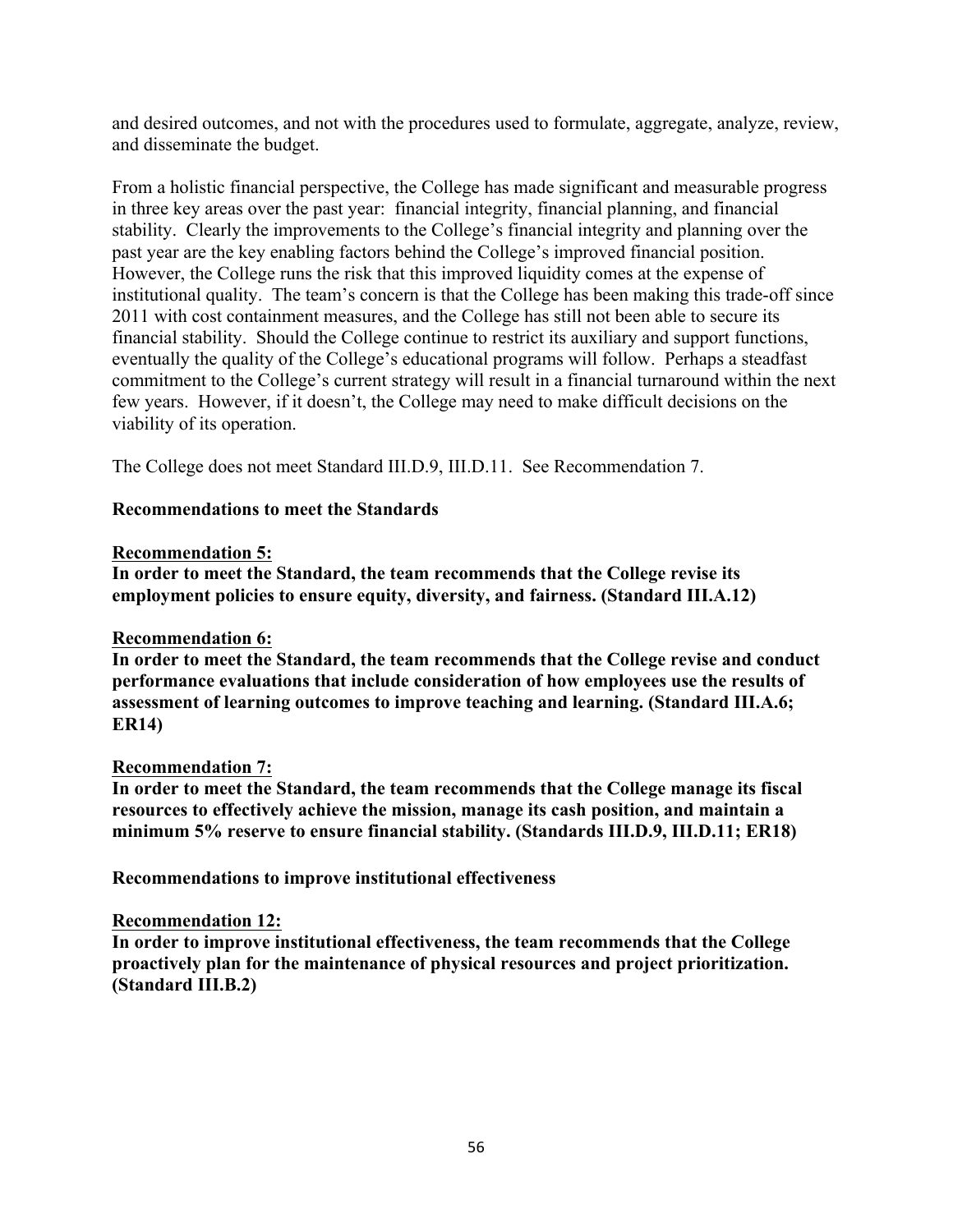# **Standard IV: Leadership and Governance**

# **A. Decision-Making Roles and Processes**

## **General Observations**

The College Governance Manual contains several policies that outline the College's commitment to include all relevant perspectives in policy setting, implementation, and decision-making. Policy 1001 outlines expectations for participation of all member groups of the institution in governance processes and decisions. Policy 1002 establishes that organizational charts delineate relationships and responsibilities of departments and divisions in governance and operations. Policy 2001 describes the Board's responsibility to ensure that governance processes include diverse perspectives from constituent groups.

The Committee Structure Manual further outlines the roles and responsibilities of the various governance committees at the College, listing each committee's expected membership from constituent groups. The organizational charts and committee structures are designed to bring relevant individuals' experience and expertise to the table. (IV.A.5) The structures are designed to promote collaboration of administrators, faculty, staff, and students on matters pertaining to college governance, planning and decision-making, and institutional improvements. Standing committees of the College are identified and described in the 2010 Committee Structure Manual. Each committee's charge, composition, and meeting frequency are defined in this manual. The relationship between these committees and operational governance structures are also described in the Institutional Strategic Plan. These structures and processes are described in College policies contained in the Governance Manual, in the published organizational chart for the College, and in the Committee Structure Handbook. The College's participatory governance structures and processes are aligned with the College's mission and have been created to further that mission to provide high quality educational programs and services. Through analysis of outcomes data, institutional divisions, departments, and governance committees discuss and determine innovations that, when implemented, will lead to improvements in programs and services and in the institution. The intention is for continuous quality improvement.

## **Findings and Evidence**

The College leadership encourages innovation in all areas. The evaluation team found evidence of this encouragement in observations of the College's facilities, examination of documented evidence, and in interviews with the CEO, deans and directors, vice presidents, and members of the governing board. For example, in support of innovative instructional methods, the College began using Moodle as a course management tool and for electronic supplemental instruction. In classrooms, the College has installed SmartBoards that are utilized not only to teach but also to train students how to use the technology for presentations. Using data from its programs in developmental reading, writing, and math, and based on effective practices in basic skills education, the College created and implemented its College Accelerated Preparatory Program (CAPP). Also, to meet the needs of the island for elementary teachers, the College has created a Bachelor of Education program. From the Board of Education to the president to the deans, the College leadership has promoted and supported innovative solutions to college and community needs. (IV.A.1)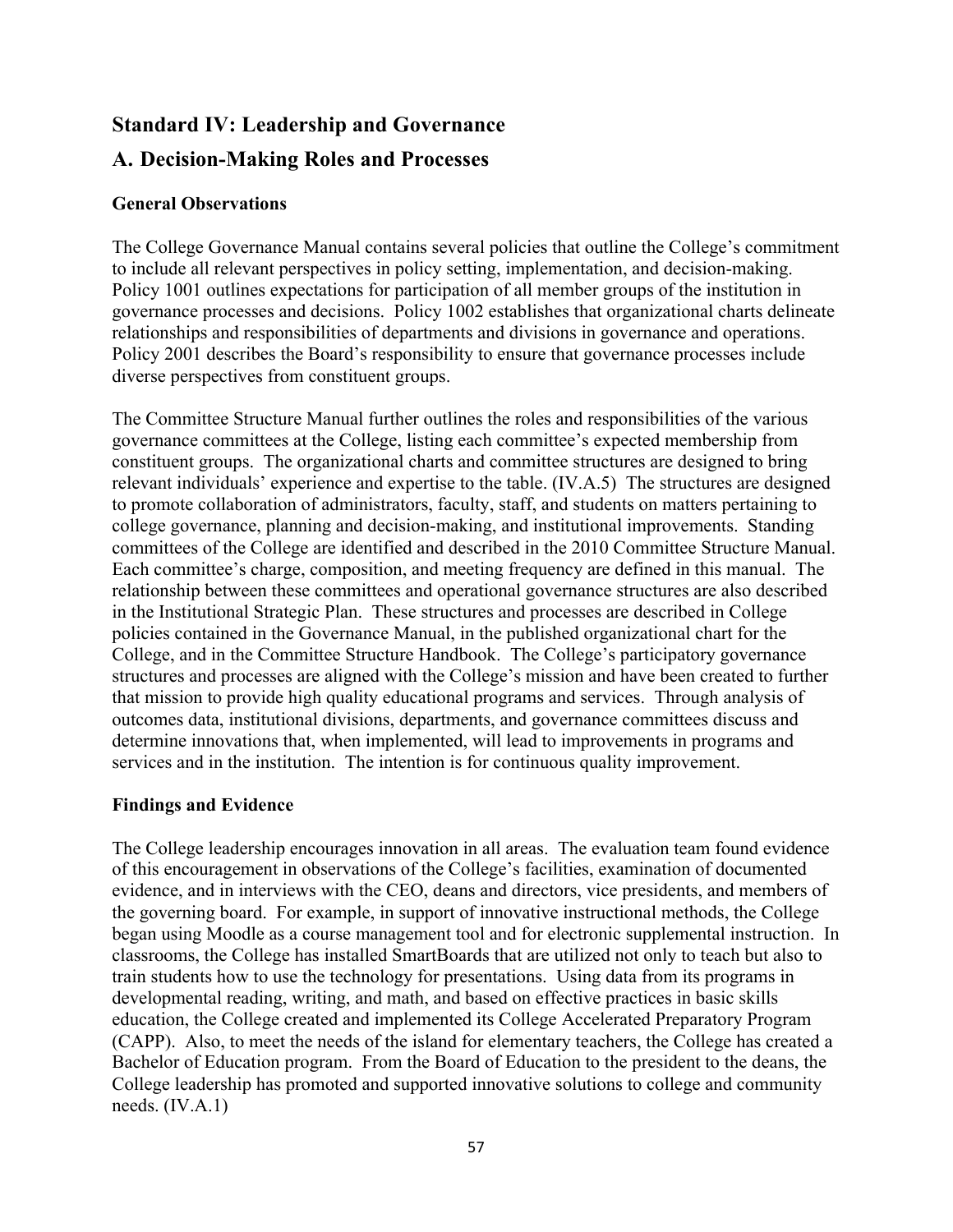When ideas for improvement have policy or significant institution-wide implications, the College has systematic processes in place that are intended to assure effective planning and implementation. The Committee Structure Manual contains organizational charts delineating expected lines of communication throughout the organization. Ideas for improvement are communicated along these lines. Governance Policy 3200 establishes that the lines that connect departments and positions within the organizational charts represent the expected communication protocols for the movement of ideas through the organization. It states:

The College's approved organizational and department charts shall be used and implemented as the guide for communication protocols. This will ensure proper chain of command, respectful communications and effective management of the college's administration. Communication protocols shall abide the major organizational chart as a fundamental rule for college-wide matters, or a departmental organizational chart when an issue requires the attention of a department only.

The organizational charts place all departments and divisions in relationship to other departments and divisions. In interviews with deans, program directors, managers, vice presidents, and faculty, College personnel affirmed that these channels of communication are followed. These staff members described the processes through which ideas may start at a grassroots level and work their way up through the hierarchy of the institution. (IV.A.1)

The ASCC Committee Structure Manual provides evidence that the leaders of the College support participation of members of the different constituent groups in the planning, evaluation, and decision-making processes of the College. Interviews with members of the College community verify that faculty, staff, and administrators work together on committees as appropriate to the task. For example, regarding institutional planning, the subcommittees that ensure the completion of the objectives related to each of the five institutional goals—Academic Excellence, Staffing, Technology, Facilities, and Total Cost of Ownership—comprise representatives from the different constituent groups: faculty, staff, and administrators. They assess the College's progress at achieving the strategic goals and objectives and report the results to the Institutional Planning Executive Core Committee (IPECC).

The College has outlined and expects all employees to follow the chain of command when communicating ideas. The organizational charts contained in the document Organizational Charts 2013 present the lines of direct report in every department and division of the College, and in the 1997 Employee Manual, which was provided to the evaluation team, policy describes how employees and faculty are to communicate with their direct reports and to follow the chain of command: "'First-line supervision' means that level of supervision directly over the rank-andfile or non-supervisory employees and forming the starting point upward for the direct line of authority and communications to top management." Governance Policy 3022 specifies the manner in which individuals bring forward ideas and work together, asserting that following the lines of direct report established in the organizational charts will "ensure proper chain of command, respectful communications and effective management of the college's administration." Thus, according to the organizational charts, participation in governance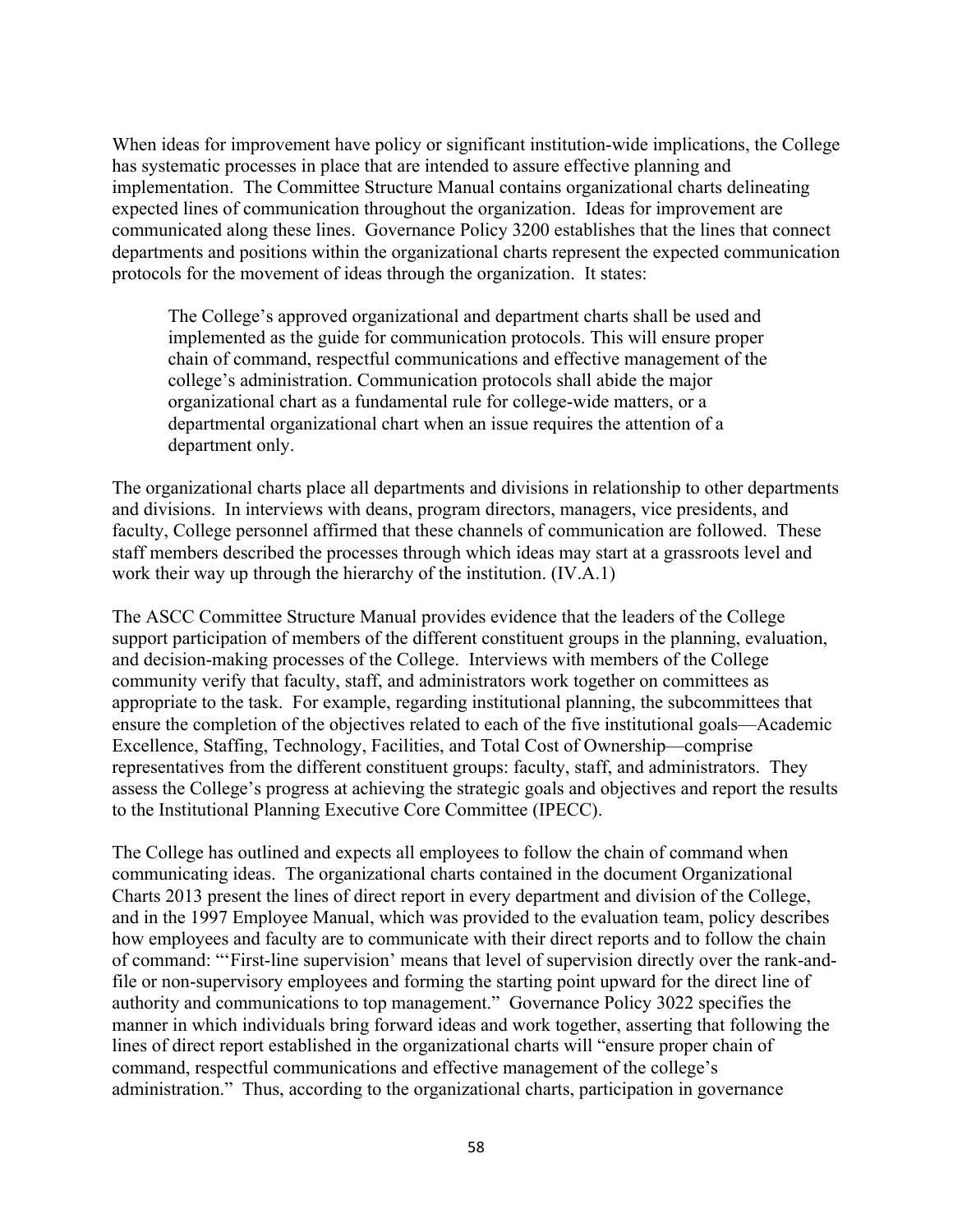through departmental structures is hierarchically arranged, with rank-and-file employees including faculty on the bottom layers, department chairs and managers above that, associate deans and directors on the next level, followed by deans, then the vice presidents, the president above the vice presidents, and the Board of Higher Education at the top. These expectations are repeated in Chapters 08 and 16 under the heading "Subordination to Authority." These concepts of "subordination to authority" and "chain of command" seem to discourage broad institutional dialogue. (IV.A.1)

Beyond the hierarchical nature of the organizational charts, the College also employs a committee structure as part of the governance and decision-making process. The Committee Structure Manual (2010) identifies the charge and membership of each standing committee at the College but does not indicate the expected meeting frequency of some of the committees except that they meet "regularly." Committee participation encourages dialogue beyond the organizational chains of command from department to department. Some of the committees contain only administrators. Other committees mix faculty with administrators and staff. For example, the President's Advisory Committee (PAC) contains only administrators as does the IPECC. In the Curriculum Committee and the Assessment Committee, faculty and administrators work together to improve educational programs and services. The Curriculum Committee contains a mix of deans and faculty department chairs, but this committee is always chaired by the associate dean of academic affairs and not a faculty member.

College policy and procedures assert that administrators and faculty have a substantive and clearly defined role in institutional governance and exercise a substantial voice in institutional policies, planning, and budget that relate to their areas of responsibility and expertise. In the ASCC Governance Manual, Policy 5118 establishes that academic administrators and faculty have primary responsibility for oversight of and decision-making for all learning programs and services. This policy identifies four standing committees of the College where such policy and decision making occur: the Curriculum Committee, the Assessment Committee, the Institutional Planning Committee, and the Faculty Senate. The Curriculum Committee is charged with and oversees the curriculum development and revision processes for courses and programs, as well as making policy recommendations concerning academic matters. The evaluation team was able to attend a meeting of the Curriculum Committee, but the meeting observed was not part of their cycle of review. Instead the committee focused on divisional updates, college sponsored events, and a new process for facility rental and media communication. (IV.A.2, IV.A.3, IV.A.4) The policy also establishes that each committee must have by-laws by which they operate. Expectations for faculty involvement in institutional policies, planning, and decision-making are also delineated in the Faculty Handbook. (IV.A.3)

Faculty and academic administrators are clearly identified as the primaries for recommendations and decision-making in regard to curriculum and student learning programs and services. These policy and procedure decisions are made especially within the context of the Curriculum Committee. According to the Committee Structure Manual, the charge of this committee is to "review and [approve] new or revised courses, program revisions, establishing pre-requisites, recommendations to the administration for academic policy changes, and review/revision of the catalog and mission every two years. The Committee recommends academic policies and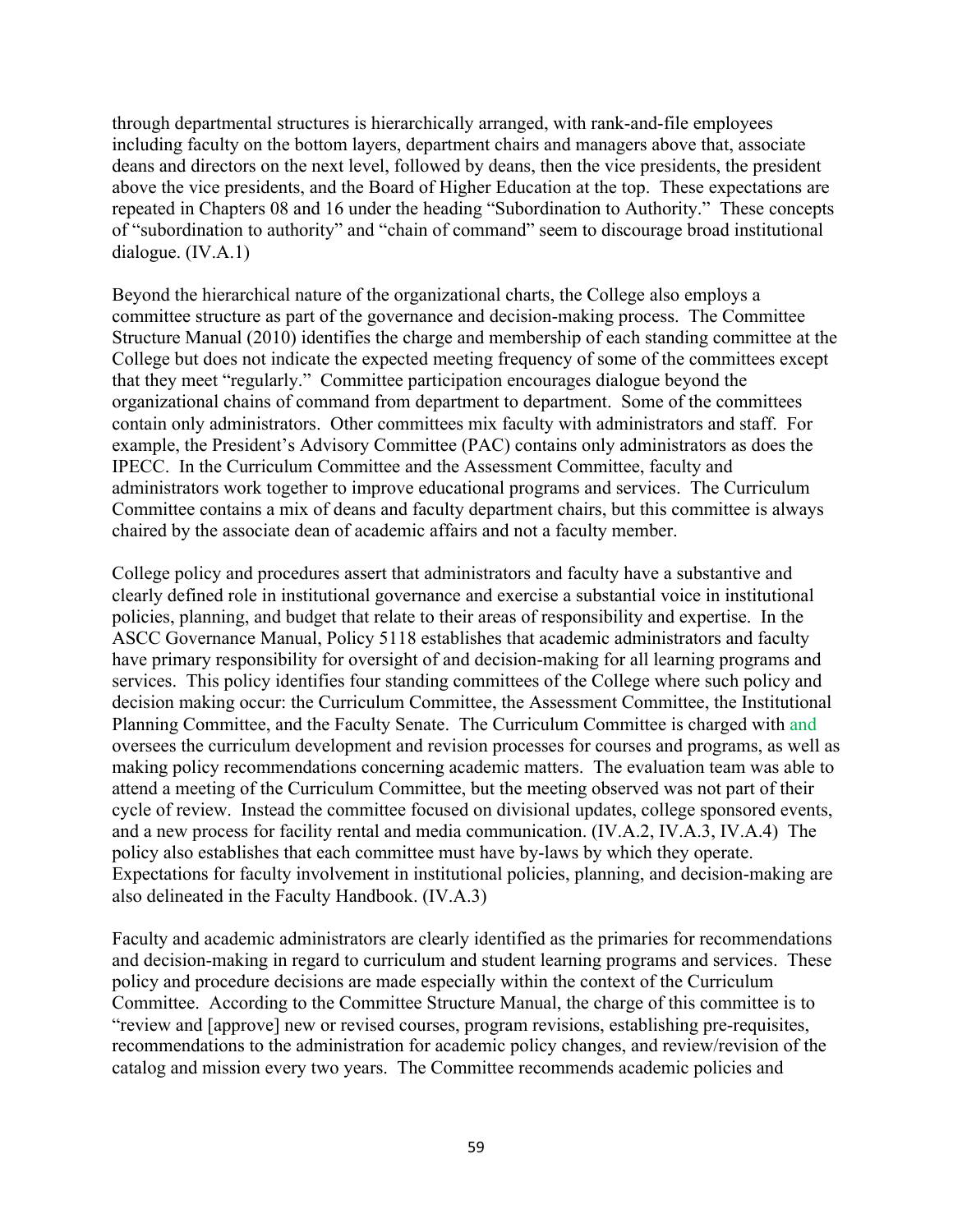procedures for the College and approves all program and course proposals and revisions." This committee is composed of academic deans and faculty department chairs. (IV.A.4)

Through the Faculty Senate, the faculty makes known their needs to the deans. The deans then pass along this information to the vice president. Through the SGA, students make their needs known to the vice president and the president. Interviews with members of SGA revealed that SGA representatives have several meetings each year with the president. On the other hand, the Faculty Senate President revealed in an interview that she has few meetings with the vice president or president during the year. The protocols call for faculty to submit their needs to the deans. The Faculty Senate president expressed concerns and disappointment that the rank-andfile faculty feel marginalized from some of the policy-setting and decision-making processes at the College. Some faculty participate on the Assessment Committee, along with the department chairs (also faculty) and deans. Except for matters of curriculum, they must follow the chain of command and communicate with their department chairs. (IV.A.2, IV.A.3, IV.A.4)

The Senate president shared that the Senate is currently working on updating its constitution and by-laws. While working on this document, she discovered in Article 2, Section 3, that the Senate is supposed to select a representative to sit on the President's Advisory Council (PAC). However, this position had not been filled for so long that Senate members had forgotten that they had a place on PAC. Another area where Senate used to participate is the IPECC. According to the Committee Structure Manual, the Senate president is supposed to be a regular member of IPECC, but the current officer has not assumed that seat. Interviews with the deans who do sit on IPECC revealed that one of the administrative members of IPECC used to be the Senate president. However, when she was promoted into an administrative position, she did not step down from IPECC to allow the next Senate president to assume that seat on the committee. (IV.A.2, IV.A.3)

Student participation in college policy-making and decision-making is set as policy in the bylaws of the Student Government Association. Student participation is expected and encouraged through an active SGA. However, according to the Committee Structure Manual 2010, besides SGA itself, the only standing committee of the College in which student representatives are listed as members is the Faculty of the Year Committee. Administrative expectation is that student input is received through the dean. Not mentioned in the Committee Structure Manual is that students also elect a student representative to the Board of Higher Education. Thus students always have a sitting representative at the highest level of governance. (IV.A.2)

The 1998 Board of Higher Education (BHE) Policy Manual provided to the evaluation team does not identify who the members of the Board should be. This BHE Policy Manual is the same policy document that is linked on the BHE website. It contains no language identifying that the BHE has a student trustee or any student representation on the governing board. However, the BHE membership listed on the BHE website does list a student trustee as a member of the Board. In addition to the BHE Policy Manual, the evaluation team was supplied a copy of the Governance Manual (no date). Policy 2003.1 of the Governance Manual prescribes the membership of the BHE and includes a student representative, with eligibility requirements spelled out. The College president clarified that the Governance Manual is a revised version of the BHE Policy Manual.  $(IV.A.2, IV.A.3, IV.C.6) (IV.A.7)$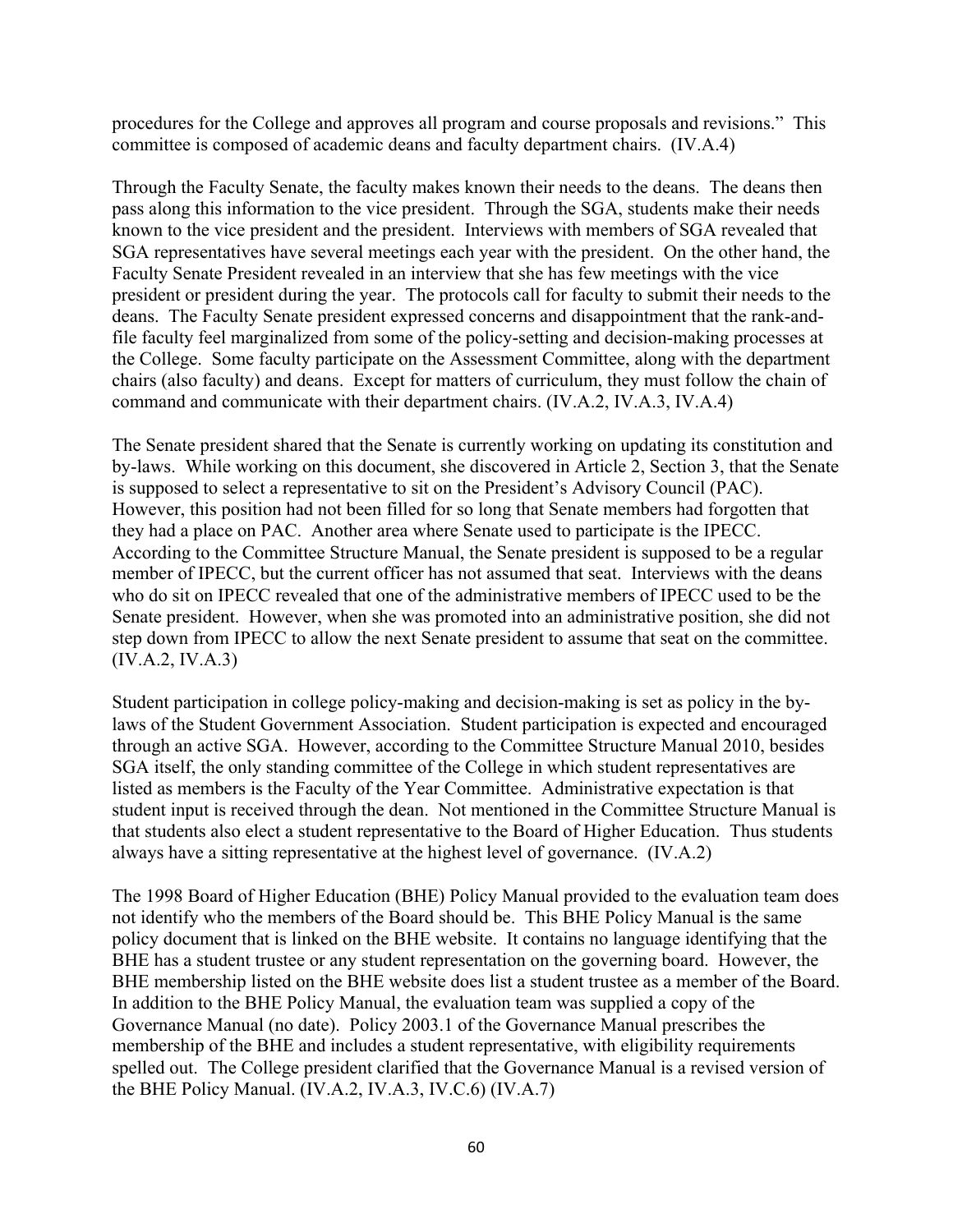Regarding timely action on plans, policy, and institutional change for quality improvement, the 2009-2014 Institutional Strategic Plan contains a five-year quarterly timeline containing projected deadlines for institutional planning and evaluations to be accomplished. Timelines for curriculum review are tied to the biennial publication of the College Catalog. The faculty department chairs work with the deans and directors to update all course and program curricula to ensure that the information published in the catalog is up to date. IPECC and the subcommittees for each of the strategic goals identified in the Institutional Strategic Plan, which comprise members from the different constituent groups on campus, set timelines for the completion of tasks related to achieving strategic goals and objectives to further the College's mission. (IV.A.5)

Evidence provided to the evaluation team included samples of agenda and minutes from several committee and department meetings. Interviews with deans, the vice presidents, faculty, and staff revealed that minutes of meetings and results of committee actions are communicated broadly and made public through the various reporting mechanisms—bi-weekly reports to the governor, quarterly reports to the board, semi-annual reports, and annual reports. However, campus personnel on the lower levels of the hierarchy stated that sometimes information is not communicated downward after decisions are made. For example, when department personnel forward resource requests through their department chairs and then on through their deans to the vice presidents and then to PAC and the president, the final resolution of the requests is sometimes not communicated back to the persons who submitted the original request. Nevertheless, the evaluation team saw evidence that College personnel at all levels are heavily involved in many reporting activities. (IV.A.6)

Regarding the regular evaluation of leadership roles, governance groups, governance processes, and decision-making, the College writes and reviews its Standard Operating Procedures, updating the procedures as needed to improve processes and outcomes. The SOPs reviewed by the evaluating team are clear and specific in their directions to personnel on how to complete discrete tasks. Interviews with the deans revealed that SOPs are reviewed by the departments most affected by the process covered in an SOP. Employees work with their supervisors to develop or revise SOPs for clarity and effective instructions. (IV.A.7)

Some policies and procedures receive regular, scheduled reviews. According to Governance Policy 1000, the mission and vision statements are reviewed annually at the board retreat and revised when needed. Policy 2005 establishes that the board will review policy as needed, but it does not establish a regular cycle of evaluation and updating of board policy. Policy 3001.2 states that the board will review strategic goals quarterly. (IV.A.7)

The evaluating team was confused by the multiple policy manuals it received. Because there is a lack of clarity of the relationship between the 1998 BHE Policy Manual and the ASCC Governance Manual (no date), the College should make it clear which set of policies takes precedence. Or if the Governance Manual is the replacement document for the 1998 BHE Policy Manual, then the older document should be archived and removed from the board's website. (IV.A.7)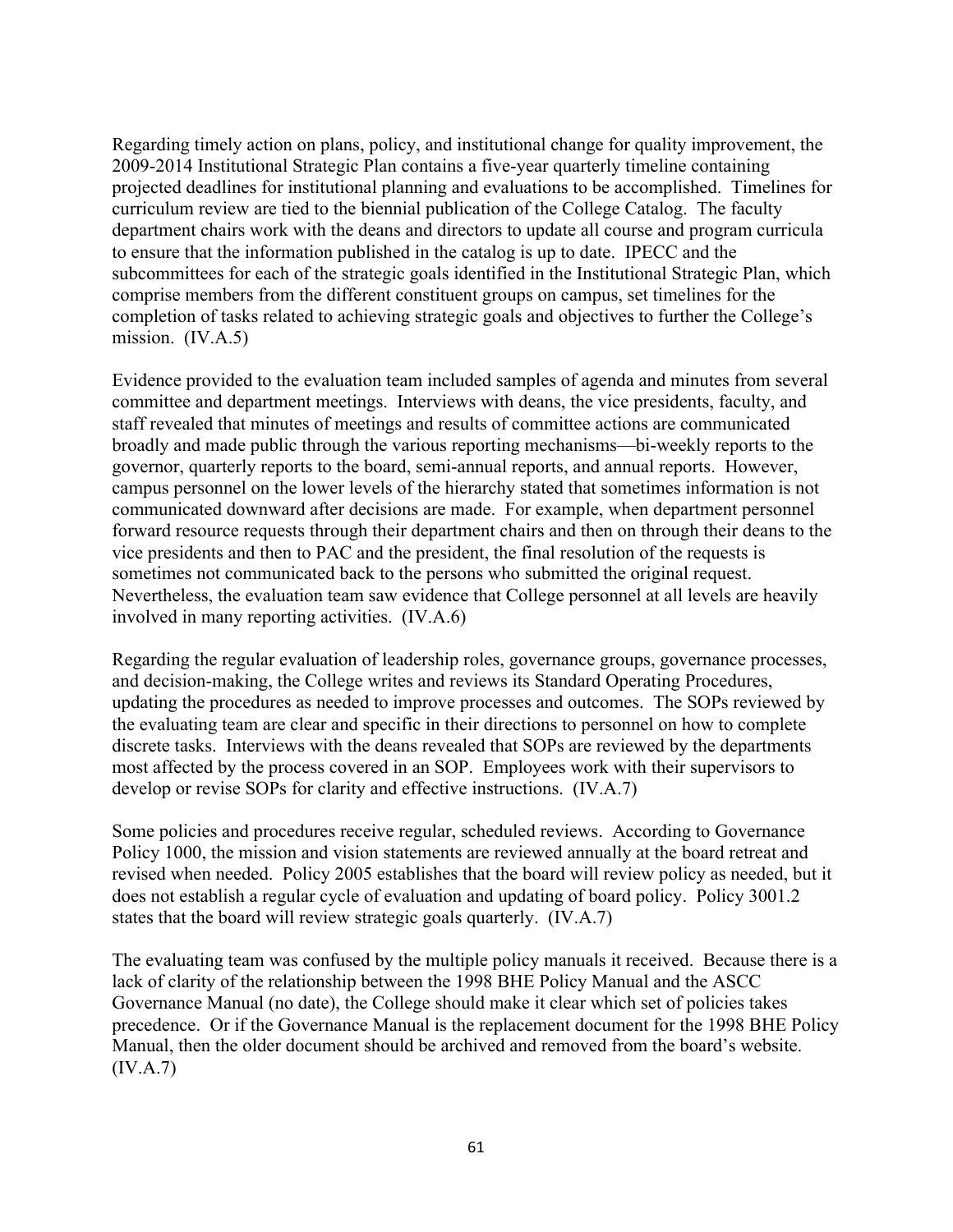## **Conclusions**

The College provides ample evidence that it is rich in policy development for governance and decision-making. Governance policies dictate who participates in which aspects of policy development yet encourages participation of persons from the broad spectrum of College constituencies. Policies also dictate how decisions are communicated to the campus. Through its policies and governance structures, including organization charts and committee structures, the College demonstrates its commitment to participatory governance in its decision-making processes. However, the strict adherence to chain of command, though organized and respectful, leaves some constituent groups feeling disconnected from governance and decision-making. In order to cultivate a more collegial atmosphere, ASCC should revise some of its committees to be more representative of the constituent groups. Interviews with the deans revealed that they believe that because they are academic administrators, they represent the voices of faculty when they sit on governance committees. However, it makes more sense to the visiting team that faculty should represent the faculty voice and administrators represent management.

The College does not meet Standards IV.A.1, IV.A.2, and IV.A.3. See Recommendation 8.

# **B. Chief Executive Officer**

## **General Observations**

The president is responsible for the overall operations of the College, for quality of the institution, and for assessing institutional effectiveness. These responsibilities are met through appropriate delegation of related institutional responsibilities to respective vice presidents, deans, and directors. The CEO is well respected and demonstrates knowledge and understanding of the institution's mission in support of student learning and achievement.

The organizational structure supports the achievement of the institution's mission, clearly delineates reporting responsibilities, and provides a framework for representative participation in the decision-making process.

The CEO has the primary leadership role for accreditation and ensures the institution is in compliance with relevant statutes and regulations. It is evident that institutional practices are consistent with its mission and policies. The vice president for academic and student affairs serves as the institution's ALO with responsibility for assuring compliance with accreditation requirements.

## **Findings and Evidence**

Policy 3000 delegates primary responsibility for overall operations of the College to the president. The Board of Higher Education determines the effectiveness of the president in fulfilling this responsibility through an annual performance evaluation. Through the authority of the president, the Institutional Planning Executive Core Committee (IPECC) has the key role of institutional assessment. (IV.B.1)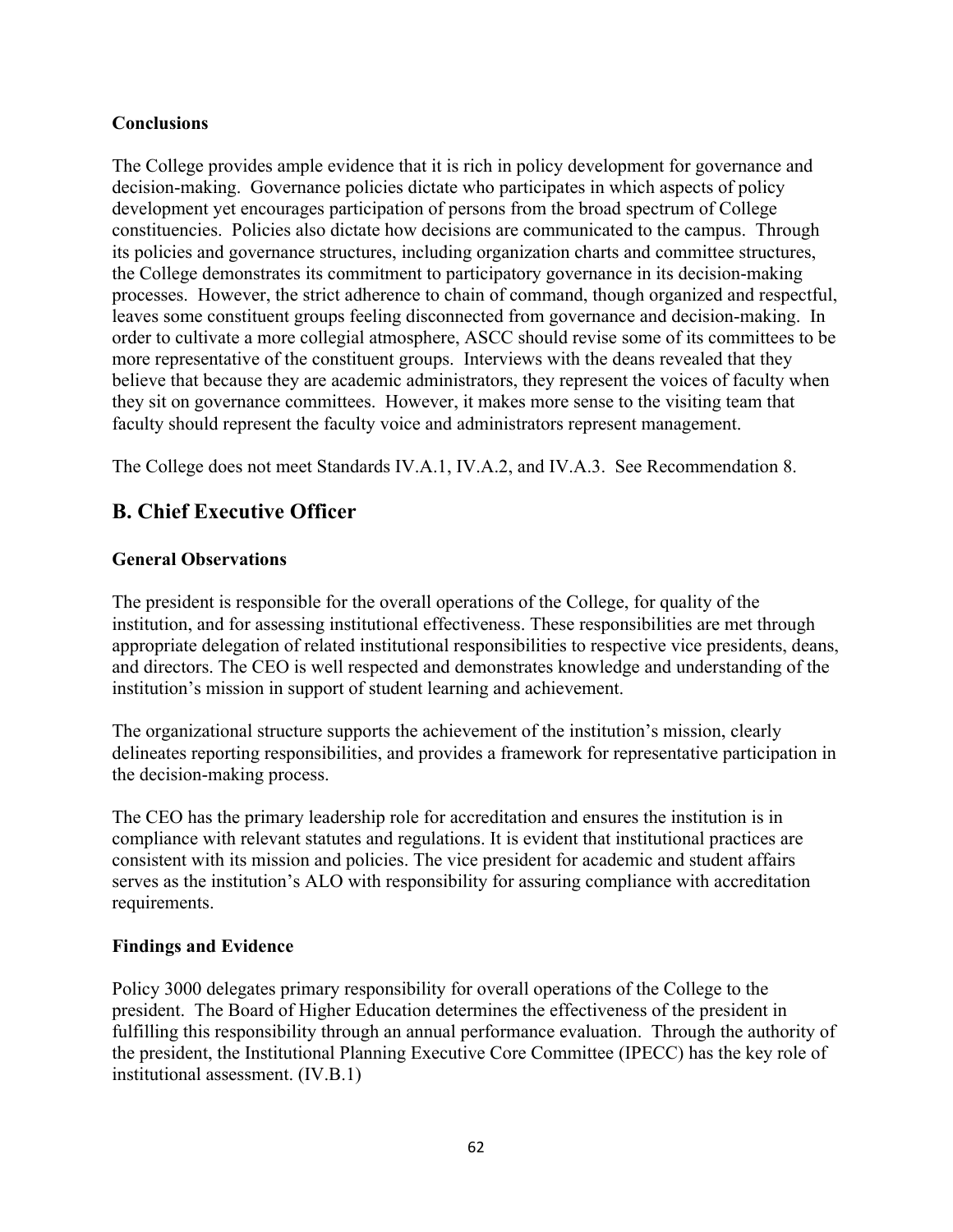The president operates within a supportive management structure that includes a chief academic and student affairs officer and a chief administrative services officer. Additionally, the President's Advisory Council (PAC) provides an opportunity for the president to meet with representative administrators with college-wide responsibilities to discuss and develop strategies to address a broad range of institutional challenges.

The president operates within a structure of collegial governance that is inclusive of representative participation. The administrative structure is organized to reflect the institution's purposes, size, and complexity. The organizational chart outlines reporting responsibilities. The College has not formally evaluated its organizational structure and governance processes. The current organizational structure and framework for representative decision-making limits broadbased participation and purposeful dialogue that lead to a more effective governance process. (IV.B.2)

Policy 3001.2 provides that the College's goals are mutually agreed upon between the board and the president, and the president is charged with developing an action plan for implementation. The CEO through Institutional Program Reviews and Divisional Assessments guides institutional improvements. The most recent review was conducted in 2014. The Institutional Effectiveness Division ensures the quality of the research and analysis. The Institutional Strategic Plan 2015- 2020 integrates education planning with resource planning to support student achievement and learning. The use of data including the Bi-Weekly and Quarterly Reports focus on student learning outcomes and help the president to advise the board of higher education. The CEO has not yet ensured that the College has established institutional-set performance standards for student achievement and that limits the institution's ability to assess its effectiveness and efforts in support of continuous quality improvement. (IV.B.3)

The president has primary leadership responsibility for accreditation in conjunction with the ALO, faculty, staff, and other administrators. (IV.B.4)

Public Law 22-30 charges the president with the direct management and administration of the College. The Board Policy Manual and the Governance Policy manual clearly define the responsibilities of the president. Through Policy 3002.2 Internal and External Monitoring Reports the board sets expectations for sufficient information on educational quality in the Governance Policy, including institutional data collection, community surveys, placement data, assessment of student learning outcomes, and financial/grant reports. (IV.B.5)

The president is actively engaged in community relations as evidenced by participation in a variety of community activities. The CEO is the primary spokesperson for the College, represents the College on various boards and commissions, and serves on the Governor's Cabinet. The CEO communicates with the communities served by the institution through the President's Advisory Council, Board of Higher Education, legislators, and Governor's Cabinet.  $(IV.B.6)$ 

## **Conclusions**

The College meets the requirements of Standard IV.B, Chief Executive Officer, with the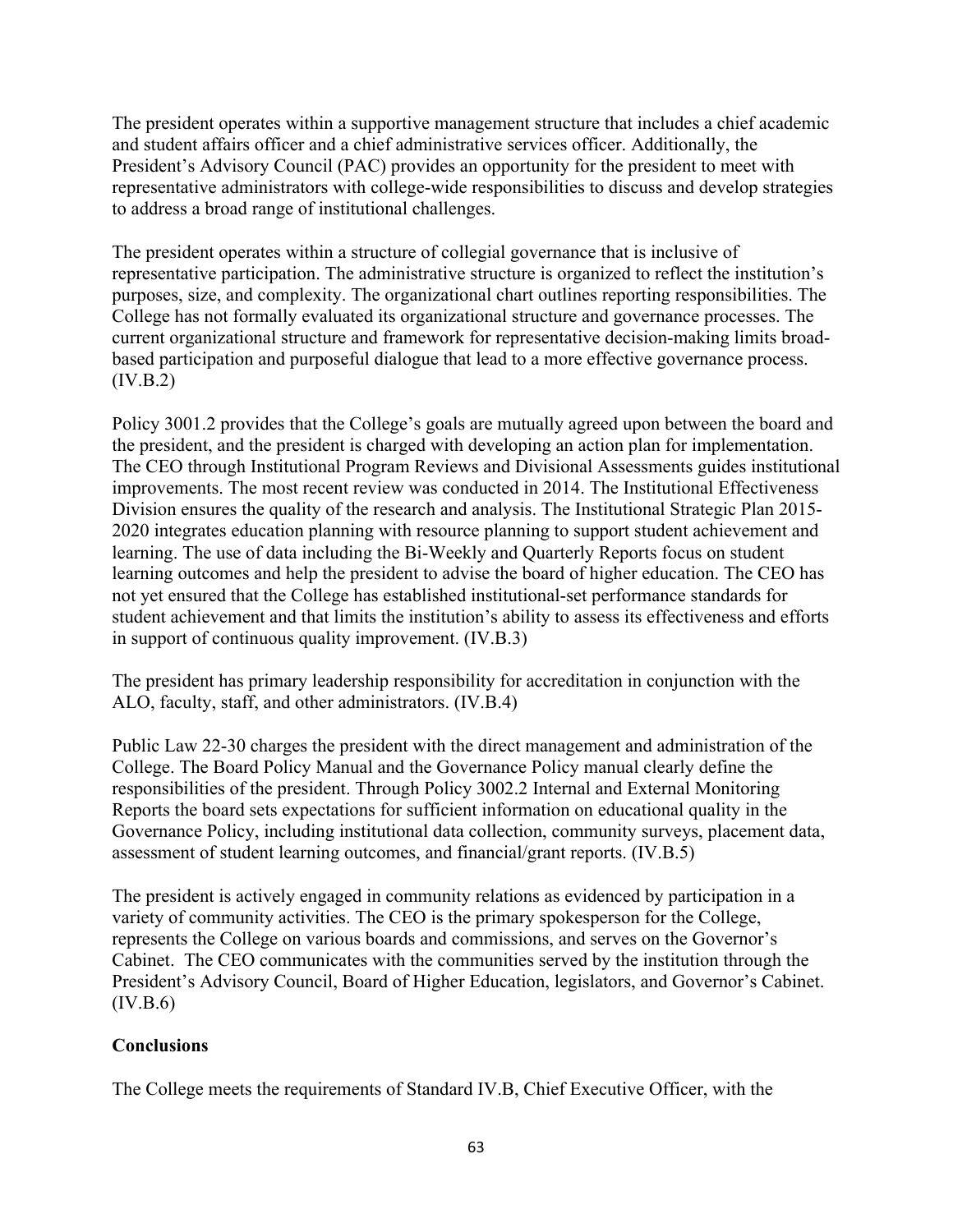exception of the establishment of institutional-set performance standards for student achievement.

The College does not meet Standard IV.B.2 and IV.B.3. See Recommendations 3 and 8.

# **C. Governing Board**

## **General Observations**

There is much evidence that suggests compliance with the Standard. Board of Higher Education policy and procedures are in place and appropriately delegate authority and provide guidance to the institution.

The Board of Higher Education consists of the director of education and seven members, six of whom are appointed by the governor with the advice and consent of the legislature. The term of office of six of the board members is four years and is arranged as not to expire at the same time. The eighth member of the board is a second-year student of the College elected at a school-wide election during the first week of school.

Six of the eight members of the board identified themselves as new members. They include the director of education, the student member, and four of the governor's appointees. These new members expressed an interest and need for continued training program for board development regarding the roles and responsibilities as board members. Having six new board members has the potential to adversely impact the effectiveness of the governing board with continuity of board membership and staggered terms.

The Board of Higher Education has policies in place reflecting the intent to act as a whole once a decision is reached and the board's role to advocate for the College and protect it from outside influence.

In the institution's self-evaluation report the College identified several concerns regarding a conflict of interest on the part of one of the members of the board that pose particular challenges to meeting the Standard on the Governing Board. In meetings with College staff these same concerns were raised, and the consensus of the staff is that such a conflict of interest exists.

## **Findings and Evidence**

Public Law and the ASCC Governance Policy Manual provide for the quality, integrity, and effectiveness of student learning programs and the financial stability of the institution. Also included are sections which describe and define the relationship between the board and the president. (IV.C.1, ER 7)

The policy on board committees contains provisions that require the board to act as a whole, including that board committees shall not act or speak for the board except when formally given such authority for specific and time-limited purposes; not provide the president with approval unless it is through the board as a whole; avoid representation of the college, in part rather than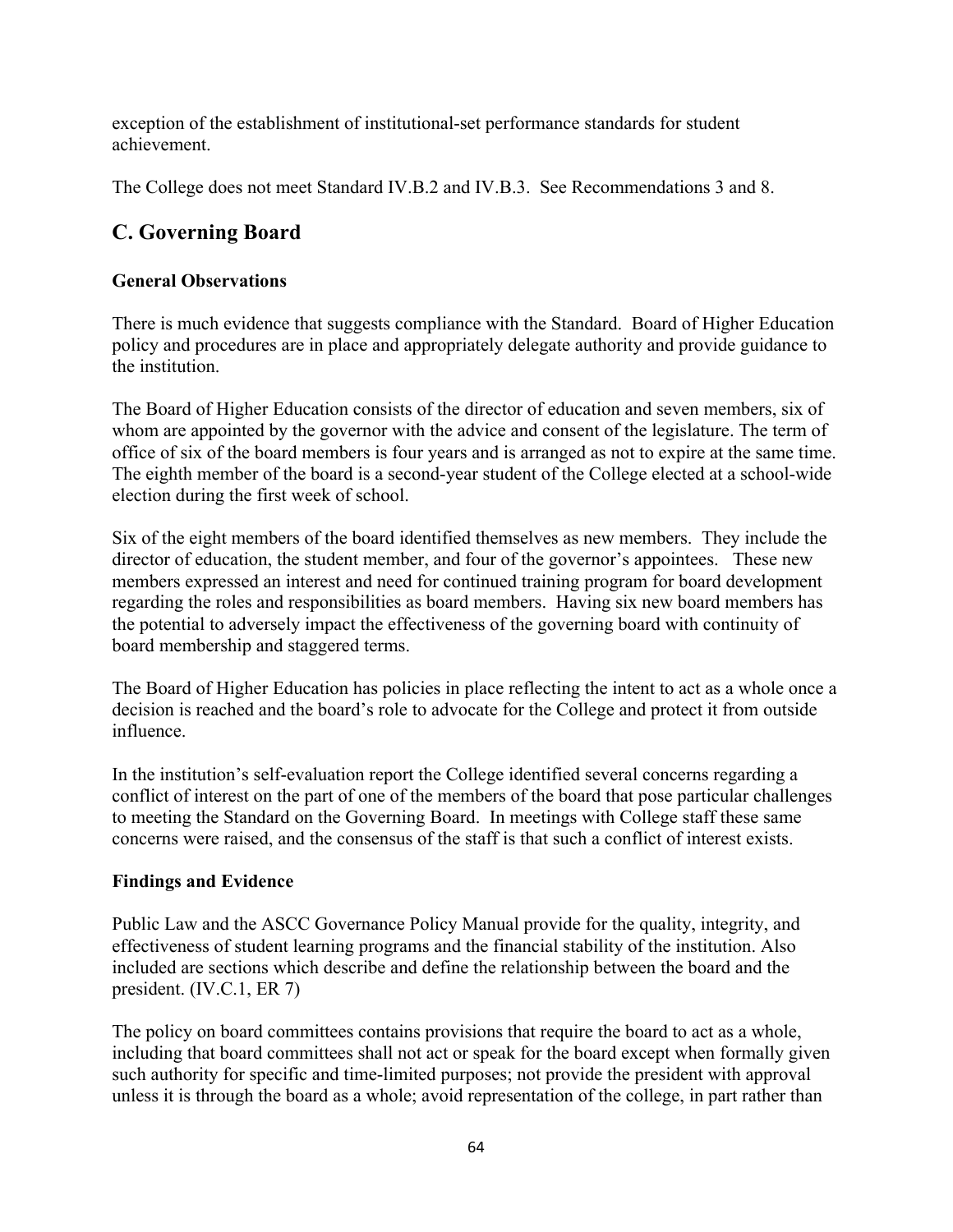with the whole; and act as a committee of the whole. Further, policy also states that the chairperson shall have no authority on his/her own to make decisions about policies created by the board. At least one example of a board member speaking for the board on a topic it had not discussed was brought to the team's attention. (IV.C.2)

Board policy and administrative procedures contain provisions establishing the board's authority to select and evaluate the president. Full authority is delegated to this individual to implement and administer board policies without undue influence from board. Understanding collegial governance and the respective roles of the board and the president are topics identified to the team that pose particular training challenges given the large number of new members.

Policy states that the Board hires the president to administer the College and to issue rules, procedures, and guidelines necessary to implement the board's policies for governance of the college, consistent with applicable laws. Institutional hiring policies and Standard Operating Procedures apply to the president with final selection resting with the Board of Higher Education. Governance policies describe the employment and evaluation of the president and specifically that the board meets annually in executive session to conduct a performance evaluation of the president. (IV.C.3)

The board acts as an independent body serving in the public's interest in accord with appropriate standards of conduct. Policies are in place which describe the eligibility requirements and exclusions for board membership. The composition of the board reflects the public interest with a cross section of professionals and community representatives. Three of the eight board members are women, three members are clergy, four members are educators, and one member is a retired US military veteran. Six board members are nominated by the governor and must be confirmed by the legislature. The president and the director of the American Samoa Department of Education serve as ex officio members. Both the director of education and the student member have full voting rights. (IV.C.4, ER 7)

According to policy, all policies are to be written, defined, and based on ASCC's mission, vision, values, goals, and objectives with a thorough understanding and appreciation of the needs of the College. The board is also required to ensure the College is effectively managed and supports an environment whereby the College achieves its mission. The board approved the Instructional Strategic Plans for 2009-2014, and 2015-2020, articulating its expectations for quality, integrity and improvement of student learning programs and services. Public Law articulates the board's legal responsibilities, which include assurance of the fiscal integrity of the College. (IV.C.5)

Board policies are published on the College website and there is a plan to include board actions in the form of minutes, as well. Policies contain details related to board membership, duties, responsibilities, structure, and operating procedures. The ASCC Governance Manual and the Board of Higher Education Policy Manual (dated June 16, 1998) are posted on the College's website. (IV.C.6)

The evidence, in the form of minutes, indicates that the board generally acts in accord with its adopted policies and bylaws including annual self-evaluations. There is evidence to indicate the board reviewed and revised policies since July 2014. Prior to July 2014 the board regularly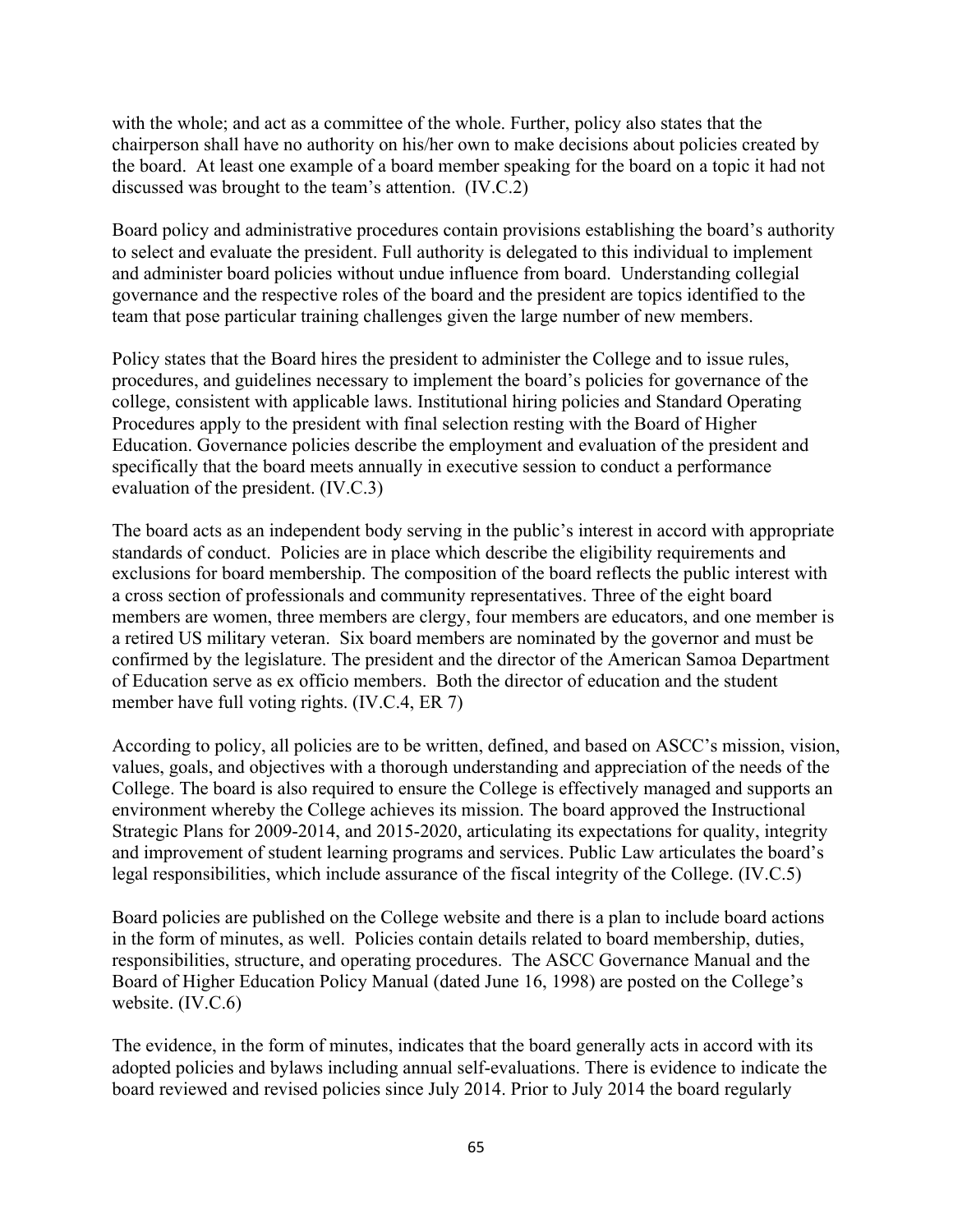assessed its policies and bylaws for their effectiveness in fulfilling the mission of the College and makes necessary revisions. The review cycle is not established in policy. (IV.C.7)

Institutional research reports to the office of institutional effectiveness that reports to the vice president of administrative services. The president reviews and approves all institutional reports that are then shared with the Board of Higher Education. An institutional assessment cycle for all outcomes including student learning outcomes is established. The College has not yet established institutional-set performance standards for student achievement. (IV.C.8)

Board policy exists that directly addresses board development. The policy on Board Orientation and Training requires that an annual workshop be conducted to address the training needs of the board members. The White paper, "American Samoa Community College Board Development Workshop Report," serves as a primary document that supports board development for continuous quality improvement. Board professional development regularly includes presentations and discussions on conflict of interest. Orientation for new members is provided to assist them in understanding the board's functions, policies, and procedures.

While the term of office of six of the board members is designated as four years, appointments have not been made that support the intended continuity of the membership. The new governor, elected in 2012, made four new appointments to the Board of Higher Education at the start of his term in 2013. (IV.C.9)

Community colleges have distinctive characteristics such as collegial governance and the designation of the president as responsible for implementing policies and for the operation of the college without board interference. Board members with professional backgrounds, experience on other types of boards, or experience as College employees do not automatically function as an effective trustees without training. Having the majority of board members new to the body compromises its knowledge base and creates an urgent need for board development.

Board members engage in a self-assessment of their performance once each year. Policy requires the board to schedule a time and place at which all of its members will participate in this process. The board is required to be evaluated as a whole and not as individuals. The evaluation focused on the internal board operations and performance and goals against which it is evaluated. The policy requires the establishment of strategies for improving board performance. The team verified that board evaluations occur regularly. There is not yet a plan to use the results of the board's self-evaluations to improve board performance, academic quality, and institutional effectiveness. It is not clear if the board will make public the results of the board's selfevaluation. (IV.C.10)

The Board delegates authority to the president to fulfill duties and responsibilities supportive of the obligation to enhance the quality of the institution. Participation as the chair of significant planning and governance bodies, as well as involvement in a variety of aspects of internal and external institutional activities, provide the president the knowledge necessary to lead the organization effectively. (IV.C.12)

Board policy delegates primary responsibility for overall operations of the College to the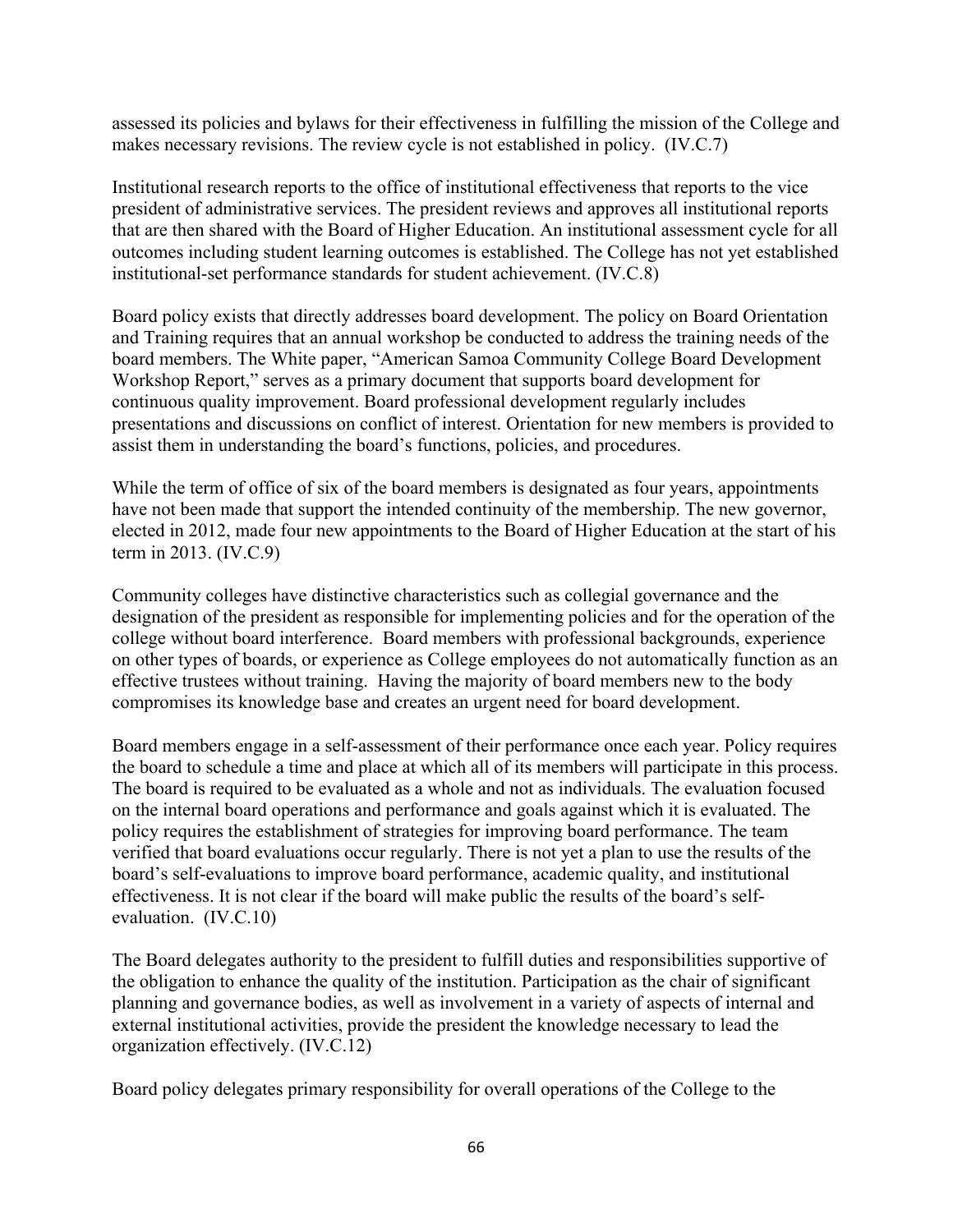president and holds him accountable for their effectiveness through an annual performance evaluation. (IV.C.12)

The Board is fully informed of and involved with the accreditation process. A variety of evidence supports this assertion including review of board meeting minutes and interviews with Board members. (IV.C.13)

The board is informed of Accreditation Standards, policies, and processes. The board reviews and approves reports to ACCJC, including the Self-Evaluation Report 2014. The president provides regular updates to the board regarding accreditation, assessment, planning, budget and institutional progress, including responses to Commission recommendations. (IV.C.13)

The board has established and published its code of ethics. Policy 2002 state that "board members shall conduct itself with proper authority and appropriate decorum as an individual or group when serving in the capacity of a board member." Board professional development regularly includes presentations and discussions on conflict of interest. However, the current policy does not define conflict of interest and does not provide for a process to deal with behavior that violates its code of ethics or a conflict of interest. (IV.C.11, ER 7)

In the institution's self-assessment report the College identified areas that pose particular challenges to meeting the Standards:

- No detailed policy exists for a board member's disclosure of any possible conflicts of interest;
- No written policy exists for dealing with behavior that violates the code; and
- There is a current issue that has not yet been resolved regarding a perceived conflict of interest.

The team was informed by several members of the board that they believed a conflict of interest existed and weren't sure how to proceed in the absence of a conflict of interest policy. In interviews with board members, the team was informed by one member that the board had resolved the conflict of interest at a board meeting held two months previous to the visit. The institution was unable to provide minutes of the meeting reflecting this discussion as requested.

The College reported in its self-assessment, and the team's review of board meeting minutes indicate that the president informed the board of a possible conflict of interest. The board chair stated that it was good to be in touch with the legal counsel and Governor's Office in regards to this matter, because it was the governor's appointment. The team was informed that the member with a conflict (the vice chairman of the board) had been a member of the governor's cabinet prior to his appointment to the Board of Higher Education. Before the appointment, no one at the College was informed that he was a representative for Argosy University, a four-year institution with a satellite site on the island. When the board expressed concern to the governor regarding a potential conflict, he explained that at the time of the appointment the appointee claimed Argosy did not offer an A.A. or B.Ed. and therefore posed no competition. When Argosy later began to offer A.A.s, the board member did not bring up the issue up to the board and still had not done so by the time of the visit.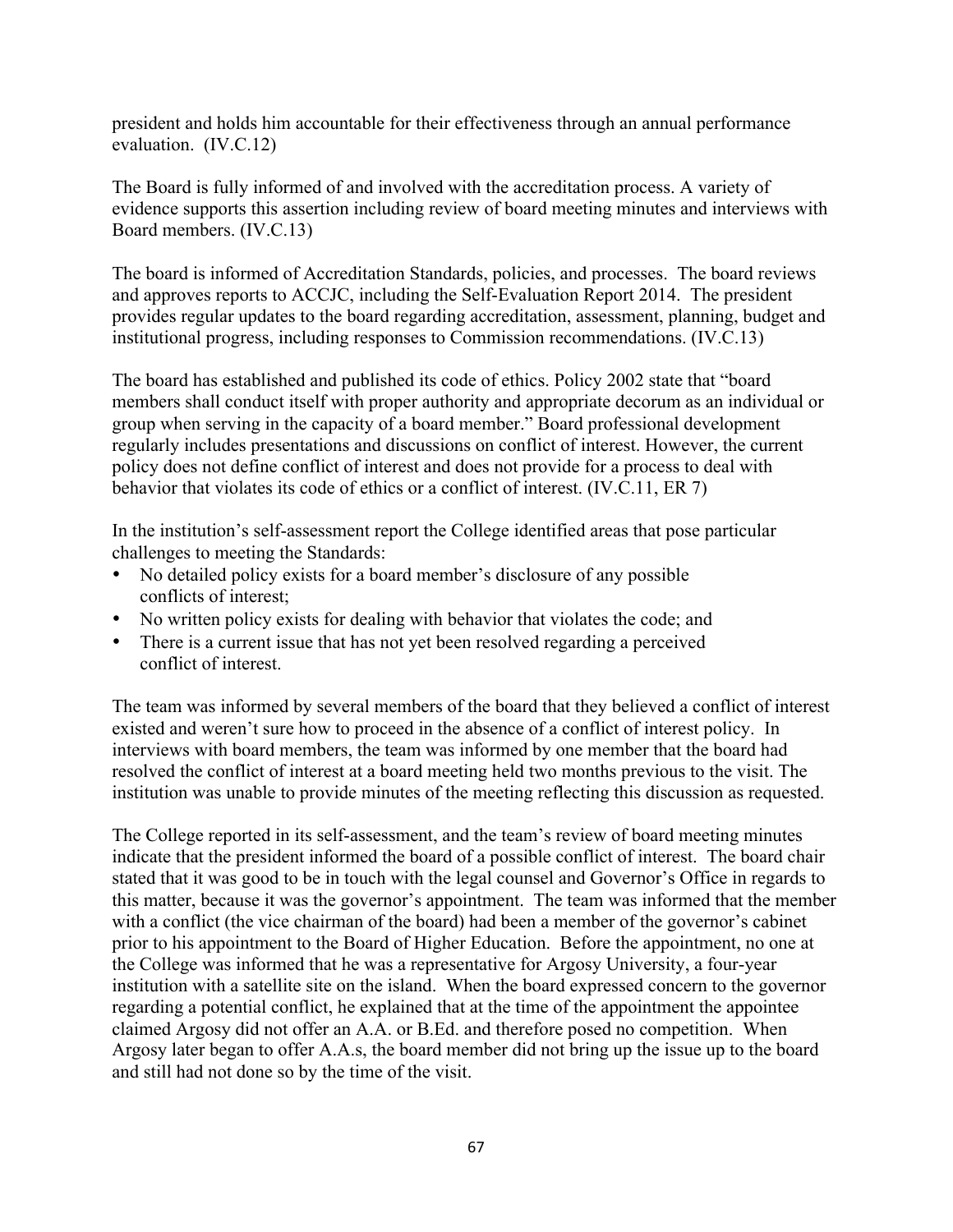When the team inquired about the issue with the board member, he informed the team that there was no conflict of interest because Argosy University did not compete with American Samoa Community College (ASCC), did not offer any programs offered by ASCC, and that Argosy would only accept students who had completed associate's degrees from ASCC. The vice chairman stated that these terms were provided in an agreement between the president of Argosy University and the president of ASCC and that he would provide the team with a copy. The team never received a copy from the board and the College reported that no agreement existed.

When the team questioned the board member on this topic, he stated that Argosy University's purpose was to help ASCC students. Although he had claimed the university did not offer associate degrees, he identified the business degree as an exception. He stated that two or three students were being allowed to attend Argosy classes at night or online because they were unable to attend during the day when ASCC classes were held. He further stated that students must have an associate's degree to be accepted at Argosy. Contrarily, the student trustee and director of education verified that students can be freshmen at Argosy, but those who can afford it typically go to a university off island.

During the visit, the team verified with Argosy University in Hawaii that the American Samoa Argosy Campus offered five bachelor's degree programs and two associate's degree programs, including the Associate's degree in Psychology and the Associate's degree in Business Administration. The team verified through the Accrediting Commission for Senior Colleges and Universities (ACSCU) WASC website that Argosy University reports that it offers the Associate degrees in Business Administration, Criminal Justice, and Information Technology. The ASCC catalog lists associate degrees it offers in business management and criminal justice, and lower division courses in psychology. During the visit, the College discovered and the team verified that Argosy University reported its location as American Samoa Community College through the ACSCU website. The College expressed its intention to contact ACSCU to correct the website. The College informed the team that some of its faculty are teaching for Argosy University on a part time basis. (I.C.12, I.C.13, IV.C.11, ER 7, ER 21)

The team concluded that a conflict of interest exists with a member of the Board of Higher Education who currently serves as vice chairman, who previously served as acting president of the College, and who presently serves as the director of the Argosy University campus in American Samoa.

The team was further concerned regarding Policy 3010.C Communication and Counsel to the Board, which requires the president to "advise the board if, in the president's opinion, the board is not in compliance with its own policies on Governance Process and Board Staff Relationship, particularly in the case of board behavior which is detrimental to the working relationship between the board and the president." and Policy 3010.G, by which the president is expected to "report in a timely manner an actual or anticipated non-compliance with any policy of the board."

These policies assign the president with responsibility to advise the board if he believes there is an issue related to board behavior. The president reports to the board. This responsibility places the president in a difficult position with the board and is inconsistent with Standard IV.C.11 that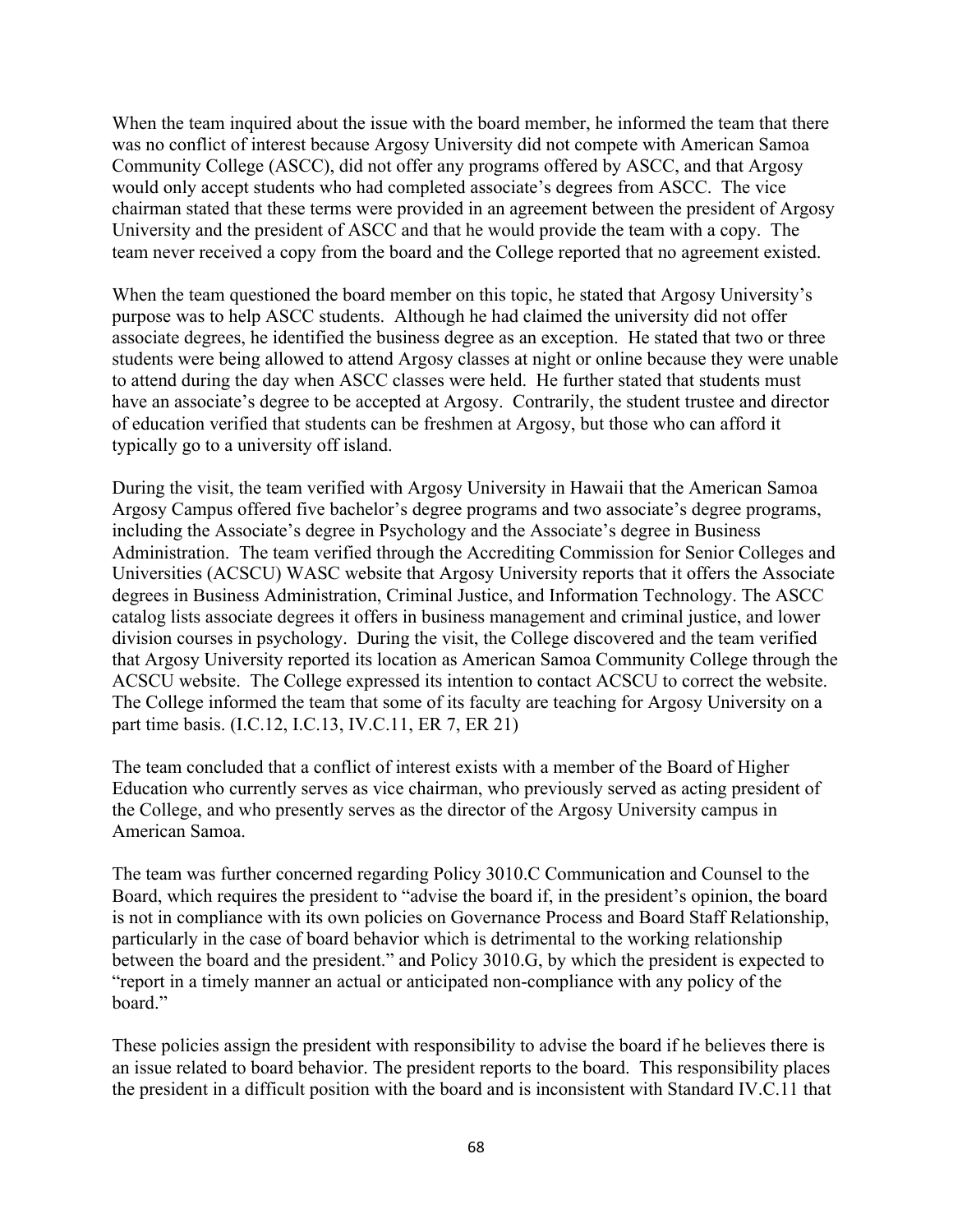requires the board to have a clearly defined policy for dealing with behavior that violates its code of ethics. The team reviewed Board of Higher Education meeting minutes dated July 18, 2014, that indicate the president shared this concern regarding the conflict of interest with the board.

### **Conclusions**

The College meets this Standard with the exceptions of the board policy regarding conflict of interest, procedures to address members who are in violation of the policy, and the requirement that the president advise the board when it is out of compliance with its policies.

The College does not meet Standard IV.C.8, IV.C.10 and IV.C.11. See Recommendations 3, 9, and 10.

## **Recommendations to meet the Standards**

#### **Recommendation 3:**

**In order to meet the Standard, the team recommends that the College set institutional standards for student achievement and use them as the basis for evaluation in the program review and institutional planning processes. (Standards I.B.3, I.B.6, I.B.7, I.B.8, I.B.9, IV.B.3, IV.C.8; ER11)**

## **Recommendation 8:**

**In order to meet the Standard, the team recommends that the College evaluate the organizational structure and governance processes to increase opportunities for broadbased participation, purposeful dialogue, and involvement in decision-making processes. (Standards IV.A.1, IV.A.2, IV.A.3, IV.B.2)**

#### **Recommendation 9:**

**In order to meet the Standard, the team recommends that the College use and publish the results of Board of Higher Education self-evaluations to improve Board performance. (Standard IV.C.10)**

#### **Recommendation 10:**

**In order to meet the Standard, the team recommends that the College establish and implement a Board code of ethics and conflict of interest policy that clearly defines conflict of interest and the process for dealing with behavior that violates its code. (Standard IV.C.11; ER7)**

**Recommendations to improve institutional effectiveness**

#### **Recommendation 13:**

**In order to improve institutional effectiveness, the team recommends that the College publish and implement a systematic review cycle of Board policies and archive outdated policies. (Standards IV.A.7, IV.C.7)**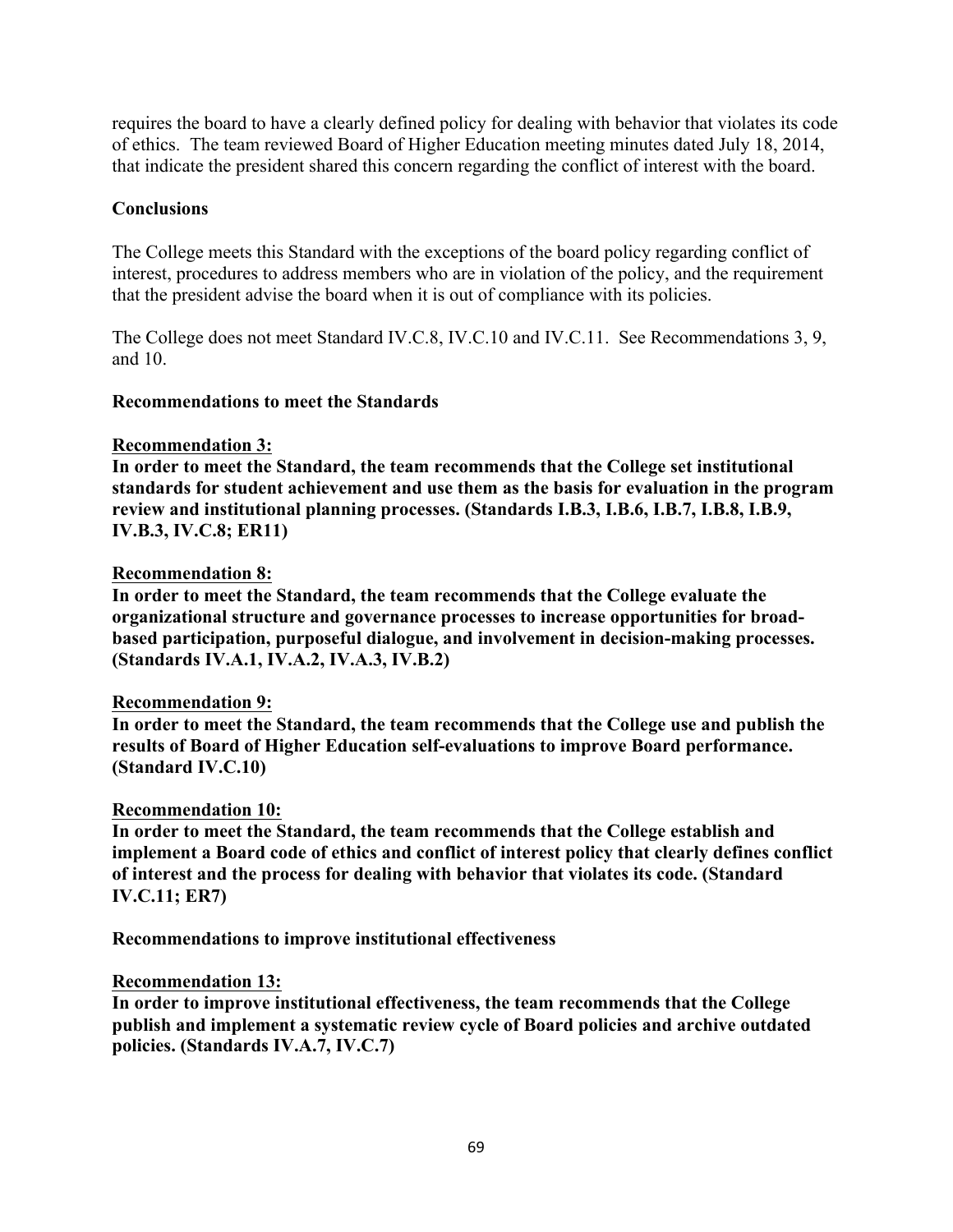### **Recommendation 14:**

**In order to improve institutional effectiveness, the team recommends that the College develop and implement a continuous training program for Board development regarding the roles and responsibilities of Board members and implement the process intended to ensure continuity of Board membership and staggered terms. Use results of evaluations for improvement (Recommendation IV.C.9)**

## **D. Multi-College Districts or Systems**

American Samoa Community College is a single-college system. Therefore, this Standard does not apply.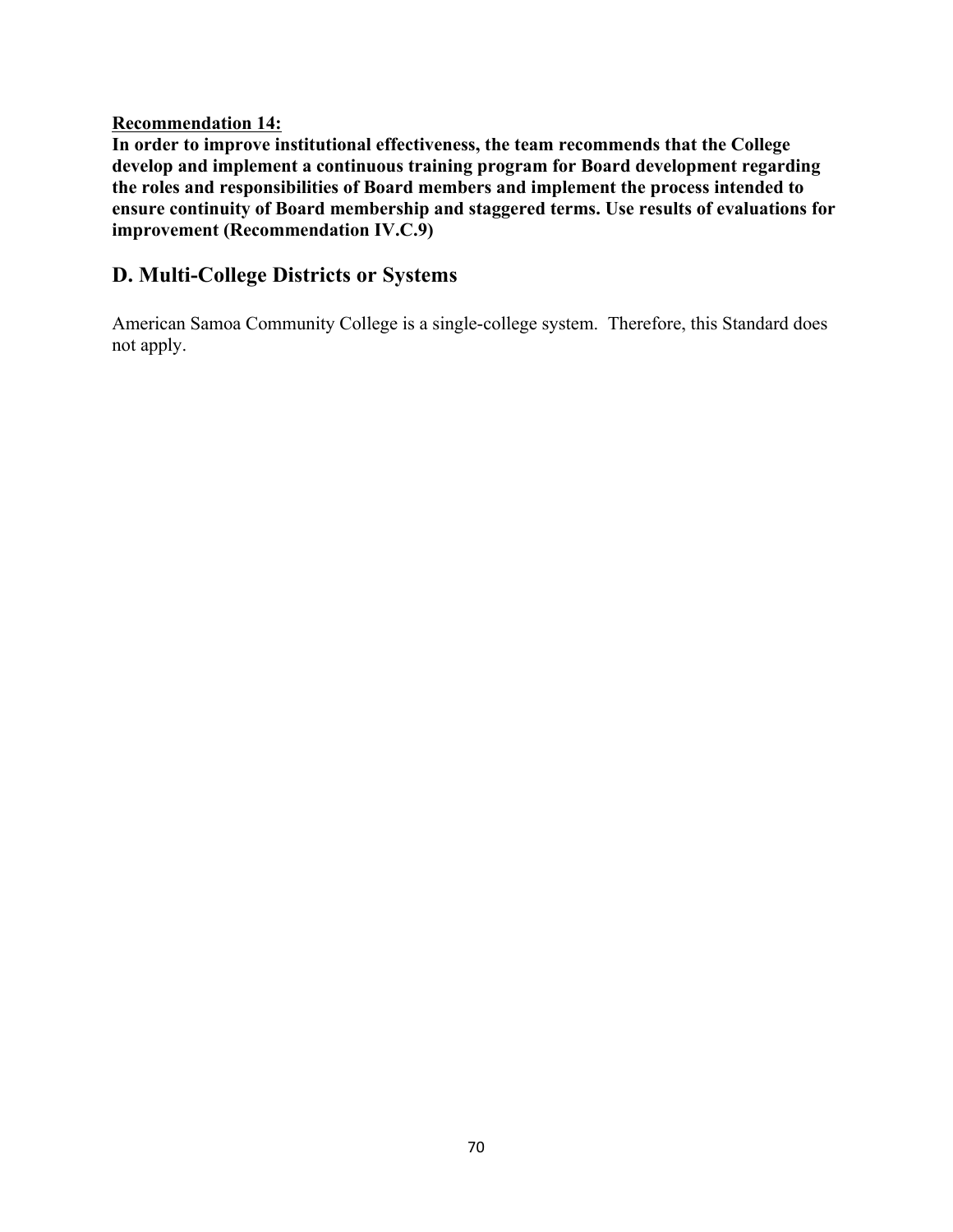# **COMMISSION POLICIES**

### **Policy on Distance Learning and on Correspondence Education**

ASCC does not offer Distance Education or Correspondence Education.

### **Policy on Institutional Compliance with Title IV**

The College demonstrates compliance with Title IV regulations, and validated that Governance Policy Manual, Policy 5327: Institutional Financial Aid is consistent with the regulation. The College also provides a financial aid office that provides information to students.

The College complies with this policy.

## **Policy on Representation of Accredited Status**

The College demonstrates compliance with each of the policy elements, and ACCJC accreditation status is posted on the website and printed in the catalog.

The College complies with this policy.

## **Policy on Institutional Degrees and Credits**

The evaluation team verified that ASCC's associate and baccalaureate degrees and award of transfer credit are of sufficient content, breadth, and length; adhere to appropriate rigor; and define and assess student learning outcomes. College policies adhere to federal requirements regarding a credit hour, and the definition of a credit hour is consistent with commonly accepted academic expectations applicable to a degree or certificate awarded by an accredited institution. Standard II.A provides a more detailed discussion about the Bachelor's degree that addresses general education and expanded degree requirements.

The College complies with this policy.

## **Policy on Institutional Integrity and Ethics**

The Board of Higher Education for ASCC has in place a Code of Conduct and a number of other policies that address integrity and ethics. The Board does not have a policy that specifically addresses conflict of interest or consequences for non-compliance with that policy. The College has a satisfactory history of compliance with accreditation requirements.

The College does not comply with this policy. See Recommendation 10.

#### **Contractual Relationships with Non-Regionally Accredited Organizations**

ASCC does not have contractual relationships with non-regionally accredited organizations.

## **Policy on Student and Public Complaints against Institutions**

The College has policies and procedures in place, and readily accessible on the website and in the catalog, including its policy on student complaints, along with information on how to file such a complaint.

The College complies with this policy.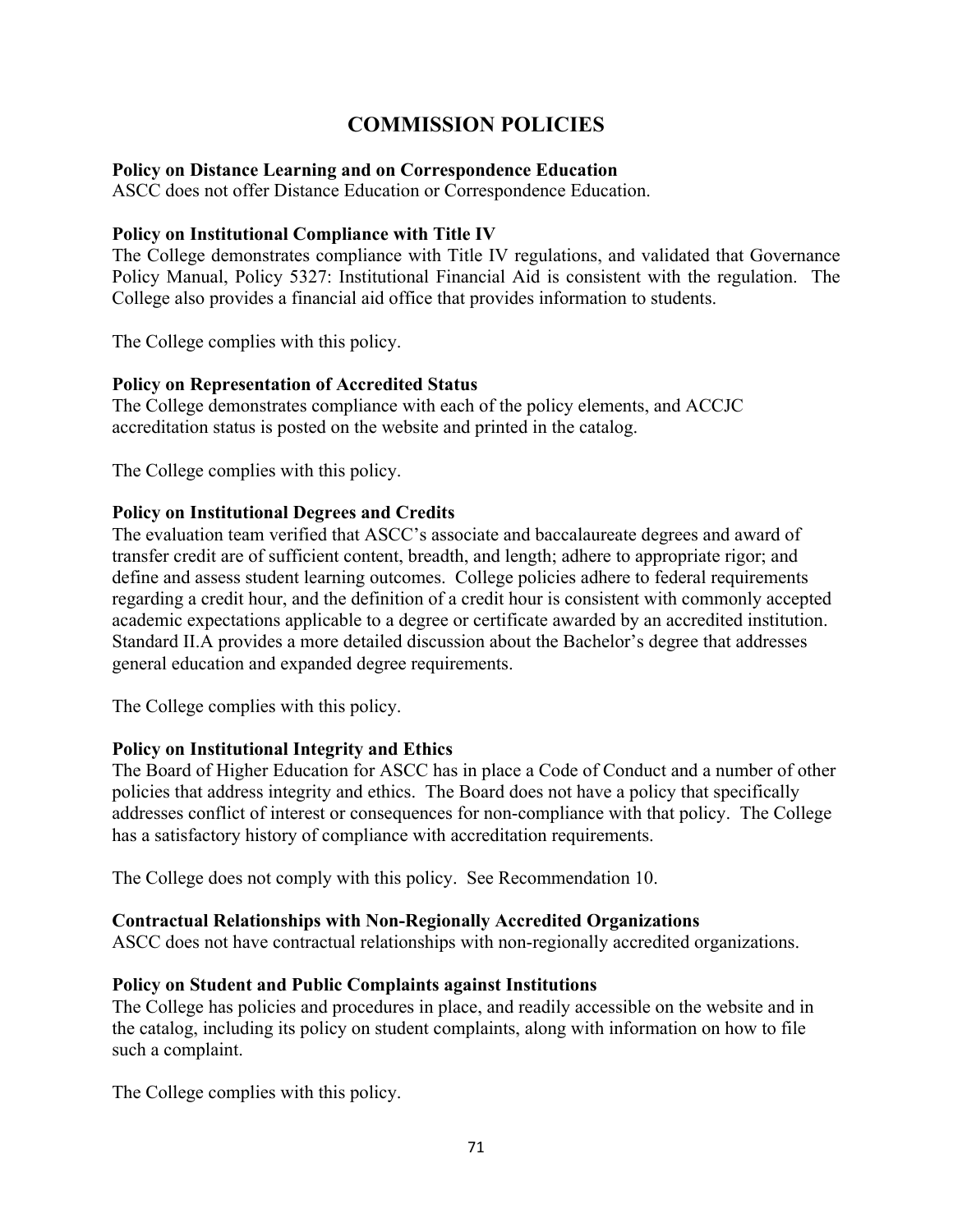# **USDE REGULATION COMPLIANCE**

### **Institution set standards on student achievement**

The College has not established institutional-set standards on student achievement.

The College does not meet this regulation**.** See Recommendation 3.

#### **Awarded academic credits/degrees/credentials**

The College clearly states its transfer of credit policies in its catalog. These policies conform to commonly accepted practice regarding course content and time invested.

The College meets this regulation.

## **Credit hour**

The College awards credit based on generally accepted practices. It does not convert clock hours to credit hours. The College has established policies that support awarding credit to students based on student learning outcomes that are necessary to meet standards of quality in transfer institutions, by employers, and for program and degree requirements. Policies are presented in the College Catalog.

The College meets this regulation.

#### **Student complaints**

The College demonstrates appropriate procedures for addressing student complaints and grievances. Policies and procedures for addressing student complaints are spelled out in the College Catalog and are in accordance with the requirements for due process of the federal and state law and regulations. When asked about student complaints, the leadership at ASCC indicated that there were none.

The College meets this regulation.

## **Distance and Correspondence Education**

ASCC does not offer Distance Education or Correspondence Education at this time.

The College meets this regulation.

## **Data on fiscal condition**

Despite declining enrollment, ASCC's fiscal condition has not felt a significant negative impact from the amount of tuition and fees collected by ASCC. In fact, for the past six years, the revenue received from ASCC's tuition and fees, per their external auditor's report, has been steadily increasing.

The College meets this regulation.

## **Accreditation information made public**